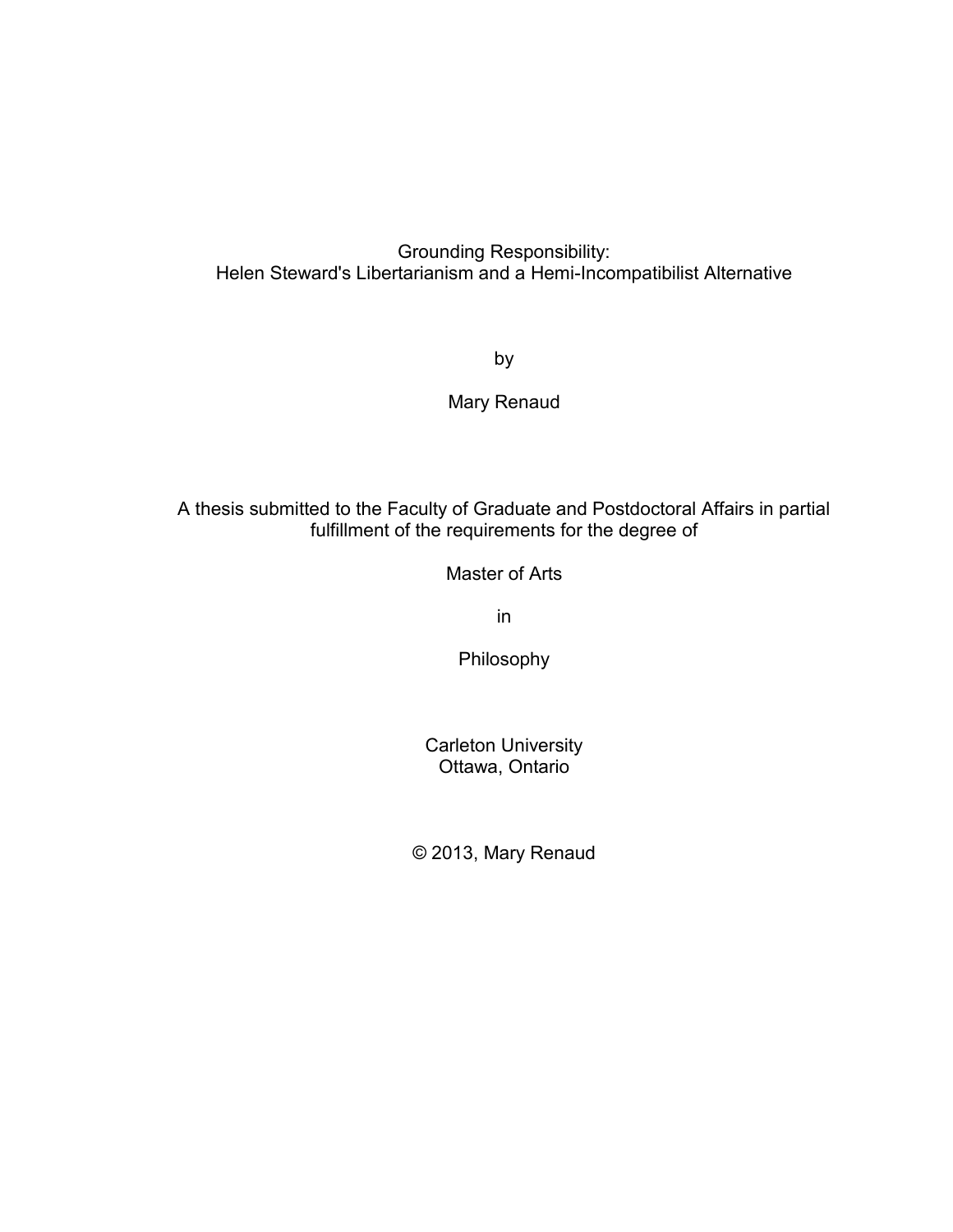# **Abstract**

This project has two purposes. The first is to evaluate Helen Steward's libertarian account, as presented in *A Metaphysics for Freedom*, and assess its ability to help ground moral responsibility. The second is to provide an alternative, Hemi-Incompatibilist account of a variety of responsibility that is compatible with the denial of agent causal control.

An overview of a selection of accounts from the moral responsibility debate is provided, followed by a discussion of Helen Steward's account specifically. I then present my Hemi-Incompatibilist account, followed by the brief investigation of two similar views. I conclude that Helen Steward's libertarian account does not succeed in lending support to those hoping to ground a deserts-based variety of responsibility. I show that my Hemi-Incompatibilist account grounds another variety of responsibility, responsibility qua onus, that supports normative prescriptions and proscriptions despite the denial that agents possess regulative control.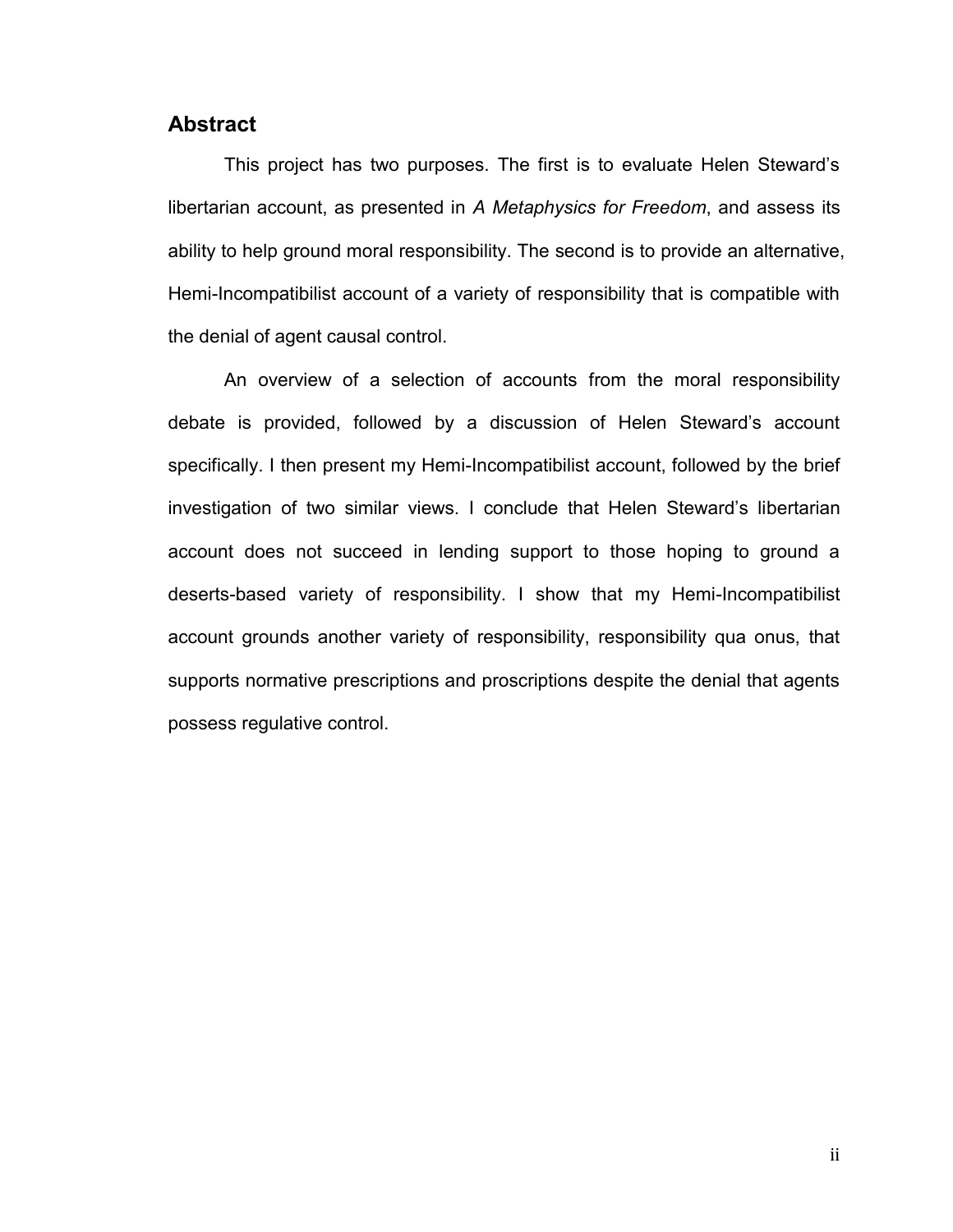# **Acknowledgements**

I have many people to thank for the completion of this project and the studies leading up to it. Some of the content in this thesis has emerged from papers developed in seminars and tutorials with Professors Gordon Davis, Andrew Brook, and David Matheson. The feedback received from these submissions was invaluable to the development of my thesis project.

I would like to express my sincere appreciation to Professor Andrew Brook for leading me through the reading of Helen Steward's account and for helping to illuminate the challenging material. Without his guidance, patience, and warm encouragement, I would not have had the opportunity to study this most interesting account with which I wrestle in this project.

I owe an important debt to Professor David Matheson for pushing me on assumptions I was taking for granted during the Research Seminar. These discussions led to the development of a more mature version of the view I begin to outline in this project. I would also like to thank him for his advice on honing philosophical skills, which has proved invaluable, and his patience with my many questions on the subject. I would like to thank Gabriele Contessa, as well, for key elucidatory discussions about metaphysics that opened my mind to additional considerations about the material just when they were most needed.

I am also deeply grateful to Carleton University's Department of Philosophy's faculty as a whole for five years of support and instruction from professors who have been knowledgeable, interested, engaged, and engaging. Special thanks, as well, to Sandra Kirkpatrick, our departmental administrator, for

iii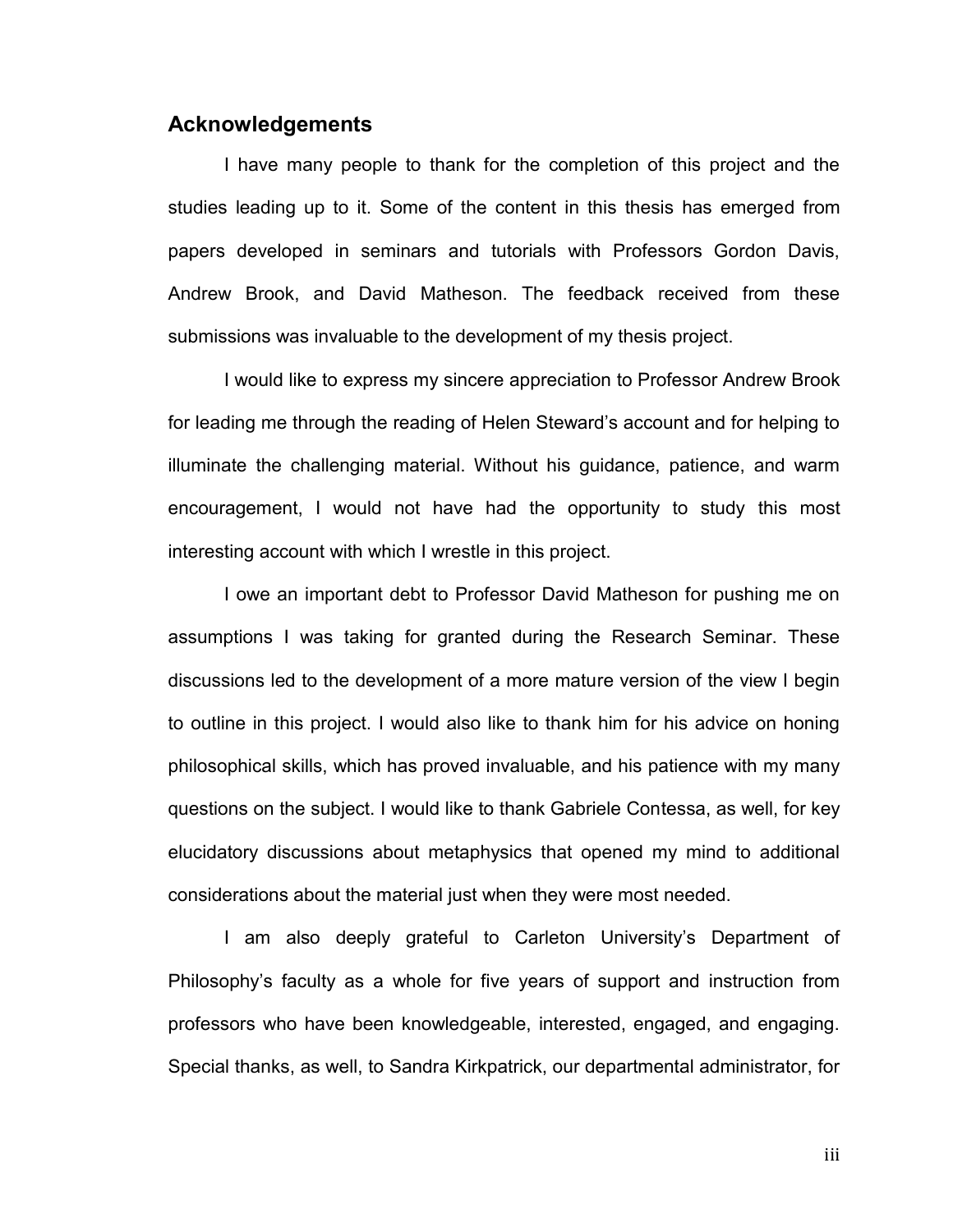her constant support, calm, sense of humour, and tolerance in the face of my many administrative blunders.

I have greatly benefited from interesting exchanges with my fellow postgraduate students on philosophical topics of all flavours. I would like to thank Jonathan Courtney, in particular, for his friendship, pleasant company, and the many heated and humourous debates that compelled me to better develop my arguments.

I want to thank Derk Pereboom for permission to work with his draft. I would also like to express my gratitude to Carleton University, the Social Science and Humanities Research Council, and the Ontario Graduate Scholarship program for the generous financial support that allowed me to devote my attention to my studies.

Finally, I would like to express my deepest appreciation to Professor Gordon Davis for his selfless generosity with his time, for his astute, constructive, and insightful comments and feedback, and for his inexhaustible support. I have benefited immeasurably from our extended discussions and from his entertaining company, interesting seminars, and sound advice.

iv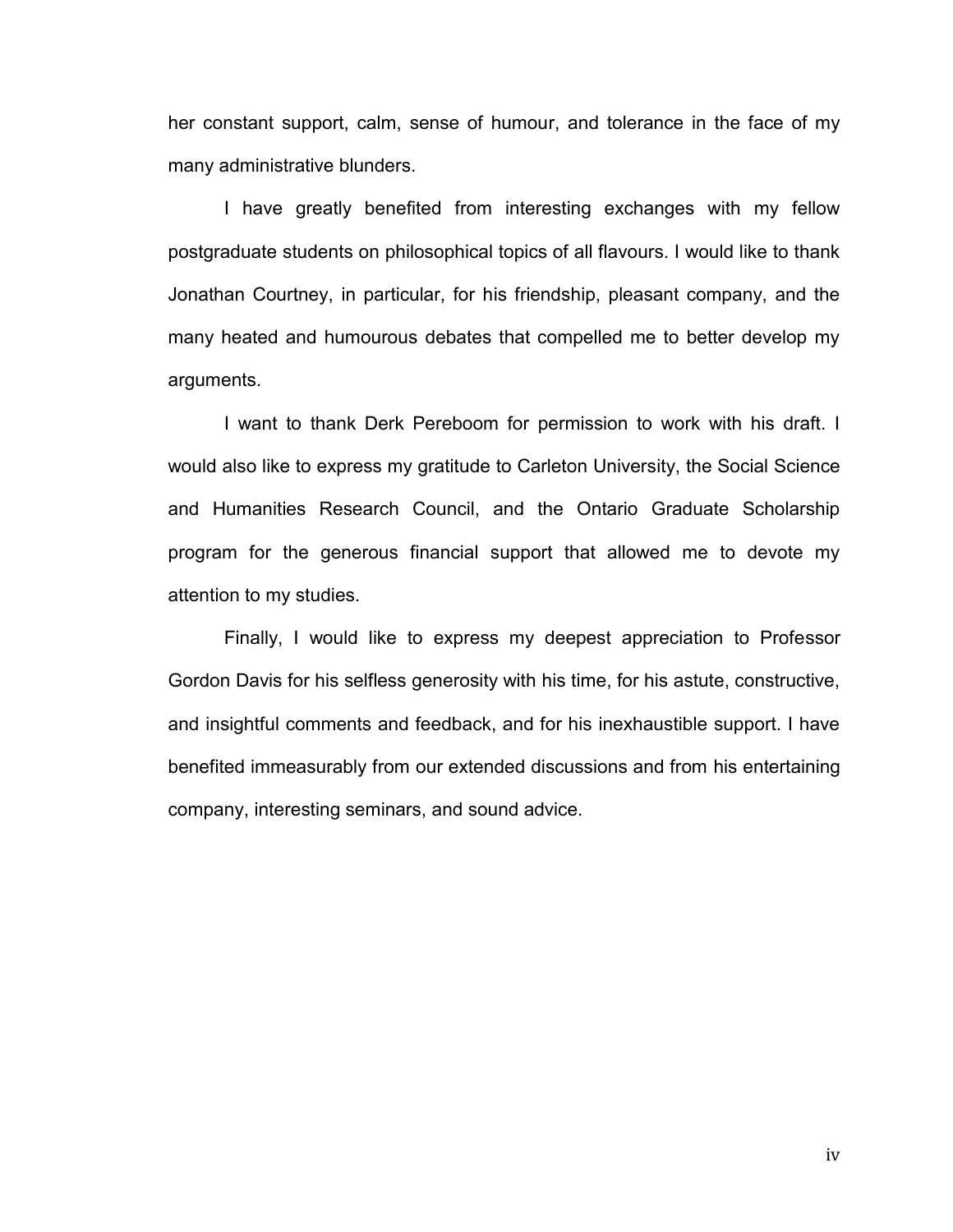# **Table of Contents**

| AGENT-INTERNAL, AGENT-EXTERNAL, AND INCLUDED-AGENT ACCOUNTS 8          |  |
|------------------------------------------------------------------------|--|
|                                                                        |  |
|                                                                        |  |
|                                                                        |  |
|                                                                        |  |
|                                                                        |  |
|                                                                        |  |
|                                                                        |  |
|                                                                        |  |
|                                                                        |  |
|                                                                        |  |
|                                                                        |  |
|                                                                        |  |
|                                                                        |  |
|                                                                        |  |
|                                                                        |  |
|                                                                        |  |
|                                                                        |  |
|                                                                        |  |
|                                                                        |  |
|                                                                        |  |
|                                                                        |  |
|                                                                        |  |
|                                                                        |  |
|                                                                        |  |
| PROBLEMS WITH STEWARD'S ACCOUNT: A UNIQUE KIND OF SETTLING? 36         |  |
| MORE PROBLEMS IN STEWARD'S ACCOUNT: "SETTLED WHEN" VS. "SETTLED BY" 41 |  |
|                                                                        |  |
| TWO-WAY POWER OF REFRAINMENT: AN INADEQUATE DEFENCE  47                |  |
|                                                                        |  |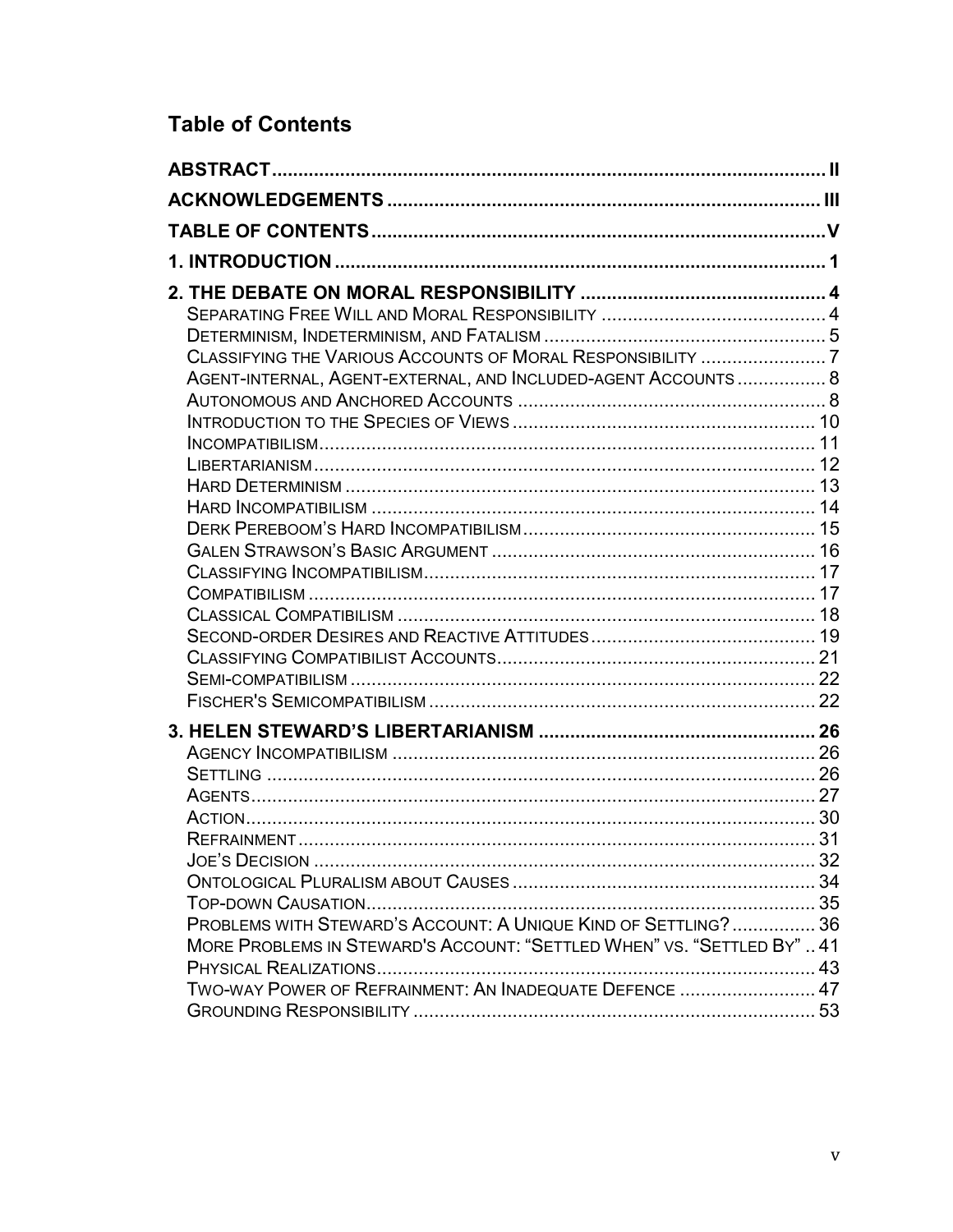| "OUGHT' IMPLIES 'CAN'", THE VARIETY OF OUGHTS, AND THE UNKNOWABLE FUTURE |  |
|--------------------------------------------------------------------------|--|
|                                                                          |  |
|                                                                          |  |
|                                                                          |  |
|                                                                          |  |
|                                                                          |  |
|                                                                          |  |
|                                                                          |  |
|                                                                          |  |
|                                                                          |  |
|                                                                          |  |
|                                                                          |  |
| DERK PEREBOOM, "FREE WILL SKEPTICISM, BLAME, AND OBLIGATION" 78          |  |
| OUGHTS OF AXIOLOGICAL EVALUATION AND OUGHTS OF SPECIFIC AGENT DEMAND 79  |  |
|                                                                          |  |
|                                                                          |  |
|                                                                          |  |
|                                                                          |  |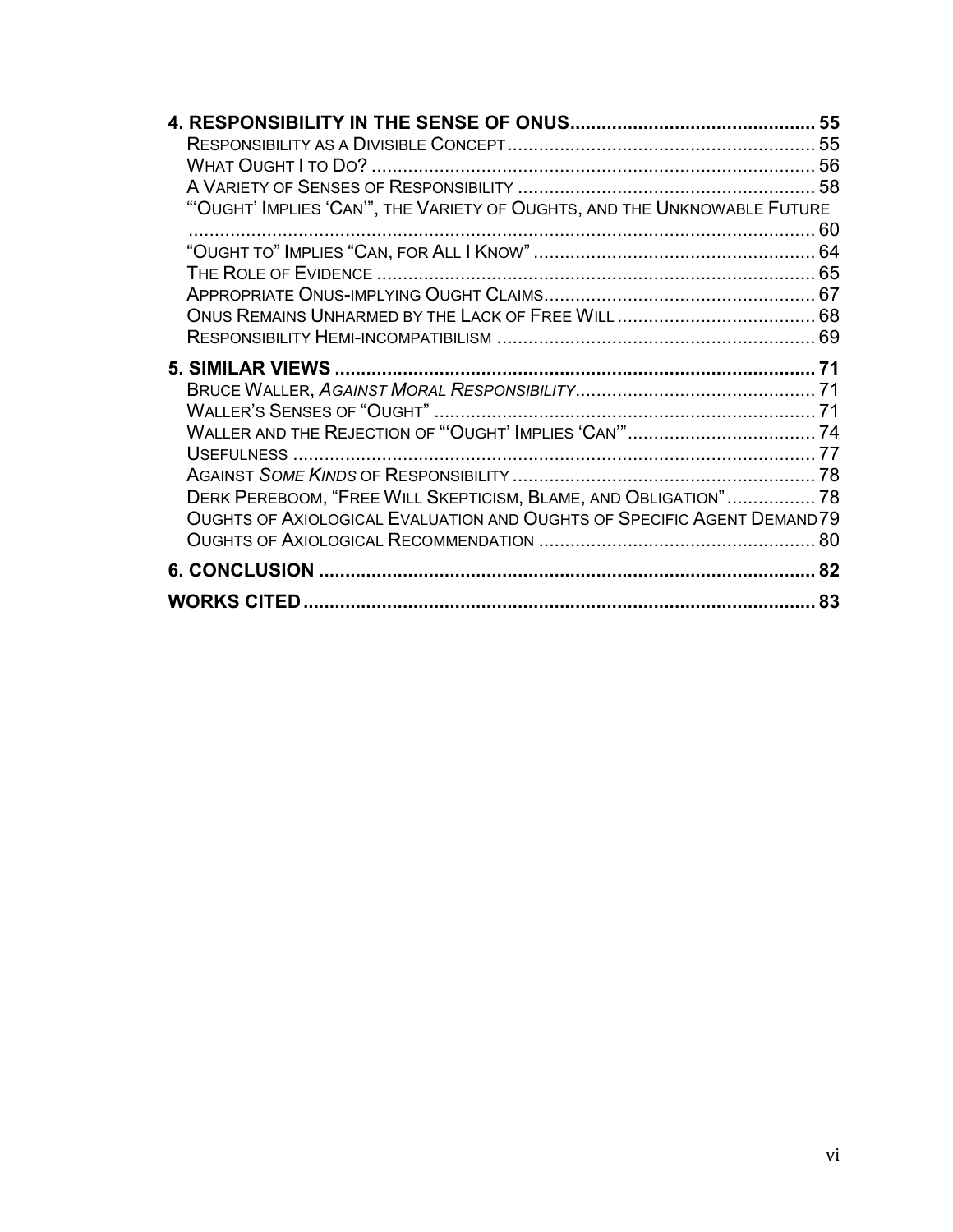# **1. Introduction**

l

The inquiry into the grounds for ascribing moral responsibility to agents is an important one, as it has upshots that reach a number of other fields. Questions of responsibility affect our legal and criminal practices, our moral education, as well as our day-to-day personal and relational experiences.<sup>1</sup> Many assume that most, if not all of their fellow humans have some kind of free will and are morally responsible for their behaviour, at least in most circumstances. This assumption, however, deserves to be examined closely. If we are mistaken, it is likely that we are engaging in a number of behaviours, especially retributive behaviours, that we would consider unacceptable, perhaps even unethical. $2^2$ 

In this work, I will examine Helen Steward's account of Agency Incompatibilism as an approach for defending the kind of incompatibilist freedom for which some might hope and that might vindicate a belief in the type of agency that appears to lie at the basis of standard notions of moral responsibility. I will also present an account of my own that, although it does not endorse the sort of freedom for which Steward and many other libertarians might hope, shows that certain normative practices and varieties of responsibility are well insulated from the denial of free will.

As we will see, Steward's account of agency would not be enough to silence determinists. The latter can accept her view as coherent and yet still deny that there exists anything that resembles the kind of agent or the variety of action

 $1$  The term "responsibility" will be intended to refer to moral responsibility throughout, unless otherwise specified.

 $2$  This depends, of course, on the normative theory to which one subscribes.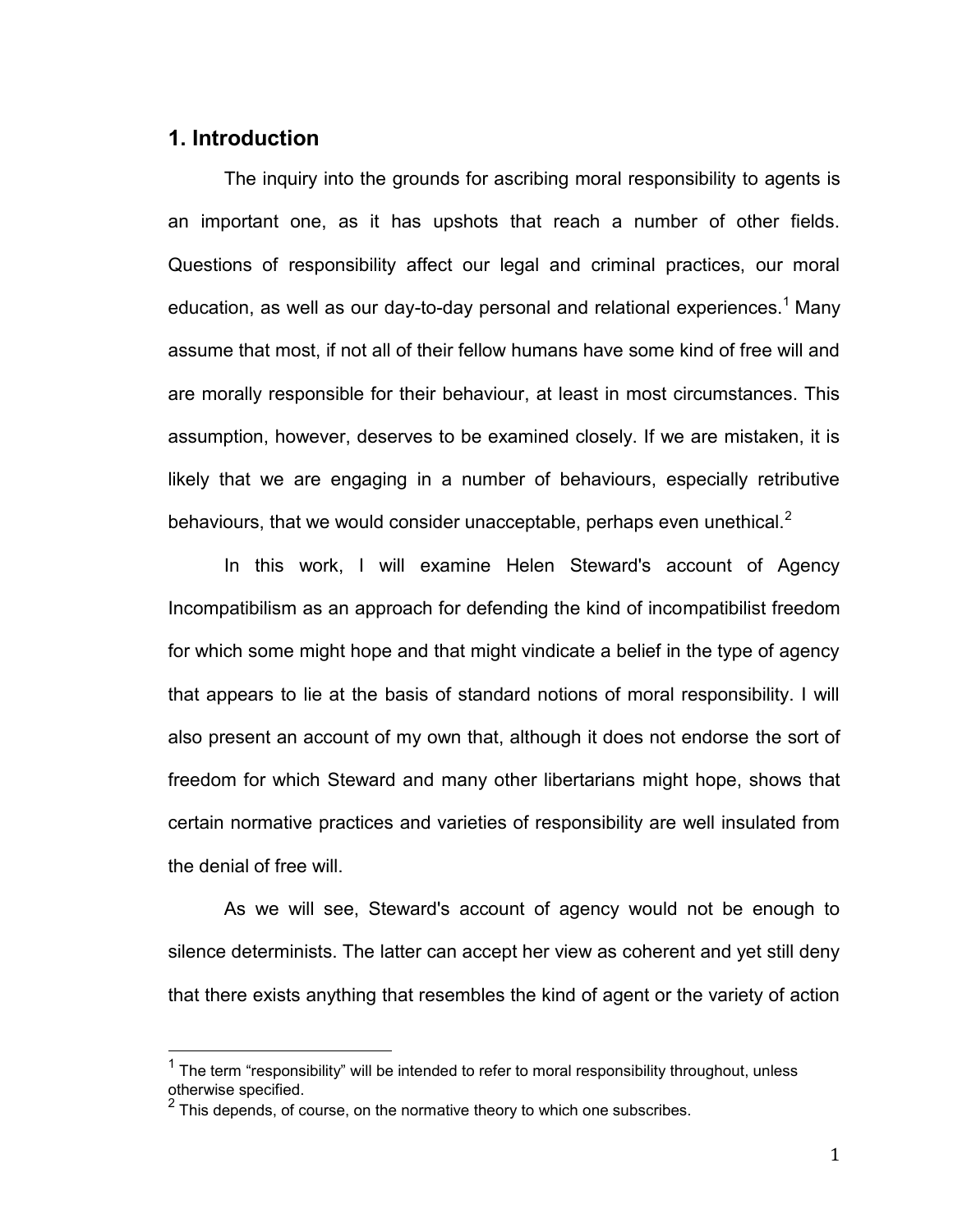that Steward has described. Steward's account could, however, make plausible a naturalistic explanation of incompatibilist agent causation and, if she is correct in supposing that this could provide the basis for a metaphysics of freedom, one without ontologically suspicious powers or states  $3$ , it could offer the incompatibilist a new, more robust, physicalist libertarian option<sup>4</sup>. Furthermore, if Steward can defend the kind of agent causation that makes it such that the agent's activities are, in a strong sense, *up to* the agent, it might pose very serious problems for the hard incompatibilist as the latter claims that freedom and the variety of agency it requires are incompatible with both determinism and indeterminism. Nevertheless, the stalemate with the determinists would remain.

I will begin by clarifying the terms of the discussion. The concepts connected to this inquiry have been conceived in a number of different ways. I will discuss some of these ways and will make clear the senses of each that I will be using throughout this work. This will lead into a brief history of the lengthy debate and the various positions, including the hard incompatibilist view to which I subscribe. As I will later show, the latter is the view most challenged by Steward's account. I will then discuss why I believe compatibilism does not provide what many seek in the discussion about freedom and responsibility.

Following this I will provide an exposition of the account presented by Helen Steward on the nature of agency and its incompatibility with determinism in

 $\overline{a}$ 

 $^3$  Throughout, I am using "metaphysics" in the sense that refers to the philosophical discipline that deals with topics such as ontology and causation, and not in the sense meant to imply a disconnection from reality. Metaphysically suspicious powers are suspicious not because they are metaphysical, but because their ontological foundation is suspect.

<sup>&</sup>lt;sup>4</sup> The libertarian views discussed herein are not related to political libertarianism. Libertarianism in the context of free will claims that free will exists and that universal determinism is false. This will be explained below.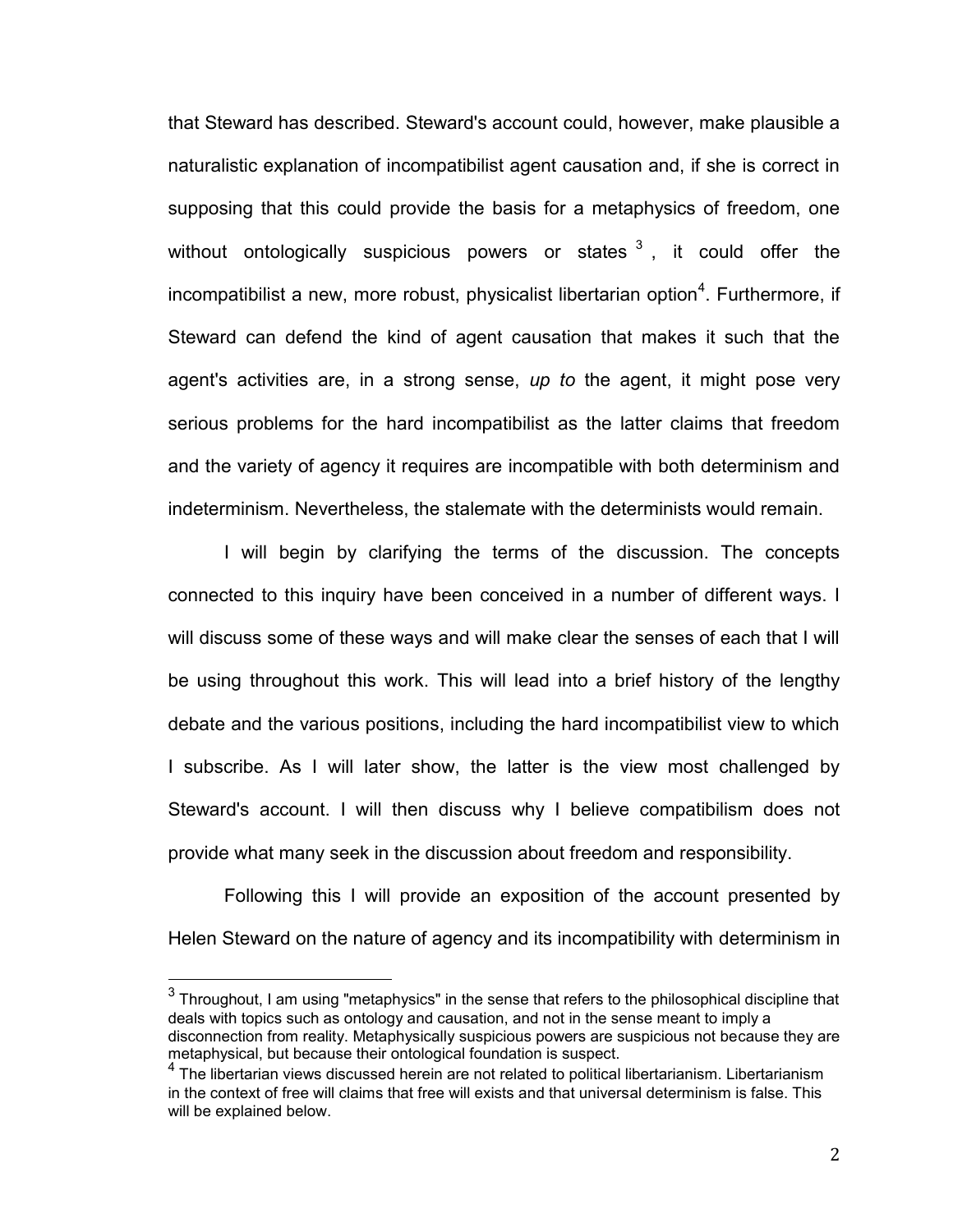her recent book, *A Metaphysics for Freedom*. This account presents what I believe to be the most plausible form of libertarianism and the most rigorous challenge to the hard incompatibilist position, which I find the most compelling position overall. I will then attempt to evaluate the view and discuss its viability as well as its implications for moral responsibility. Ultimately, I will argue that it does not succeed in presenting a clear and tenable account of indeterministic agency and that, if it had succeeded in providing such an account, it would not have been one capable of grounding moral responsibility.<sup>5</sup>

Next, I will turn my attention to the presentation of a revisionist, hemiincompatibilist account of moral responsibility that is compatible with the tenets of hard incompatibilism about free will. This account relinquishes merit-based praise and blame,  $^6$  but attempts to show that the responsibility to follow certain proscriptions and prescriptions remains, even without the kinds of freedom advocated by the traditional incompatibilist. Following this, I will discuss, briefly, two views that are similar to, but contradict my account, and will attempt to show that these views do not present a challenge for my own.

It is my hope that this work will show the need for further clarity in the debate, the reasons the current views are not sufficient, and the tenability of my hemi-incompatibilist account of moral responsibility.

 $\overline{a}$ 

 $^5$  Responsibility of a non-compatibilist variety.

 $^6$  Those of any strong variety, in any case.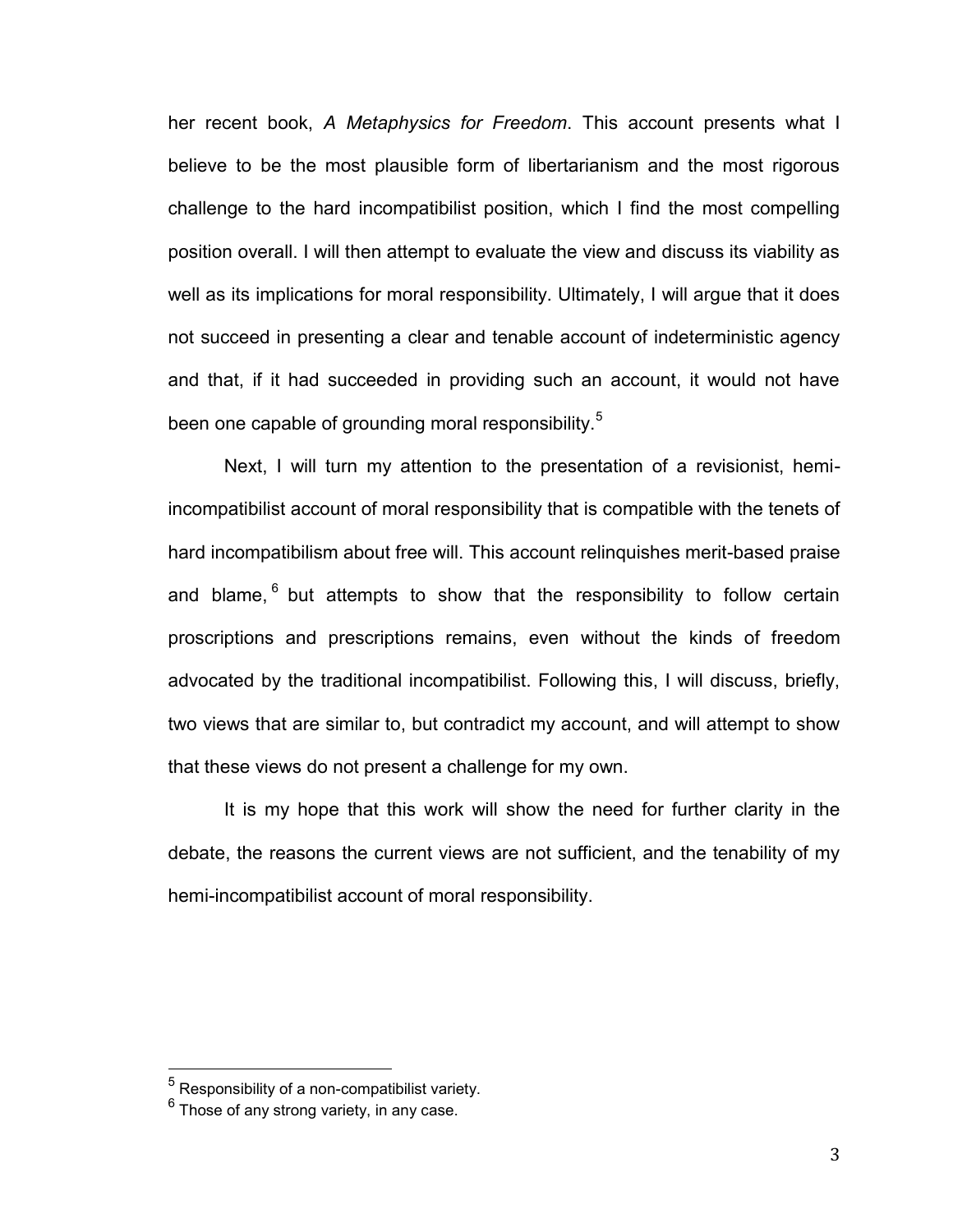# **2. The Debate on Moral Responsibility**

## Separating Free Will and Moral Responsibility

As is the case with many philosophical concepts, the task of providing a definition of "free will" is not an easy one. Some argue that free will requires contra-causal control, sometimes called "regulative control". This is a kind of control over one's own actions that allows the agent of those actions to be a causer, whose causings are not themselves caused (at least not necessarily) and who has, therefore, genuine alternative possibilities open to her (Fischer, My Way 6). Others maintain that it requires only that we be able to act without interference from physical, psychological, social, or other constraints that hinder upon our ability to act as we choose. Still others believe that this freedom requires something like the ability to act in accordance with one's authentic character or second-order desires. Whatever the definition, it is clear that free will and moral responsibility are closely linked; though it remains unclear in which direction the connection flows. There are those who argue that one is responsible only if one has free will. There are others who believe the explanation flows in the reverse direction and that one has free will only if one is responsible.

I will bypass the question of the definition of freedom altogether and will focus only on moral responsibility. Given that accounts of the criteria for moral responsibility and its appropriate attribution are at least as contentious as are the definitions of free will, it would be too large a task to tackle both in a single work, and so I must restrict myself solely to questions about responsibility.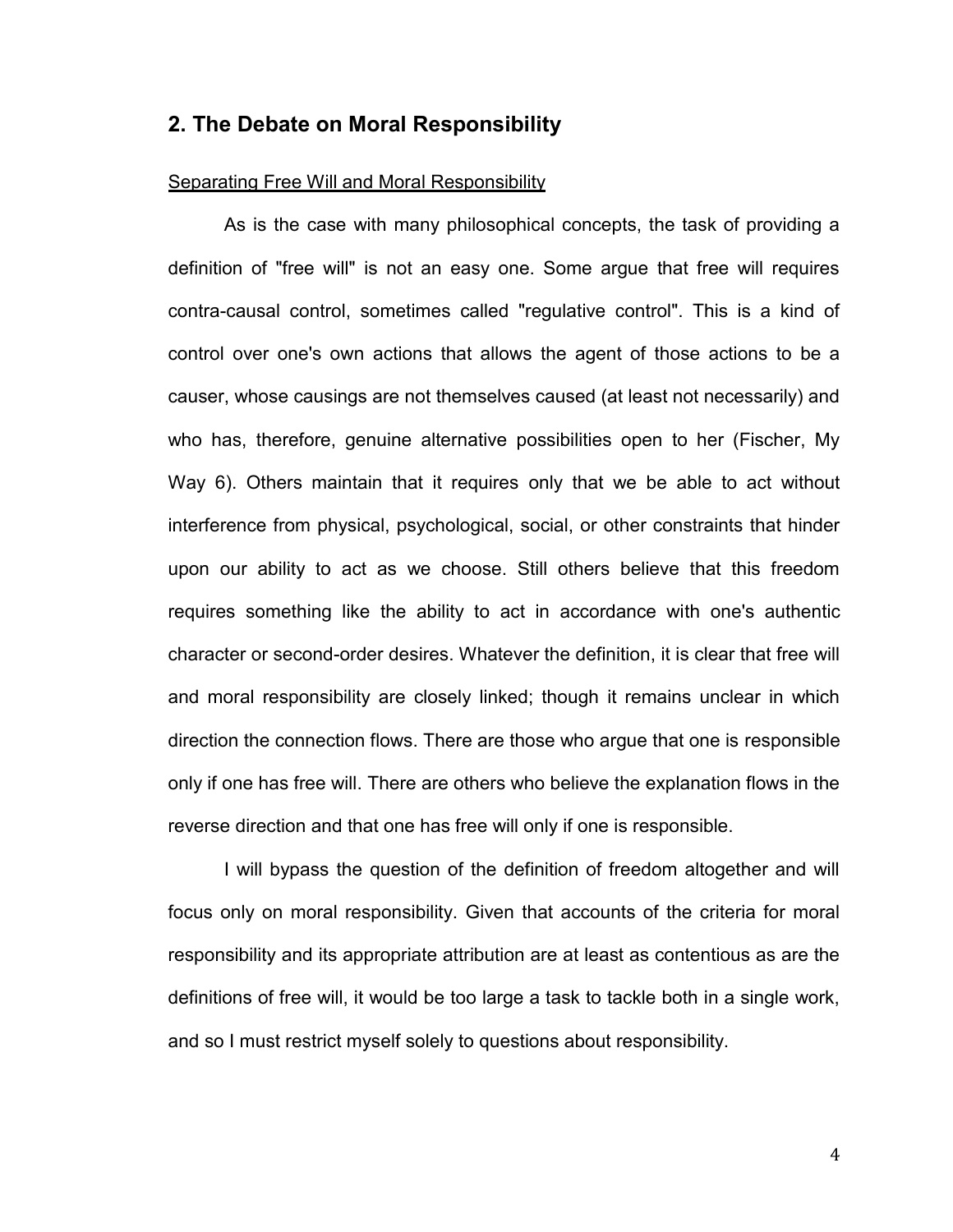For reasons that will become evident below, it should be made clear that during the first portion of this work I am referring, when I refer to moral responsibility, to a kind of responsibility that is connected to praiseworthiness and blameworthiness. Whether the connection is because we are blameworthy only if we are responsible, or we are responsible only if we are blameworthy is unimportant. What is important is that the type of responsibility to which I am currently referring is one in which one of these is required for the other. I will introduce another sort of moral responsibility below but, for the sake of clarity, it is best that I not introduce it prematurely.

#### Determinism, Indeterminism, and Fatalism

l

Another concept important to the debate is that of determinism, and what will interest us here is universal determinism, specifically. Universal determinism affirms that the state of the world and physical laws at a given time-slice necessitate the state of the world at all subsequent time slices.<sup>7</sup> It holds that future events are necessitated by prior events, in combination with the physical laws. The state of the world at time  $t_2$  is produced, necessarily, by the laws of physics and state of the world at time  $t_1$ . The state of the world at time  $t_3$  then follows necessarily from the state of affairs at time  $t<sub>2</sub>$ , and so on. As a result, an entity with a god's-eye-view, perfect knowledge of the laws and current conditions (and presumably unlimited computational power) should be able to predict all future states of the world. Regardless of our or anything else's ability to predict them, all future states are already determined to come about and their

 $<sup>7</sup>$  Throughout the remainder of this project, all references to "determinism" refer to universal</sup> determinism.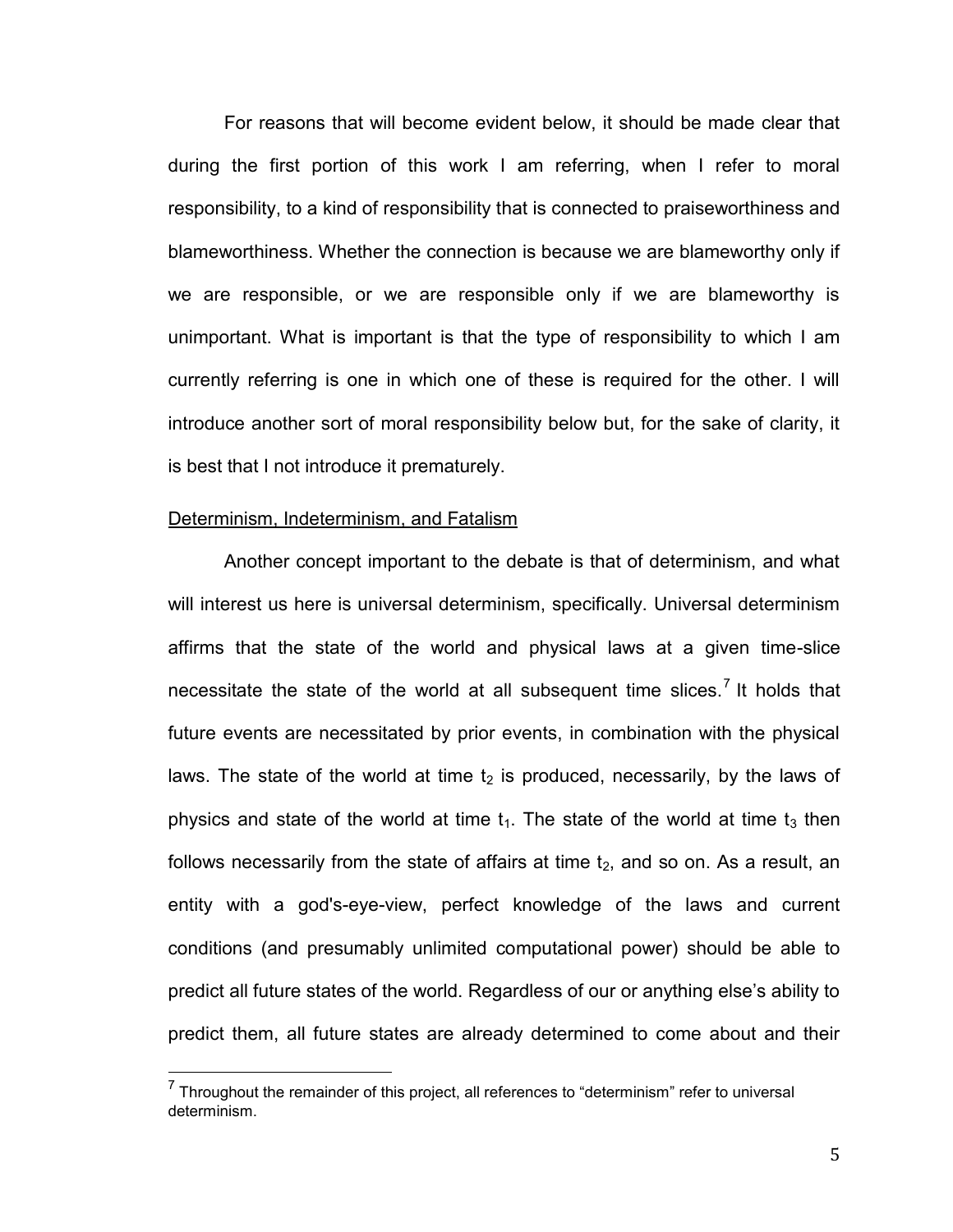details already fixed, according to this view. Following the initiation of an initial causally deterministic series (assuming there was such a happening), all future events and states are determined, even in advance of their occurrence. There is but one possible way the future can unfold.

It is important to differentiate determinism from fatalism. Fatalism is the view that no matter what we do, there are certain events that are unavoidable. It is the belief that no matter what actions one takes, certain results cannot be avoided (Kane 19-20). Someone who believes in fatalism may believe, for example, that they were "meant" to meet someone in particular on a specific day at a specific time and that, no matter what actions they took before that time, the meeting was destined to occur. A fatalist can believe there are many possible routes to and between these predestined events, whereas a determinist believes there is only one possible way in which the future can unfold.

There are ways to think of fatalism that make determinists appear merely to be a variety of fatalist; one that believes that *all* events, rather than just some events, are destined to be as they are. The terms are best kept separated, however, as fatalism often implies that there is room for indeterminacy in between predestined events. Additionally, because the compatibilist and the incompatibilist will view the phrase "no matter what we do" so differently, if we were to think of determinism as a brand of fatalism, we would need to refer separately to "compatibilist fatalism" and "incompatibilist fatalism" in order to accommodate, so that we did not confuse our meanings. The latter would be the kind of fatalism that focuses on options and events that are actual, and the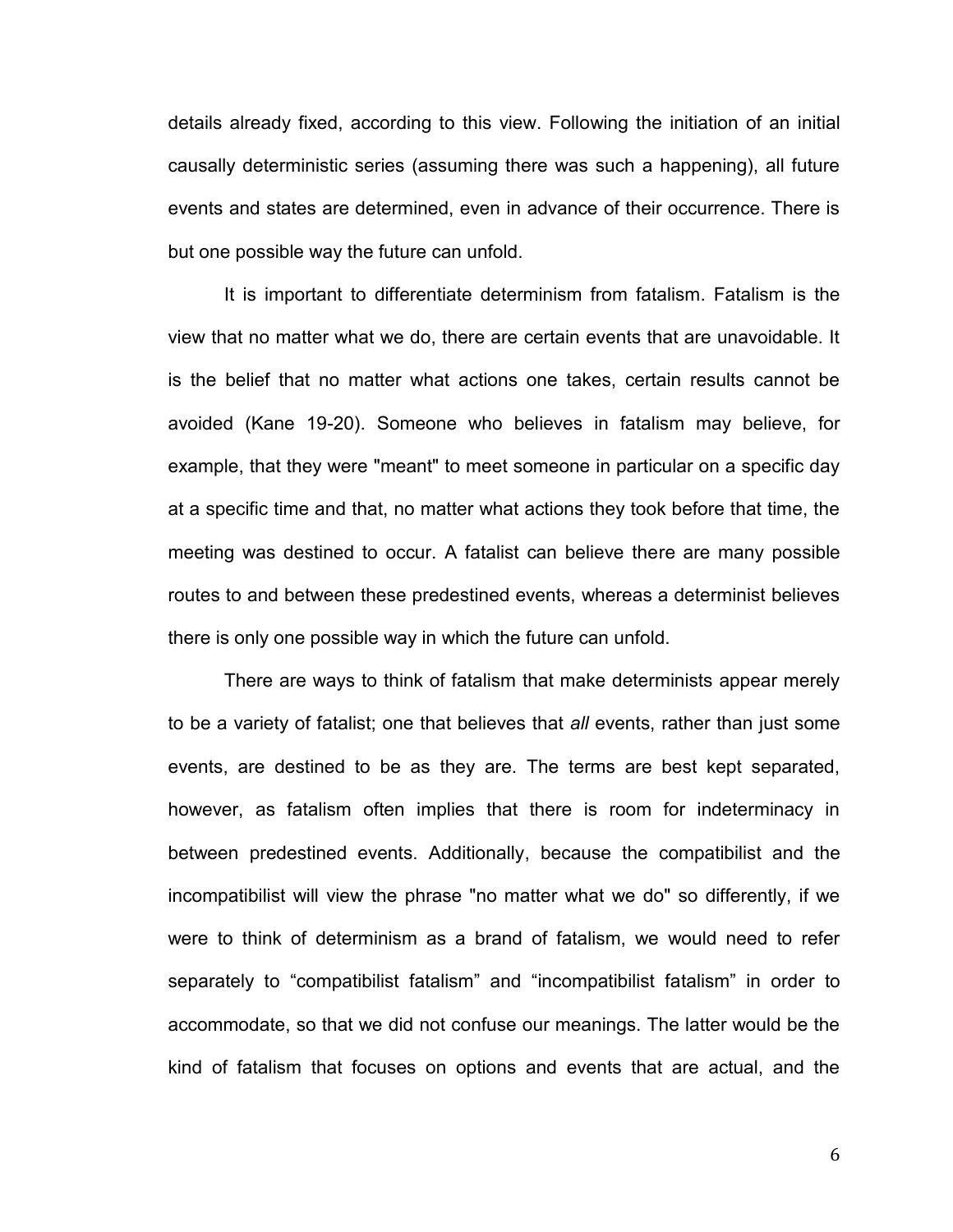former, the compatibilist fatalism, would revolve around a kind of conditional fatalism that claims that no matter what we *would* have done, the outcome would have been the same.

Indeterminism is the denial of universal determinism and the affirmation that there are two or more possible futures given the current state of the world and the natural laws. Indeterminism allows for the possibility that there is more than one potential future state of affairs. In other words, the state of the world at  $t_1$  does not necessitate a particular state of affairs at all future times  $t_{1,2,3,4}$  to  $T_n$ . It is not required for indeterminism that there be options at *every* time slice or that the number of options be infinite; it is only required that there be two or more options at some point in the future, defeating the inevitability of the future state of affairs of universal determinism and allowing for an open future, no matter how restrictive or expansive those options are. The source of this indeterminacy can be conceived as springing from a number of different places and, as we shall see, some may be more challenging than others to square with our requirements for certain kinds of moral responsibility.

#### Classifying the Various Accounts of Moral Responsibility

There are a number of ways that accounts of moral responsibility can be categorized. We can differentiate, for instance, between those that are based on grounds for responsibility that are internal to the agent versus those that look to something outside of the agent to ground responsibility. We can also distinguish between accounts that are anchored to prior normative claims and those that have no such commitments. I will discuss both of these distinctions presently,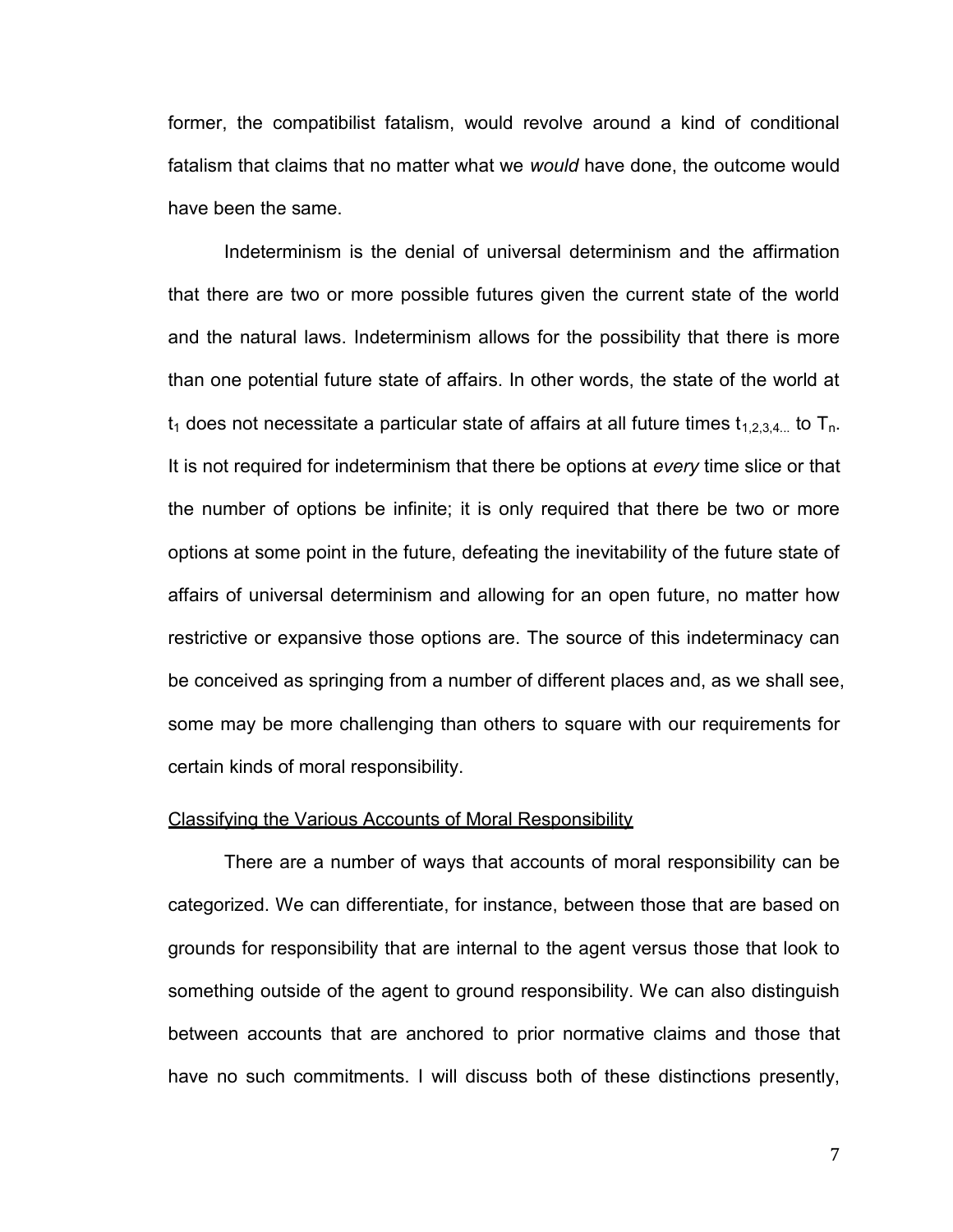and will sort the accounts I discuss according to these classifications as I introduce each species of view.

#### Agent-internal, Agent-external, and Included-agent Accounts

Accounts that base an agent's moral responsibility on the agent's possession, at least transiently, of some property or another that grounds this responsibility are agent-internal accounts. Accounts of responsibility that base the attribution of responsibility on something that is external to the agent are, unsurprisingly, agent-external accounts. Take, for example, a view that grounds moral responsibility on whether the agent has contra-causal control over her actions. This would be an agent-internal account, because the question of whether the person is morally responsible is answered by something about the agent herself, some feature of the agent in question, the feature of having regulative control. On the other hand, a view that focuses on whether there exist reactive attitudes directed at a given agent would be an agent-external account. There are, of course, accounts that include both agent-internal and agentexternal criteria. I call these included-agent accounts, to differentiate them from the other two in which the agent is either central, or excluded.

## Autonomous and Anchored Accounts

Autonomous accounts of moral responsibility are able to support a definition of responsibility that does not rest on external commitments to normative claims. Anchored accounts, on the other hand, depend on additional normative commitments. These commitments may be concealed, but they are revealed on deeper examination of the entailments of the accounts.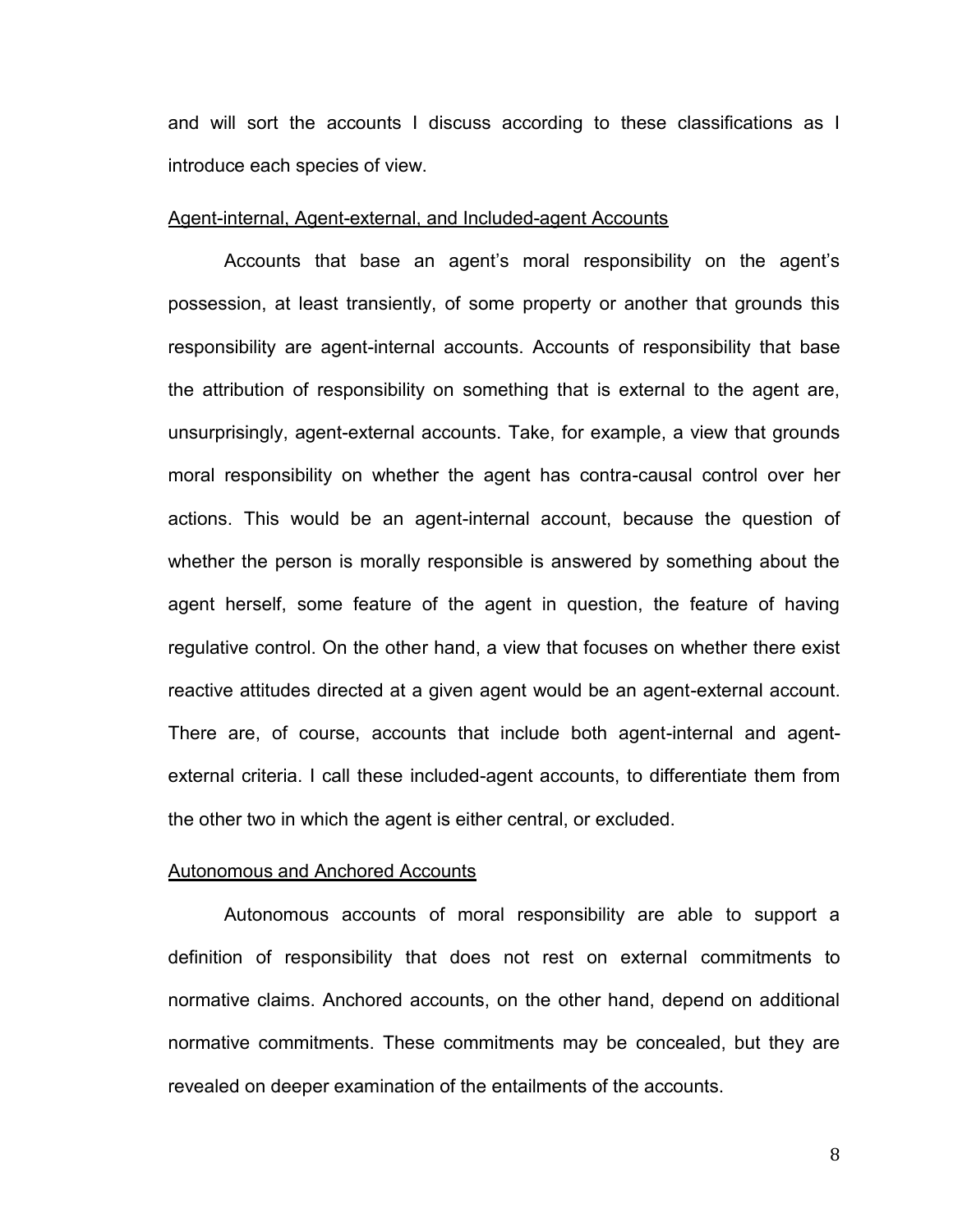To see the distinction more clearly, consider, for example, that someone could maintain that an individual is not morally responsible for a given action because he had no regulative control over the development of the events, but that we should, nevertheless, *claim* that he is responsible, for consequentialist reasons, because it will produce a deterrent effect in him and in others. This would still be an autonomous account of moral responsibility, because there are no external normative commitments that affect whether the agent *is* responsible. Despite there being a claim about whether one should *profess* that he is responsible, the normative claim is not prior to the determination of whether the agent *is* responsible.

Another might claim, instead, that not only should we assign responsibility to the above agent for the reason of deterrence or for other consequentialist reasons but that, as a result of this, the individual *is* morally responsible because an individual is morally responsible if it is consequentially justifiable to attribute responsibility to them. Such an account will be *anchored* to the normative view that fills in the criteria of being consequentially justified. For these anchored accounts the question of whether the person *is* morally responsible is answered by the question of whether it is justifiable *to assign* moral responsibility to that individual.

A proponent of an autonomous account can claim that an agent is not responsible, but that the ascription of responsibility is still justifiable. For the proponent of the anchored account, however, the question of whether an agent is morally responsible *depends on* the question of whether the ascription of moral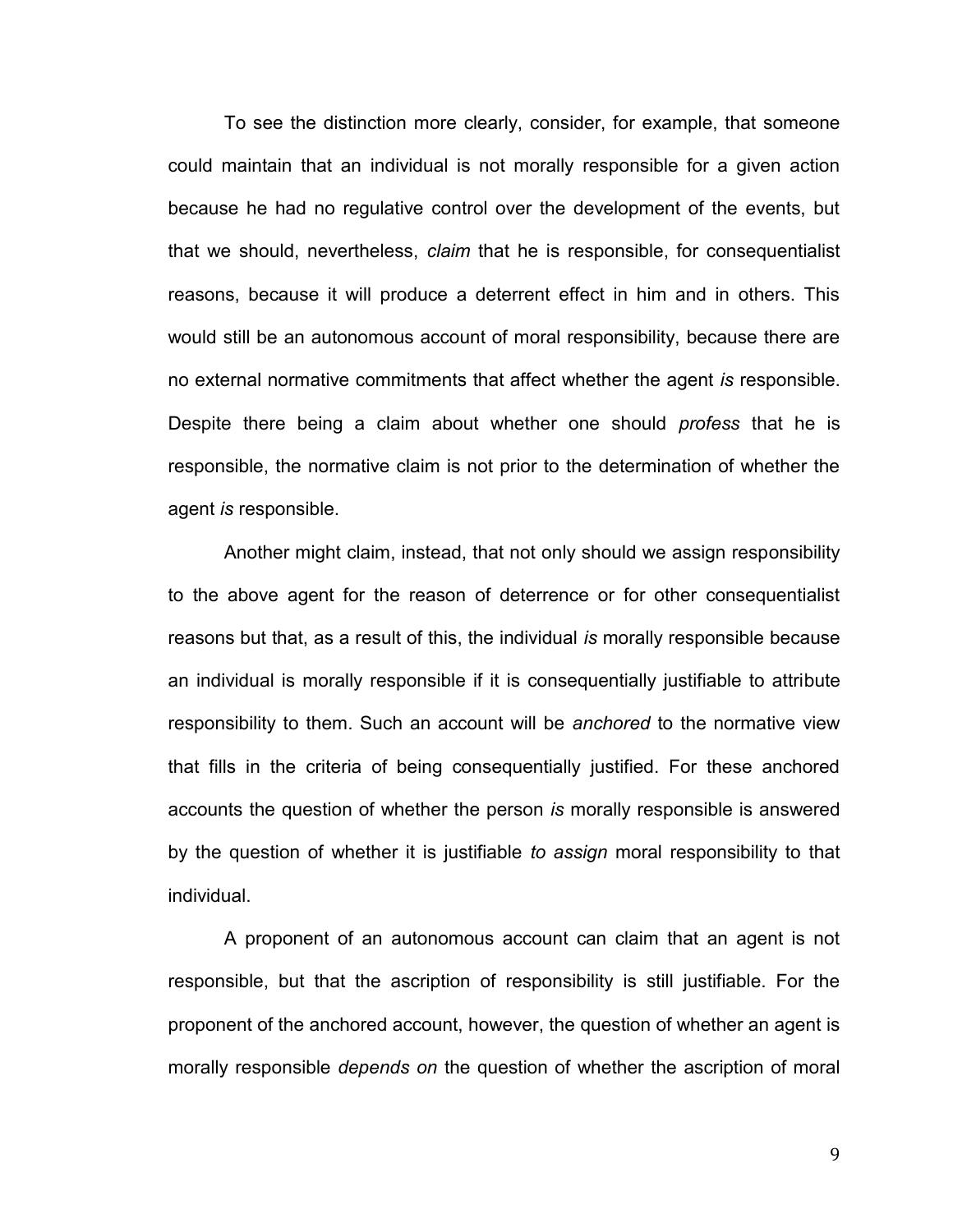responsibility is normatively justified. It may seem as though the autonomous/anchored distinction overlaps with the agent-internal/external classification. However, the two groupings are distinct from one another. Although most agent-internal accounts are also autonomous accounts and most agent-external accounts are anchored accounts, the groups are not perfectly coextensive. A view can claim that there are things about the agent as well as criteria external to the agent that affect whether the agent is morally responsible, yet not be an anchored view, for instance. ${}^{8}$  This will become clearer as we look at the individual accounts. Unlike with the previous set of categories, there are no accounts that are a blend of the two poles. An account is anchored if it contains any criterion whatsoever that relies on prior normative commitments, even if it contains many other criteria that do not.

#### Introduction to the Species of Views

 $\overline{\phantom{a}}$ 

Accounts in the debate on free will and moral responsibility are broken down into three broad categories: incompatibilism, compatibilism, and semicompatibilism. Incompatibilists hold that determinism is incompatible with both freedom and moral responsibility. Among these views we find those that conclude that this undermines determinism, such as libertarianism, and those that conclude that it undermines freedom, such as hard determinism and hardincompatibilism. Compatibilists claim that freedom and responsibility are compatible with determinism. There are a number of kinds of compatibilist accounts, including those that ground the existence of free will and responsibility

 $8$  Peter Strawson's view in "Freedom and Resentment" may be an example of this.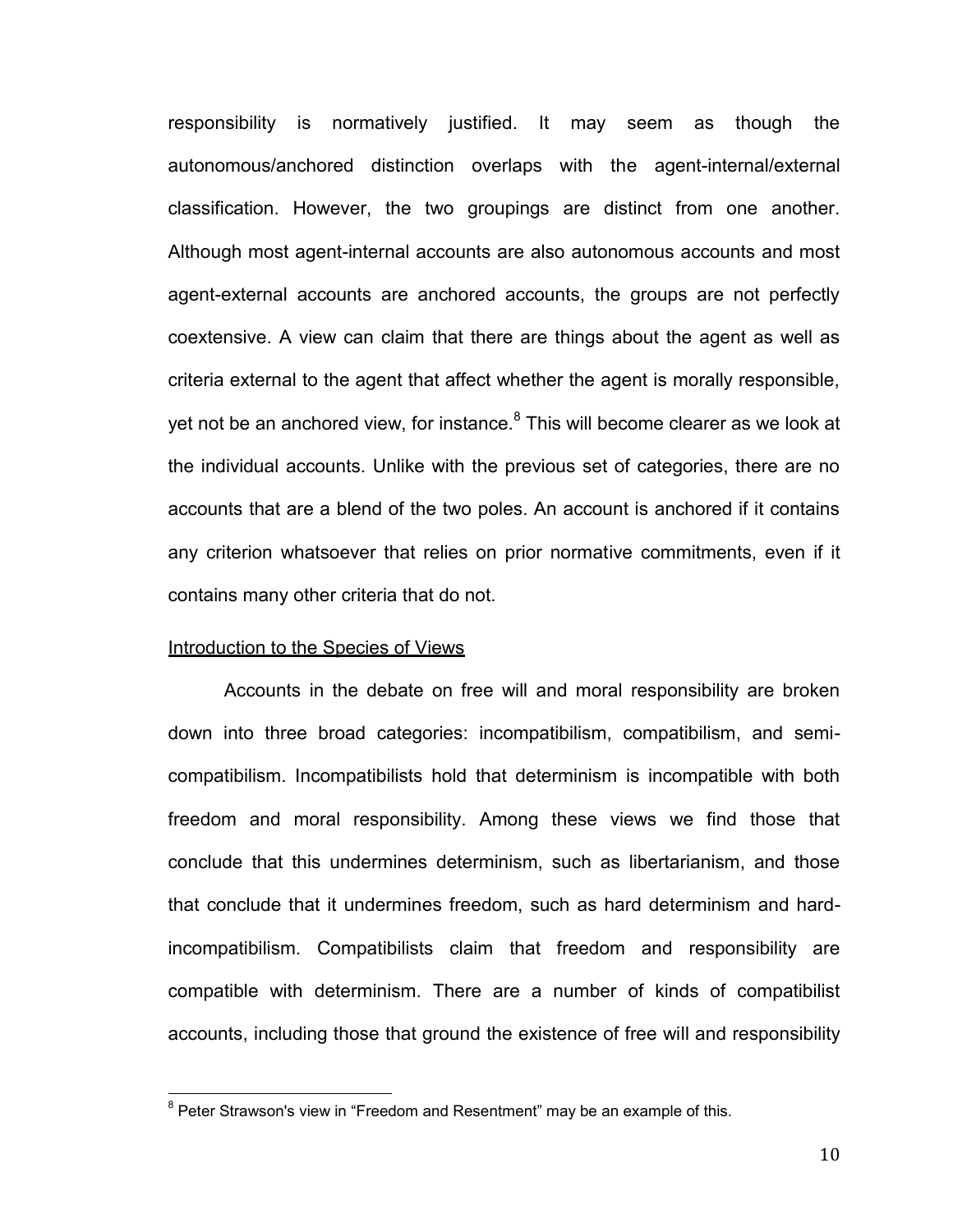on freedom from external constraints, the ability to act in accordance with our deeper selves, the ability of our immediate desires to be subjugated by our reflective desires, evolved capabilities, reactive attitudes, and others. Finally, semi-compatibilists maintain that while we cannot have the kind of freedom desired by the incompatibilist, we can still have moral responsibility. Most of these views will be touched on individually below and further explained.

#### Incompatibilism

Incompatibilists claim that freedom and responsibility are incompatible with determinism, requiring a kind of freedom that demands that the actions originate from within the agent without having been necessitated by anything else or by anything prior. Robert Kane calls this type of control "ultimate responsibility", and he tells us that "to be *ultimately responsible* for an action, an agent must be responsible for anything that is a sufficient reason, cause, or motive for the action's occurring" (Kane 121, emphasis is Kane's). Most incompatibilists claim that in order to have ultimate responsibility, one must have what John Martin Fischer calls "regulative control". $9$  Regulative control is the sort that "involves" genuine metaphysical access to alternative possibilities". This is the kind of control that allows us to choose our actions from a set of alternatives (Fischer, *My Way* 6). Incompatibilists believe that we cannot conceive of a sort of moral responsibility that exists without this kind of incompatibilist freedom, and there are others, such as Immanuel Kant, who claim that we cannot even conceive of morality without it (Kane 33).

 9 Perhaps for some the direction of the requirement runs the way, as well.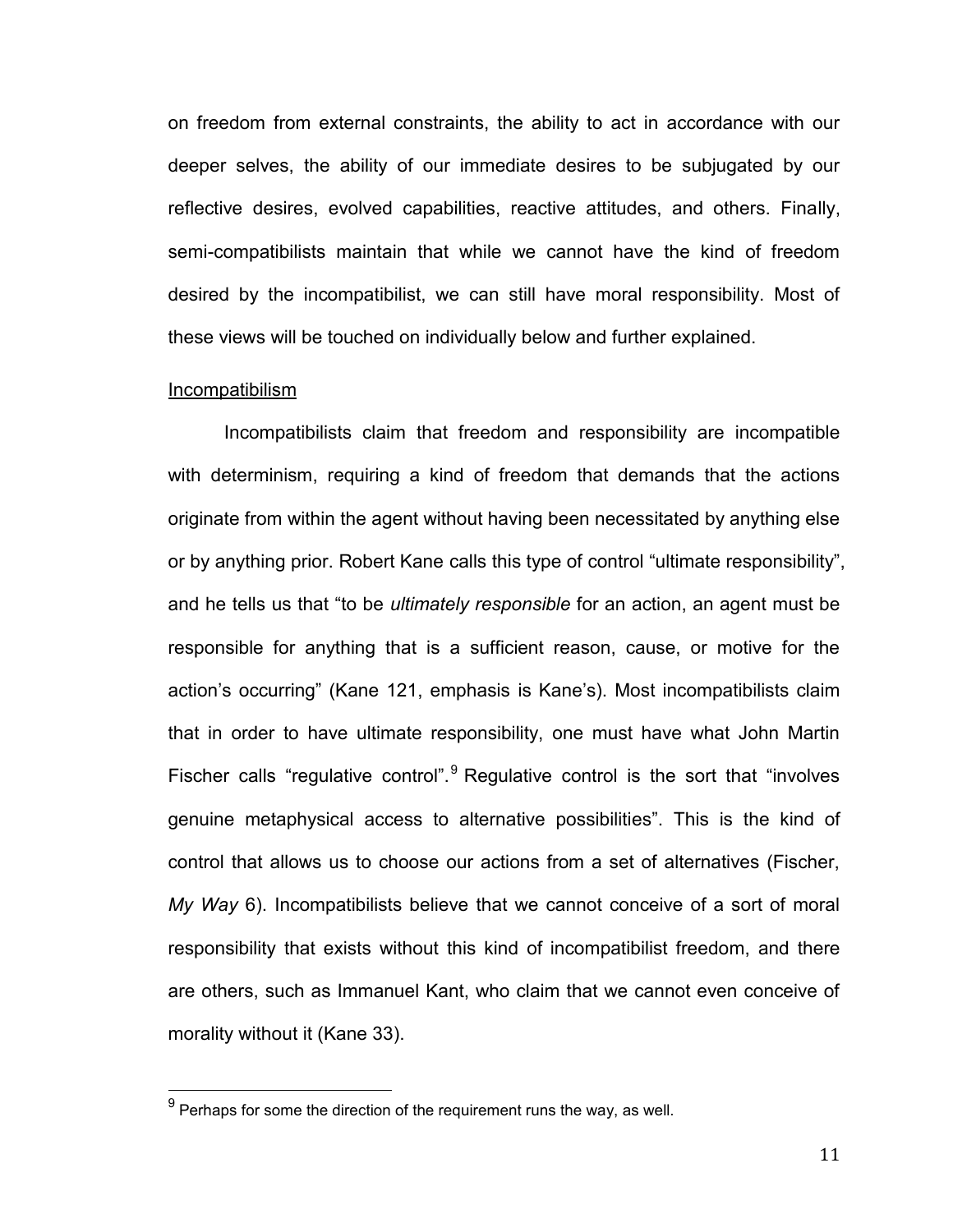According to the incompatibilist, determinism rules out both regulative control and ultimate responsibility. There are many arguments used in an attempt to support this claim. Among them, we find the Consequence Argument and many reformulated versions of it, the Impossibility Argument, the Manipulation Argument, and the Direct Argument, among others (Haji 207-208).<sup>10</sup> The Consequence Argument, put forward by Peter Van Inwagen, is the most commonly cited of these. Van Inwagen tells us that

> "If determinism is true, then our acts are the consequences of the laws of nature and events in the remote past. But it is not up to us what went on before we were born; and neither is it up to us what the laws of nature are. Therefore the consequences of these things (including our own acts) are not up to us." (Van Inwagen 16)

If our acts and their consequences are not "up to us", the incompatibilist thinks that we cannot be morally responsible for either. Much debate between compatibilists and incompatibilists will center on just what it means for something to be "up to us" as well as whether the Consequence Argument is sound. Not all incompatibilists rely on the Consequence Argument, of course, but all incompatibilists accept some form of the premise, "If determinism is true, free will does not exist."

## Libertarianism

l

There exists a group of incompatibilists who believe not only that free will and determinism are incompatible with one another, but also that free will is real, and therefore determinism is false. This view is called libertarianism. The

 $10$  For a detailed description of the various arguments, see Haji, 2009: "Incompatibilism's Allure: Principal Arguments for Incompatibilism".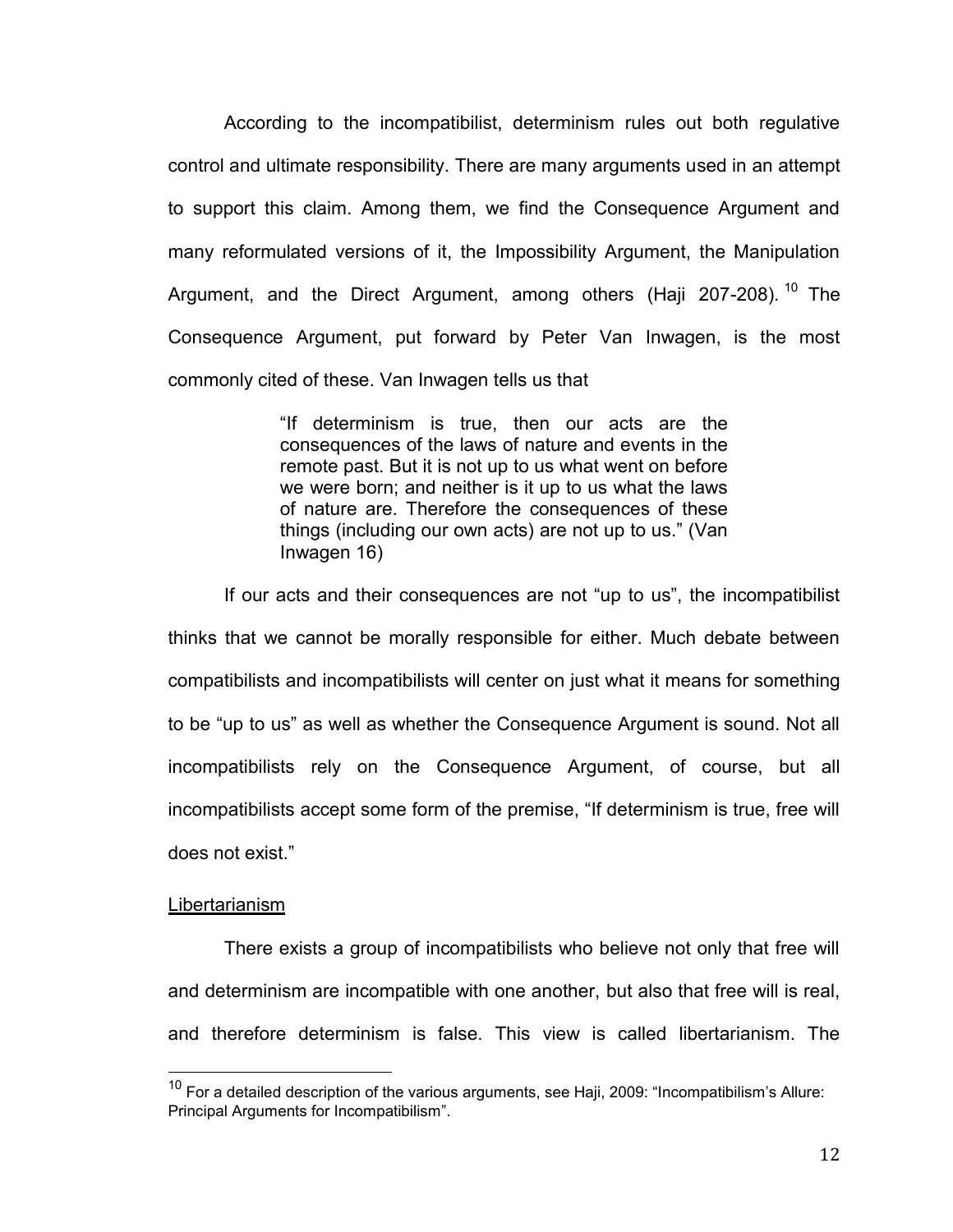libertarian argument uses the core incompatibilist premise and adds another premise affirming freedom. The libertarian argument is typically some variation of the following:

- 1) If determinism is true, free will does not exist.
- 2) Free will does exist.
- C) Determinism is false.

It would not be sufficient, of course, for the libertarian to demonstrate that determinism is false in order to prove the existence of freedom, and so the libertarian position rests on supporting the affirmation of free will, which may prove more difficult than it might first appear. The libertarian's most demanding challenge is that of providing an account of a type of freedom that can ground responsibility and that can exist without determinism, without resorting to metaphysically odd properties, powers, or entities. Indeterministic accounts of freedom and agency in which the indeterminism is found "in the wrong place" cannot "secure agential freedom" (Ekstrom 137n52), or at least not the kind of agential freedom required for responsibility. If, for example, there exists an indeterminism in the space between our choices (conscious or unconscious) and the initiation of our actions, it is hard to see how such interferences could undergird or enhance our freedom or responsibility.

#### Hard Determinism

There are incompatibilists who affirm determinism, instead of affirming free will, as do the libertarians. The structure of their argument, which also includes the core incompatibilist premise, is as follows: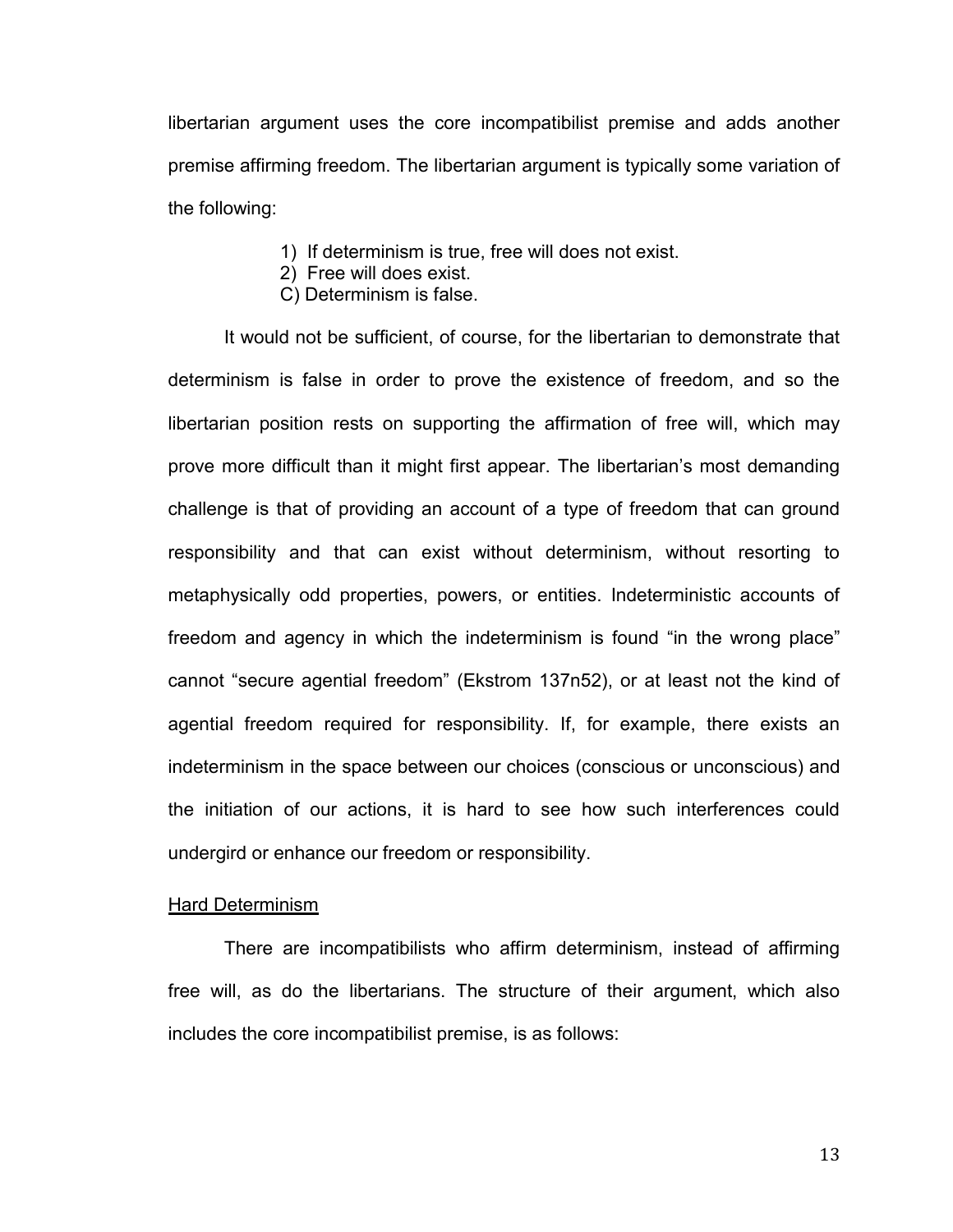- 1) If determinism is true, free will does not exist.
- 2) Determinism is true.
- C) Free will does not exist.

Proponents of this type of view were labelled "hard determinists" by William James, in contrast with supporters of the pejoratively named "soft determinism" who endorsed the type of compatibilism that affirms determinism but "abhors harsh words and, repudiating fatality, necessity, and even predetermination, says that its real name is freedom" (117). Hard determinists claim that since the unfolding of all states and actions is determined, in the sense of necessitated, there is nothing to be added, removed, or changed by the agents. If the agents are not initiating or even contributing anything and their actions are merely the upshots of a sequence that was initiated long before their existence, it seems absurd to attribute blame to those agents for actions of which we disapprove or praise for those we admire. Therefore, hard determinists may be thought to have an additional fourth premise stating that without free will, there can be no moral responsibility and hence the conclusion that moral responsibility does not exist.

#### Hard Incompatibilism

Like the hard determinist, the hard incompatibilist claims that free will and moral responsibility do not exist. Hard incompatibilists, however, claim not only that free will and moral responsibility are incompatible with determinism, but also that they are impossible whether or not determinism is true. The hard incompatibilist argument is something like the following: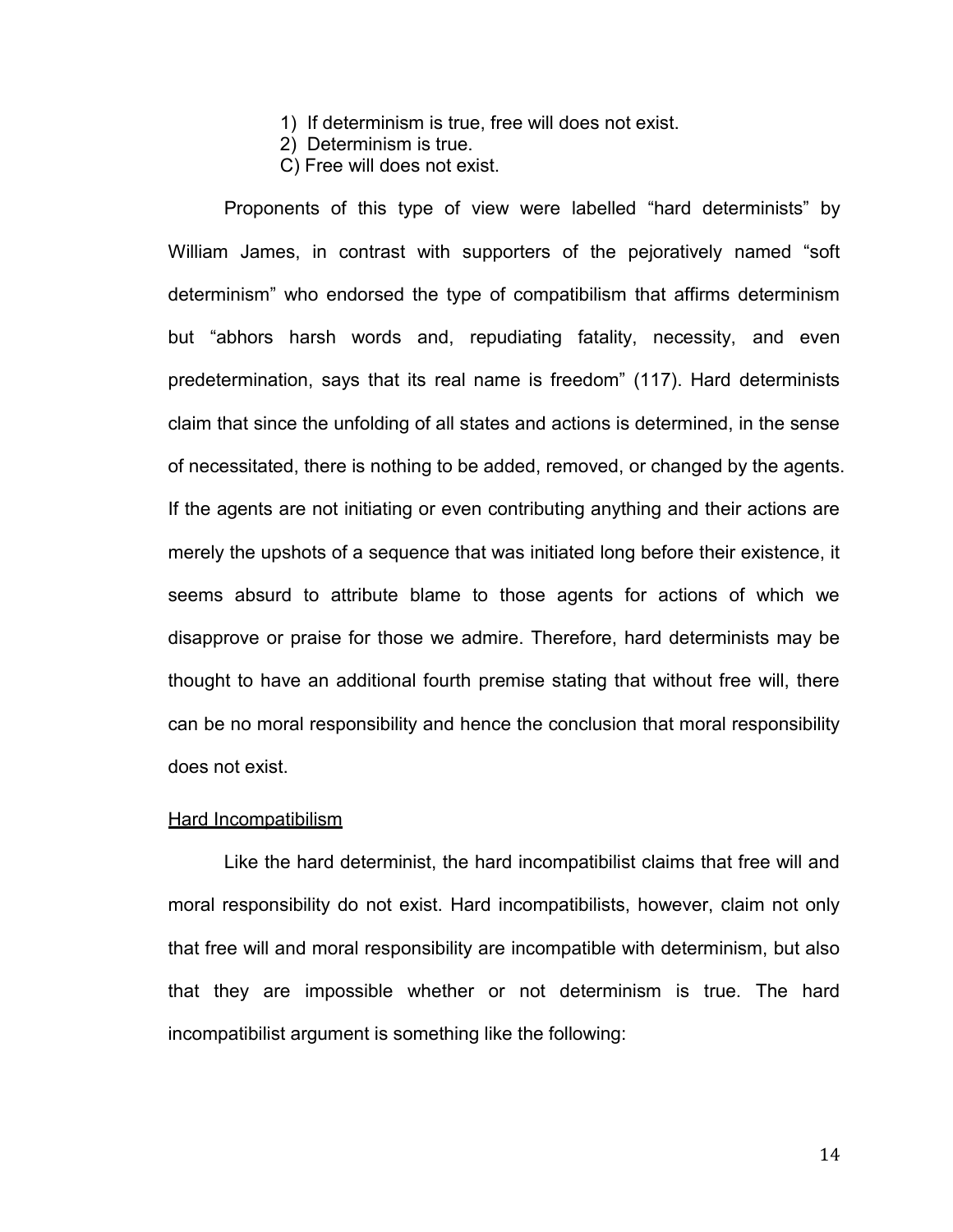- 1) If determinism is true, free will does not exist.
- 2) If indeterminism is true, free will does not exist.
- 3) Either determinism is true or indeterminism is true.
- C) Free will does not exist.

## Derk Pereboom's Hard Incompatibilism

Derk Pereboom's brand of hard incompatibilism is an example of this view. Pereboom claims that an individual cannot be morally responsible unless they are the original, initiating cause of their actions, or at least of the actions in question. Any agent lacking this kind of control also lacks moral responsibility (Pereboom 477). Pereboom compares actions that have deterministic causal histories with actions springing from third-party manipulation of an agent; for example, if an individual has an implant that would grant a third-party control of their behaviours. Although the "agent" would be performing the actions, they are not the original source of the causes of those actions and are, therefore, not responsible for them. Determinism, Pereboom thinks, is like the implanted chip, dictating the behaviour in which the individual will engage. He tells us also that actions produced indeterministically are similar to those produced by an implant that provides random instructions. In either of these cases, Pereboom explains, the agent does not initiate the causal chain of events that ultimately decides which action will be produced. In both deterministic and indeterministic causal chains, something other than the agent has control over the initiating causes of the agent's actions. This kind of control, he tells us, is the variety of control required for moral responsibility. In other words, neither determinism nor indeterminism make responsibility possible, leading to the conclusion that moral responsibility is impossible (Pereboom 477-478).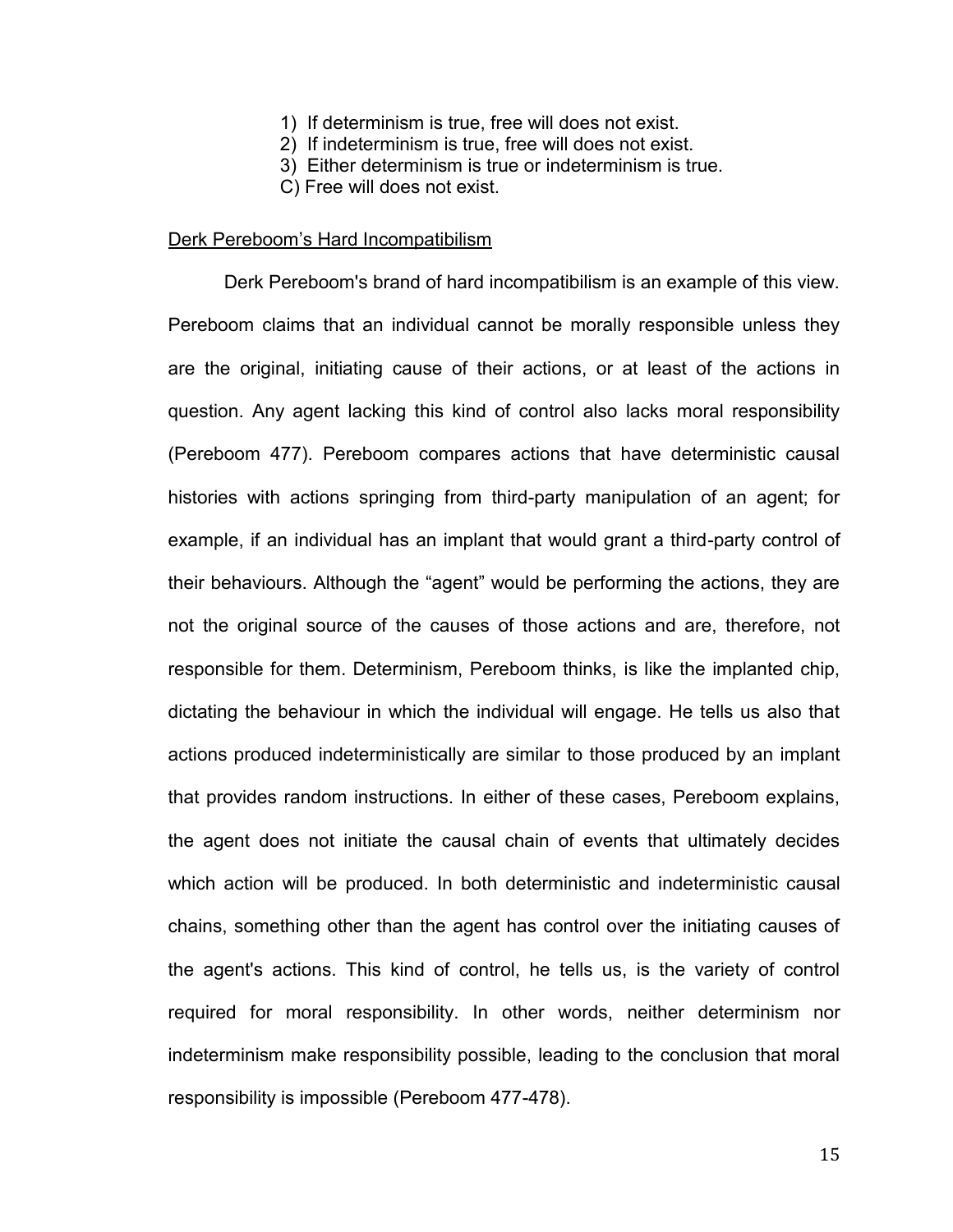# Galen Strawson's Basic Argument

Galen Strawson has an argument for the impossibility of moral responsibility and the kind of freedom it would require. This argument is called the Basic Argument and is an appreciably powerful hard incompatibilist argument against moral responsibility. It appears, in one of its forms, as follows:

- "(1) It is undeniable that one is the way one is, initially, as a result of heredity and early experience, and it is undeniable that these are things for which one cannot be held to be in any way responsible (morally or otherwise).
- (2) One cannot at any later stage of life hope to accede to true moral responsibility for the way one is by trying to change the way one already is as a result of heredity and previous experience. For
- (3) both the particular way in which one is moved to try to change oneself, and the degree of one's success in one's attempt at change, will be determined by how one already is as a result of heredity and previous experience. And
- (4) any further changes that one can bring about only after one has brought about certain initial changes will in turn be determined, via the initial changes, by heredity and previous experience.
- (5) This may not be the whole story, for it may be that some changes in the way one is are traceable not to heredity and experience but to the influence of indeterministic or random factors. But it is absurd to suppose that indeterministic or random factors, for which one is ex hypothesi in no way responsible, can in themselves contribute in any way to one's being truly morally responsible for how one is."

(Strawson, G. 7)

This argument is, I believe, the most compelling argument against the

existence of the kind of moral responsibility usually discussed in the context of

the free will debate. It is particularly powerful because it bypasses the question of

freedom altogether, setting aside the potential for additional confusion introduced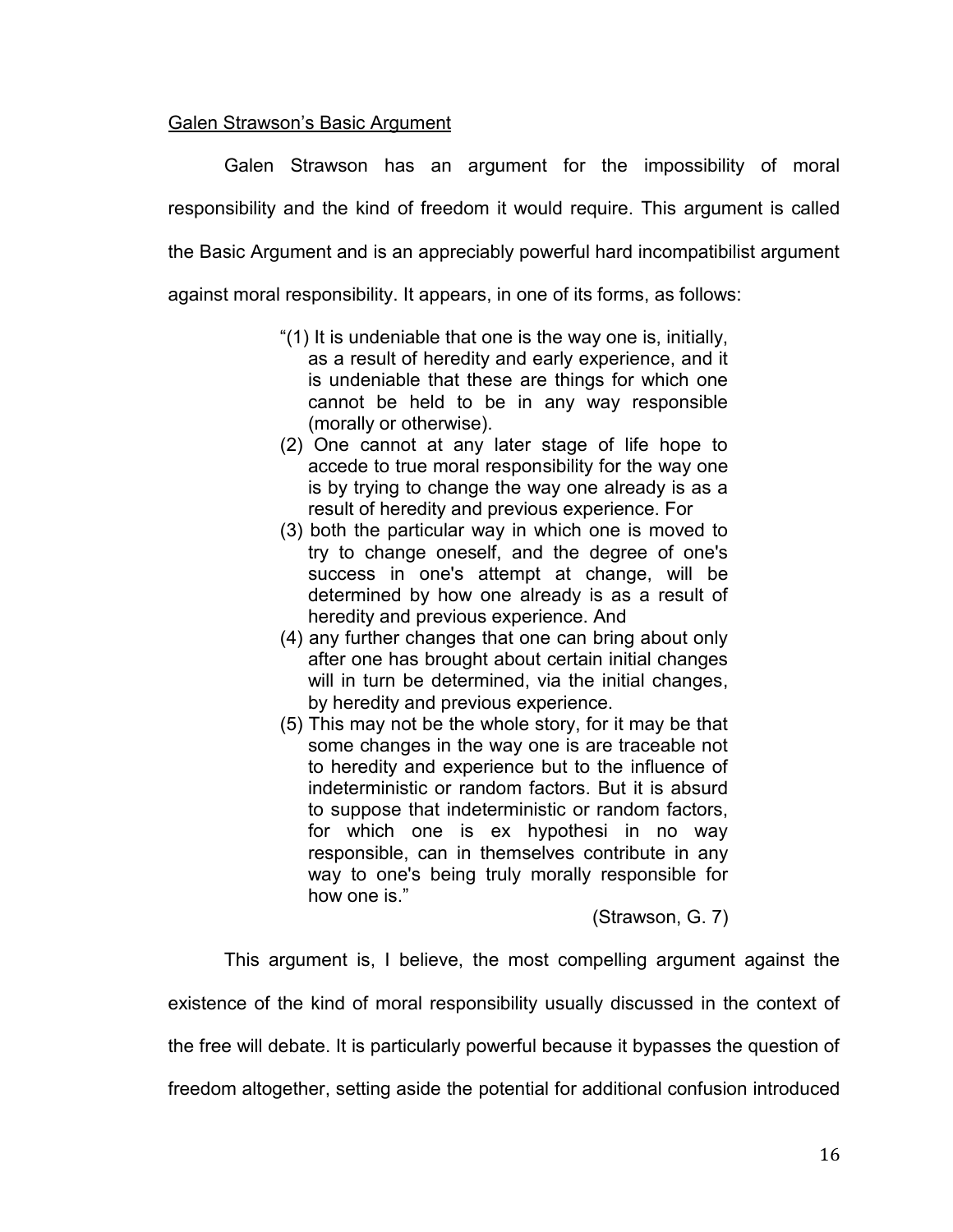by the debate over just what freedom is, and getting straight to the heart of the question of the possibility of moral responsibility. It is the fifth premise of this argument that is most vulnerable to opposition. There are some who will claim that there are indeterministic happenings that are not random but that are, instead, directed by an agent who has the power to influence the indeterministic course of events. Helen Steward's view, which will be discussed in the next chapter, is one such account.

#### Classifying Incompatibilism

Incompatibilist accounts such as libertarianism, hard determinism, and hard incompatibilism are agent-internal and autonomous-accounts of moral responsibility. These views are agent-internal because the criteria for moral responsibility revolves around the presence or absence of a given feature within the agent; namely that of having the ability to be the efficient cause of her actions, what John Martin Fischer calls "regulative control", the control required in order to have genuine alternative possibilities or the ability to do otherwise. They are autonomous views because they do not rely on any prior normative commitments.

## **Compatibilism**

Compatibilists think determinism and freedom are compatible. The compatibilist is not claiming that we can possess the regulative control of the incompatibilist's variety of free will even if determinism is true. Instead, he claims that this kind of control is not required for free will and moral responsibility. The compatibilist believes the incompatibilist is mistaken when she demands this deeper control for what we call "free will" and that she is searching for something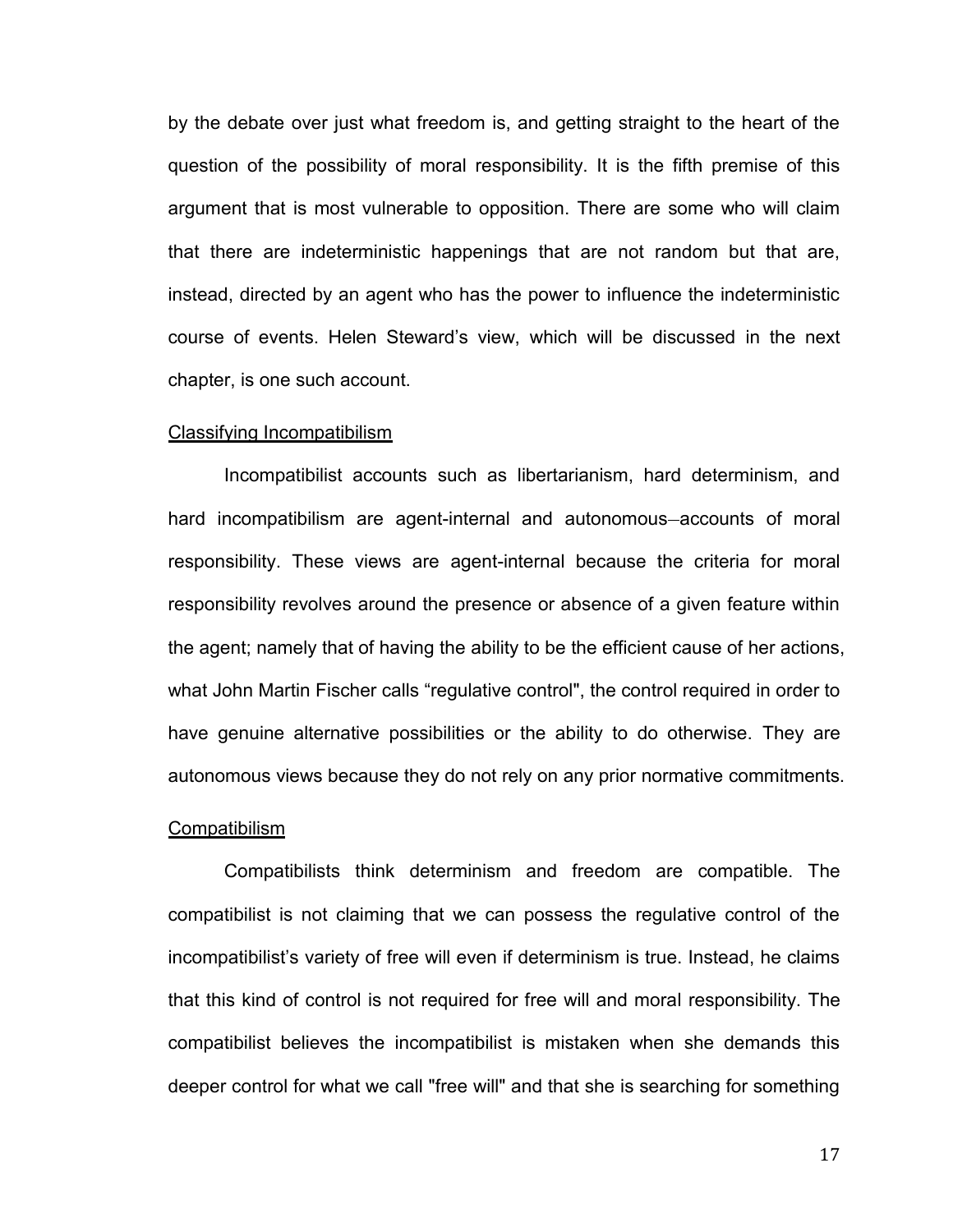that does not reflect our common understanding of this free will.<sup>11</sup> There is a wide assortment of compatibilist positions, each grounding their freedom and responsibility on different criteria. Soft compatibilists, as discussed above, hold the additional belief that determinism is true, though this is irrelevant to their views on moral responsibility, as the existence of determinism does not interfere with the compatibilist's variety of freedom.

## Classical Compatibilism

l

The classical compatibilist requires only that we be free from constraints, both internal and external, that interfere with our ability to do what we wish. To be free, in the classical compatibilist's sense, is

- "(1) to have the *power* or *ability* to do what we want or desire to do, which in turn entails
- (2) an *absence of constraints* or impediments [...] preventing us from doing what we want" (Kane 13, emphasis is Kane's)

The stoics appear to endorse this brand of compatibilism. Classical compatibilists claim that although we are not able to choose our desires, we are free so long as we can obey them without constraints.

The "power or ability to do what we want" according to classical compatibilists is quite different from the power or ability to do otherwise required by the incompatibilist. Although both can be referred to by their proponents as "the ability to do otherwise", for the incompatibilist, this ability must have been present as a strong, metaphysically available option in the actual world. For compatibilists, on the other hand, the power to do otherwise means merely that I

 $11$  Incompatibilists have, of course, responded that it is the compatibilist who is failing to capture the common understanding of what it is to have free will.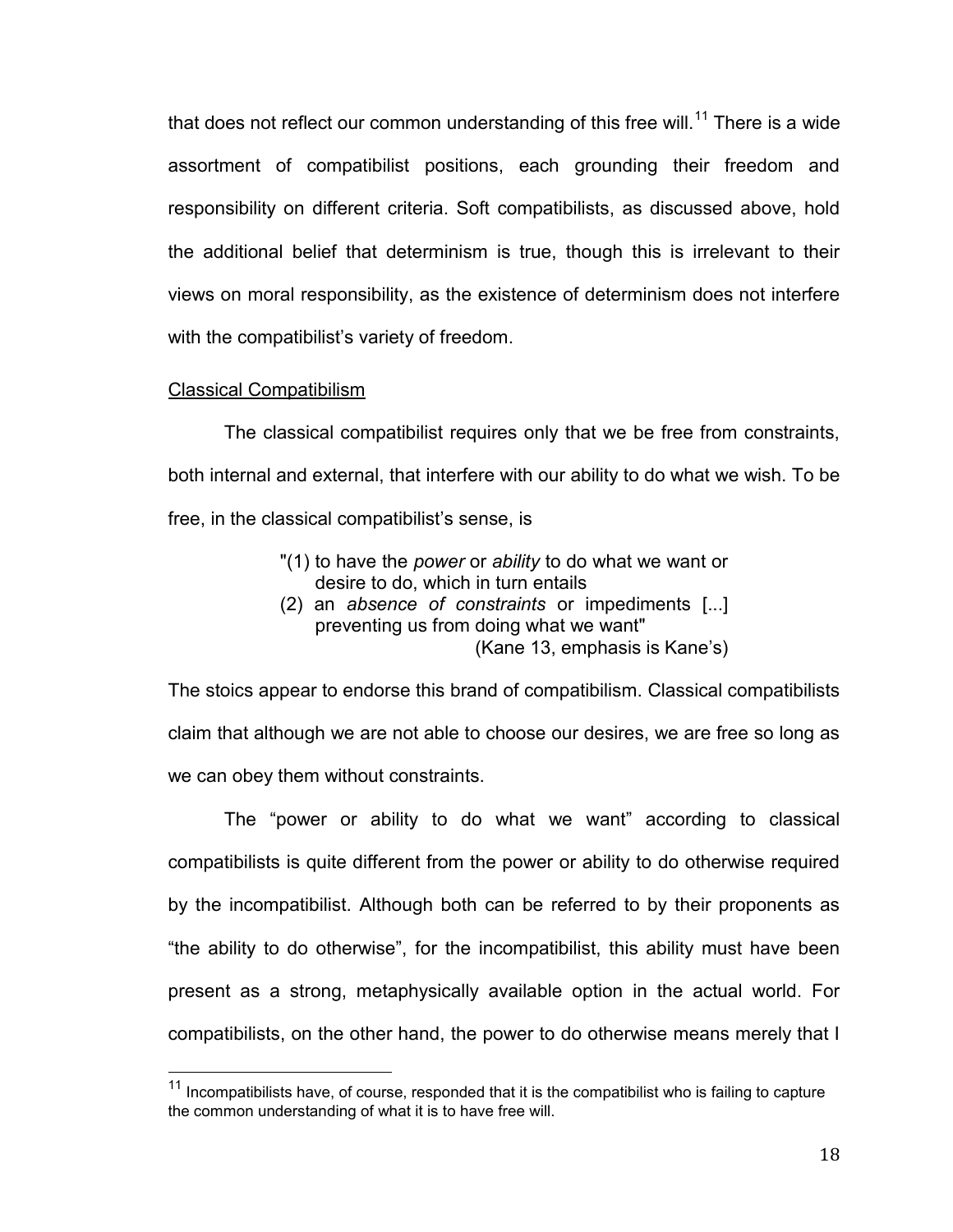would have had something like the ability to do otherwise *had I wanted to* or had I a*ttempted to*.

For a compatibilist like Daniel Dennett, one could have done otherwise if one would have done otherwise in one or more possible worlds that differ only slightly from the actual world, even if it is impossible to have done otherwise in the actual world (Dennett, *Freedom Evolves* 75-77). Dennett's brand of compatibilism adds to the traditional compatibilist view by requiring that the agent possess a set of competencies meant to ensure the required freedom from internal constraints as well as the ability to reason properly (rather than just the freedom from addictions and other compulsions). These include "flexibility of mind, general knowledge, social comprehension, and impulse control" (Dennett, Freedom Evolves 290-292).

#### Second-order Desires and Reactive Attitudes

In addition to the classical compatibilist view, there are views in which freedom and responsibility depend on our second-order desires, our abilities to respond to reasons effectively, or our reactive attitudes. Harry Frankfurt tells us that while many animals want to do or refrain from doing this or that, humans have an additional ability to *want to want*, or to *want not to want* to do or refrain from doing this or that. He has called these latter types of desires "second-order desires". They are desires about our desires (Frankfurt 6-7). For Frankfurt, to be free is to have the ability to want what we want to want and to do what we want to want to do. It is to be able to make our wills and our behaviour abide by our second-order desires" (Frankfurt 15).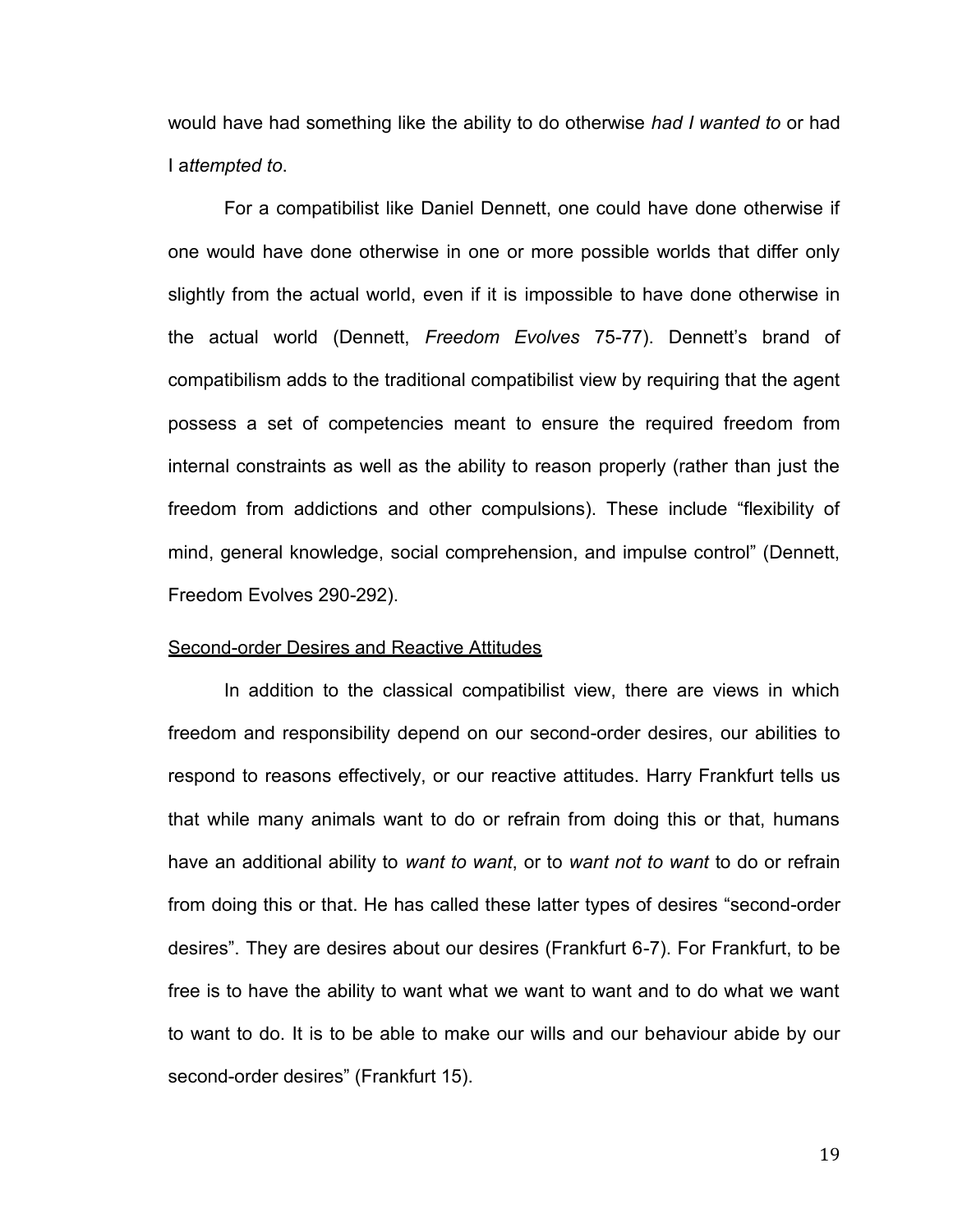For Peter Strawson, we are free if we meet the conditions for the practice of being held responsible (Kane 107). More importantly, we are responsible if we are the targets of certain reactive attitudes, such as resentment, anger, forgiveness, and gratitude, or of a "demand for goodwill" (Strawson, P. 8, 10). Agents are not morally responsible if we have suspended our demand for goodwill and these reactive attitudes towards them in favour of an objective stance that abandons ordinary interpersonal attitudes towards the agent (Strawson, P. 13). None of these criteria rest on the truth or falsity of determinism, making both Peter Strawson's reactive-attitudes-dependent account and Harry Frankfurt's account based on second-order desires compatibilist accounts.

Although there are many other compatibilist accounts and, as a group, compatibilist positions are popular in the free will debate, I will not be spending additional time on them herein. William James declared the position of the soft determinist to be "a quagmire of evasion under which the real issue of fact has been entirely smothered" (James 117). While, unlike James, I may not be willing to dismiss compatibilism's contribution entirely, I do not believe the answer for which we are searching lies in a compatibilist account of responsibility. While the freedom of the compatibilist genuinely may be one of the varieties of freedom "worth wanting" (Dennett, *Elbow Room* 139), it is not the variety in which we should be interested, as I believe compatibilists are in error when they attempt to ground any kind of merit- or deserts-based responsibility on it.<sup>12</sup>

l

 $12$  The task of supporting this claim, however, will have to be set aside for another time in order to keep the focus on the questions already at hand.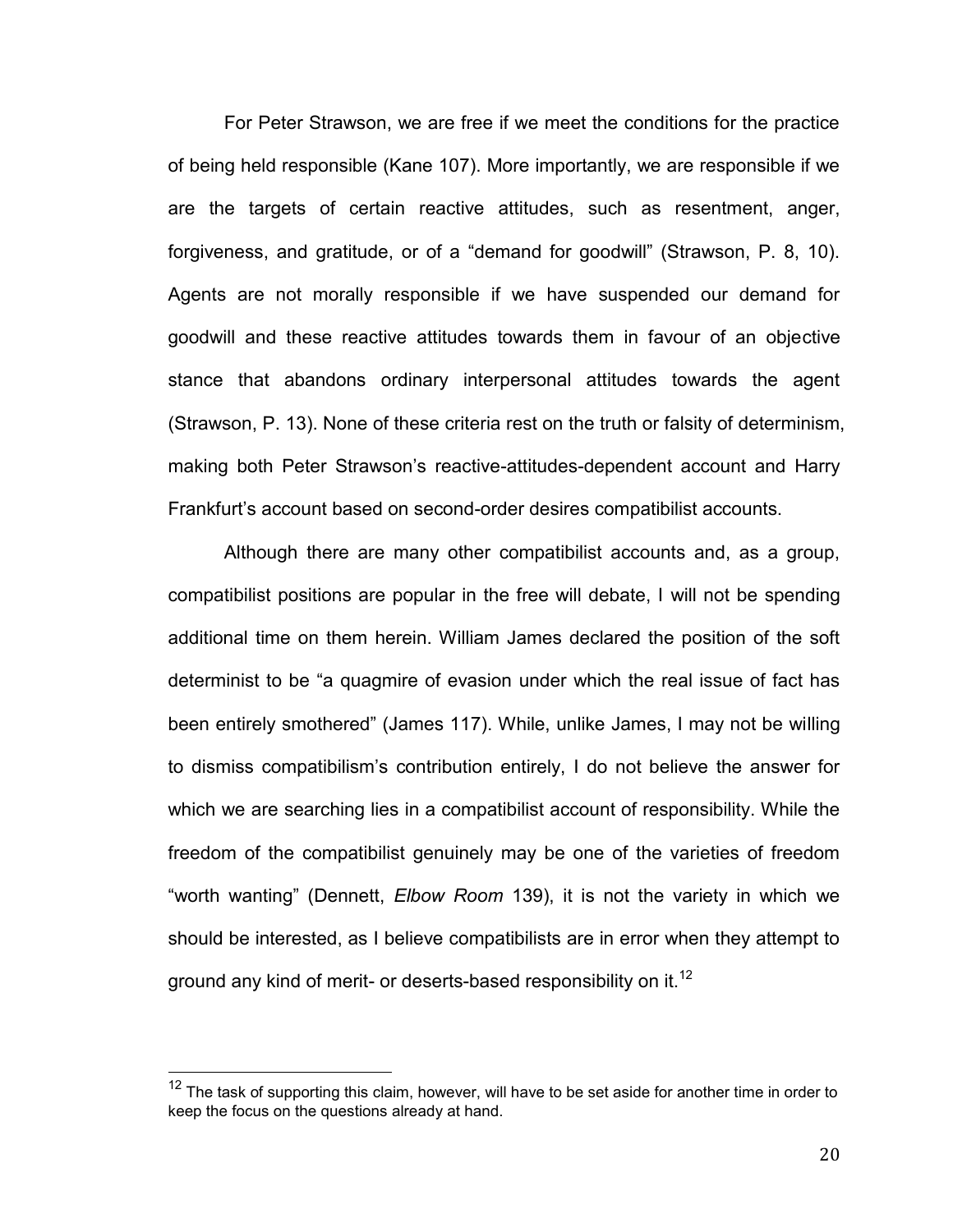## Classifying Compatibilist Accounts

Classical compatibilism is an umbrella term that covers a set of includedagent views, including Dennett's. They rely on criteria internal to the agent, such as the agent's capabilities or competencies, but they also rely on features of the world external to the agent, on the constraints that stand between the agent and her goals. Frankfurt's compatibilist view based on second-order desires is an agent-internal account, as it depends exclusively on the agent's ability to square her behaviours with her second-order desires, on whether her actions match the behaviours in which she wants to want to engage. No features of the world external to the agent affect the agent's responsibility. Peter Strawson's reactiveattitudes compatibilism, however, is agent-external. The agent's moral responsibility depends on the reactive attitudes of others and their expectations of goodwill.

Many of the traditional classical compatibilism, second-order-desire compatibilism, and reactive attitude compatibilism accounts are autonomous accounts of moral responsibility and do not rely on normative claims in order to determine whether agents are responsible. Dennett's compatibilism, meanwhile, appears to have some normative entanglements, though it is not entirely clear whether they are prior to the determination of the agent as morally responsible. There appear to be times where he argues that someone is morally responsible *if* treating them as such will result in positive consequences. Other times, it appears as though he means to say that agents are morally responsible *and* that treating them as such will have positive consequences. Although I believe his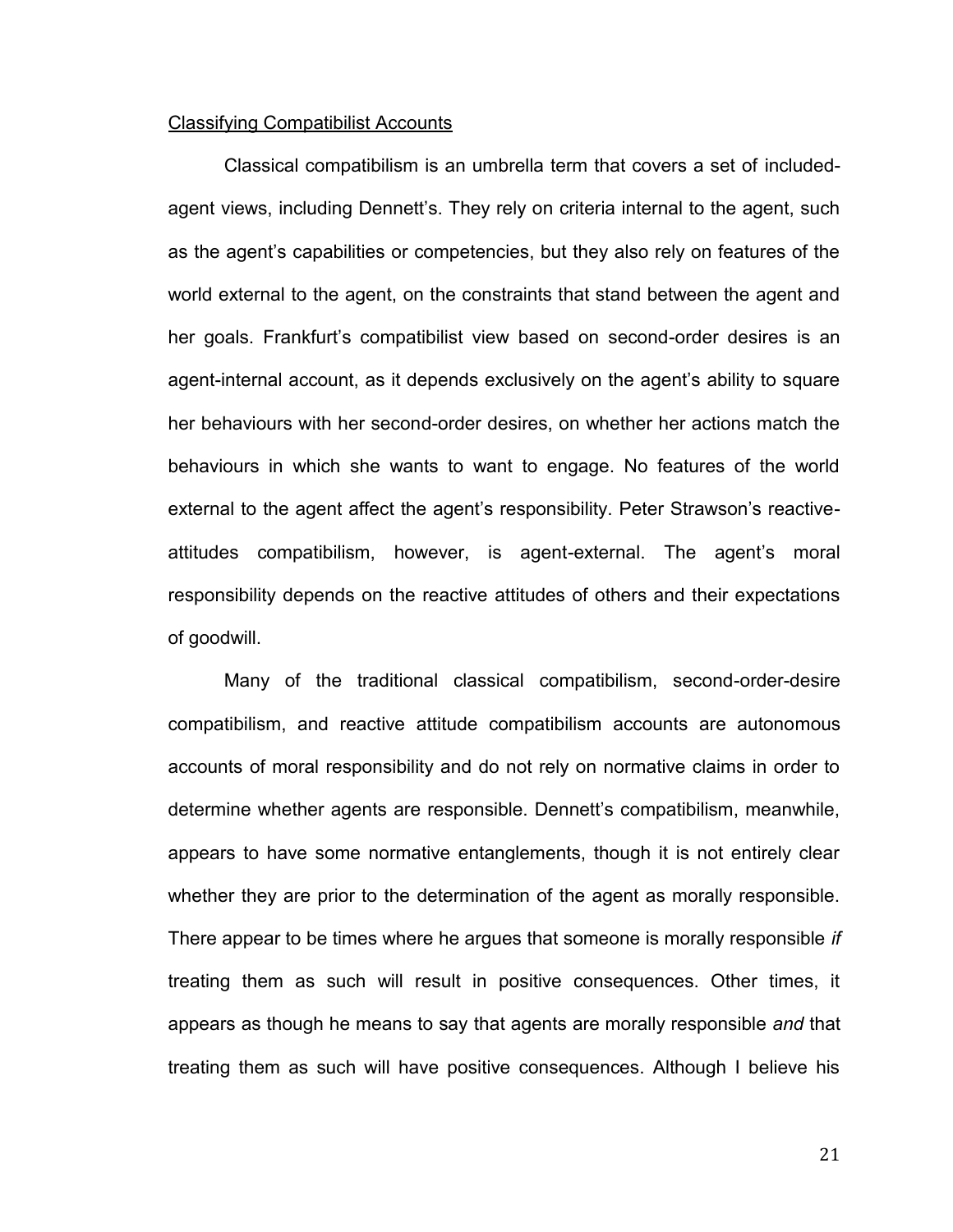argument in *Freedom Evolves* relies on the first of these two options and is therefore an anchored view, thorough analysis of Dennett's position would be tangential to the goal of this project, and so the resolution of this question will have to be set aside.

#### Semi-compatibilism

Semi-compatibilists such as John Martin Fischer, Mark Ravizza, and Ishtiyaque Haji claim that we cannot have the kind of contra-causal freedom that incompatibilists claim is required for moral responsibility if determinism is true, but they disagree with the incompatibilist claim that this type of freedom is in fact required for responsibility. In essence, they deny the compatibility of determinism and a *freedom to do otherwise*, but affirm the compatibility of determinism and responsibility.

#### Fischer's Semicompatibilism

John Martin Fischer proposes a semi-compatibilist account as an answer to the moral responsibility problem. Fischer's view, like Pereboom's, requires that the agent play a specific role in the causal history of the action in question in order to be morally responsible. His view differs from Pereboom's, however, in that he believes it is "how the actual sequence unfolds — rather than the genuine metaphysical availability of alternative possibilities" that grounds responsibility (Fischer, "Précis" 236).

Fischer discusses two types of control: regulative control and guidance control. Regulative control, as discussed in the section on hard incompatibilism, is the kind required for the agent to have the genuine alternative possibility to do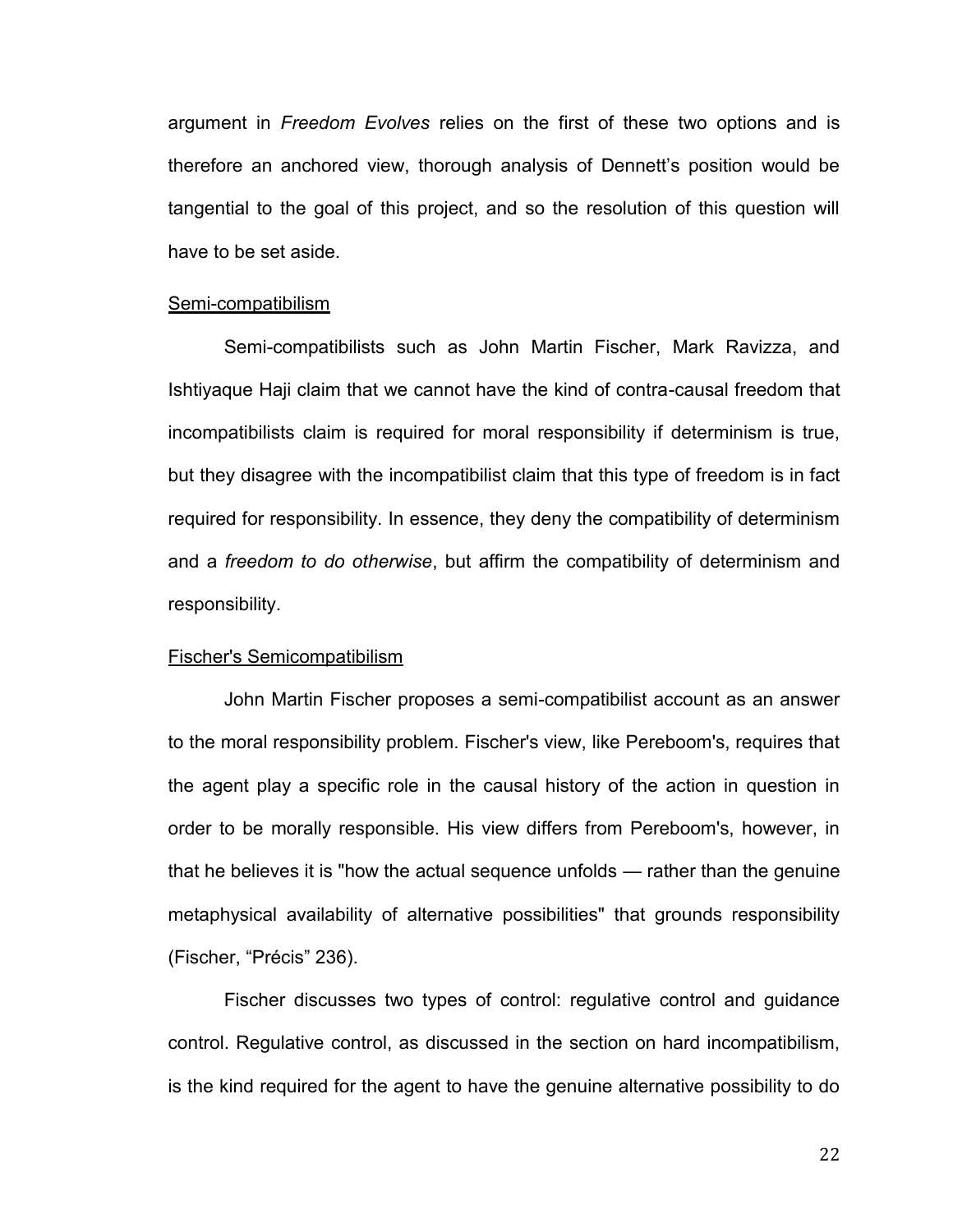otherwise (Fischer, "Précis" 240). Guidance control, on the other hand, has two sub-criteria: moderate reasons-responsiveness and mechanism ownership (Fischer, "Précis" 236-237).

If an agent can recognize that there are reasons in favour of (or against) an action, and can identify what those reasons are, she has what Fischer calls "reasons-recognition" (Fischer, "Précis" 237). Reasons-recognition is required for the more comprehensive reasons-responsiveness. An agent is reasonsresponsive if she possesses reasons-recognition and can make, with regard to the reasons identified by that faculty, sufficiently good choices in connection to her reasons (Fischer, "Précis" 237-238).

The second of Fischer's criteria for guidance control, mechanism ownership, requires that the agent possess, in a sense, the mechanism that produces the behaviour within her. This mechanism ownership involves a certain degree of subjectivity. For an agent to have ownership of a mechanism, she must "[have] certain beliefs about [her] own agency and its effect in the world" (Fischer, "Précis" 237). Fischer tells us that the agent becomes responsible "in part at least by taking responsibility" (Fischer, "Précis" 237). In other words, the agent's responsibility depends, in part, on her belief in her own ownership of the mechanisms out of which the behaviour for which we are evaluating her responsibility springs.

Unlike Pereboom's account, which requires something like regulative control for moral responsibility, Fischer's requires only guidance control and so it requires neither genuine metaphysical control over one's actions, nor the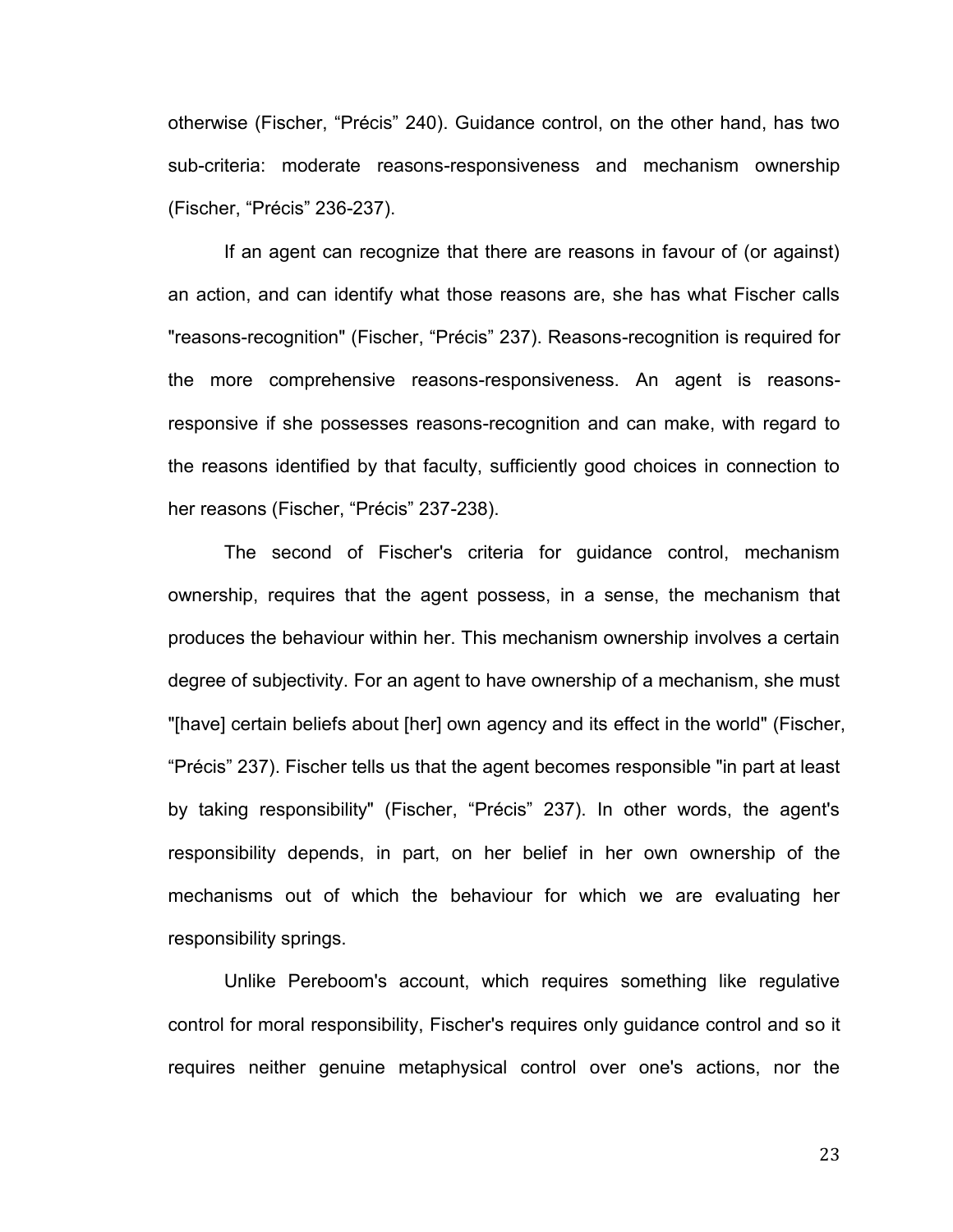presence of alternative possibilities. Fischer's morally responsible agents need only to be able to recognize and act on their reasons and to feel that they have ownership over the mechanism from which that action is produced (Fischer, "Précis" 232).

Fischer believes his view addresses the question of whether moral responsibility is compatible with determinism (or, for that matter, indeterminism) by circumventing it. In this way, he believes he has constructed a view in which moral responsibility does not "hang on a thread" — the thread of the truth or falsity of determinism or indeterminism (Fischer, "Précis" 230, 240). Furthermore, he believes that this adequately addresses the "plausible kernel" that can be found within incompatibilist theories by showing that the regulative control on which they turn is not required. (Fischer, "Précis" 233-234).

Fischer's semicompatibilism, as he presents it, is an autonomous account with no normative commitments at the foundation of its argument. Additionally, it is an agent-internal view as the criteria for responsibility — reasons recognition, reasons responsiveness, and mechanism ownership — are all features of the agent, depending on nothing external to the agent for her responsibility.

Fischer's account is considered a semi-compatibilist account in the broader free will debate because it holds that free will is incompatible with determinism, as the former requires regulative control, but that both determinism and indeterminism are compatible with the guidance control and therefore, with moral responsibility. Although the view is classed as semi-compatibilism in the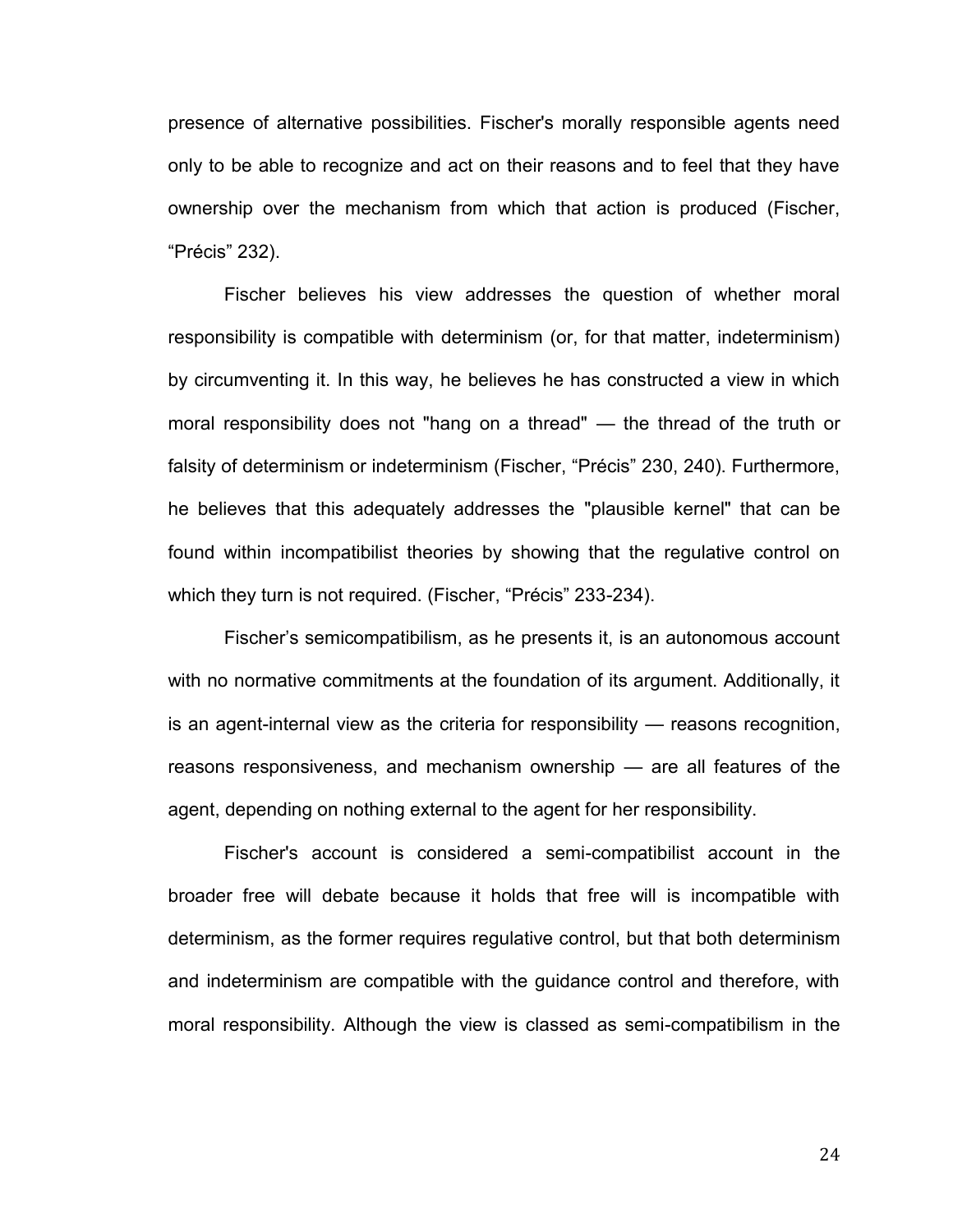free will debate, it is a compatibilist view of responsibility and will be treated as such herein.

Compatibilist accounts of responsibility (including Fischer's semicompatibilist account of responsibility and freedom) allow responsibility to be grounded by factors other than those within the agent's (regulative) control. Ultimately, I believe these positions either ground a non-deserts-based variety of responsibility — which they then mistakenly conflate with deserts-based responsibility or use as though it were deserts-based responsibility in order to justify further conclusions — or they unreasonably ground deserts-based responsibility on factors the agent could not, in the strongest sense, influence.

Of the accounts outlined above, it is the hard incompatibilist position, Galen Strawson's specifically, that I find the most compelling. It is, as mentioned above, vulnerable to an account that can show that some indeterministic happenings are not random, but are directed by agents with the power to affect the indeterministic sequence. Helen Steward's account is one that attempts to do precisely this. Her account, which will be discussed in the next chapter, does not merely pose a threat to hard incompatibilism, but takes aim at determinism and compatibilism as well.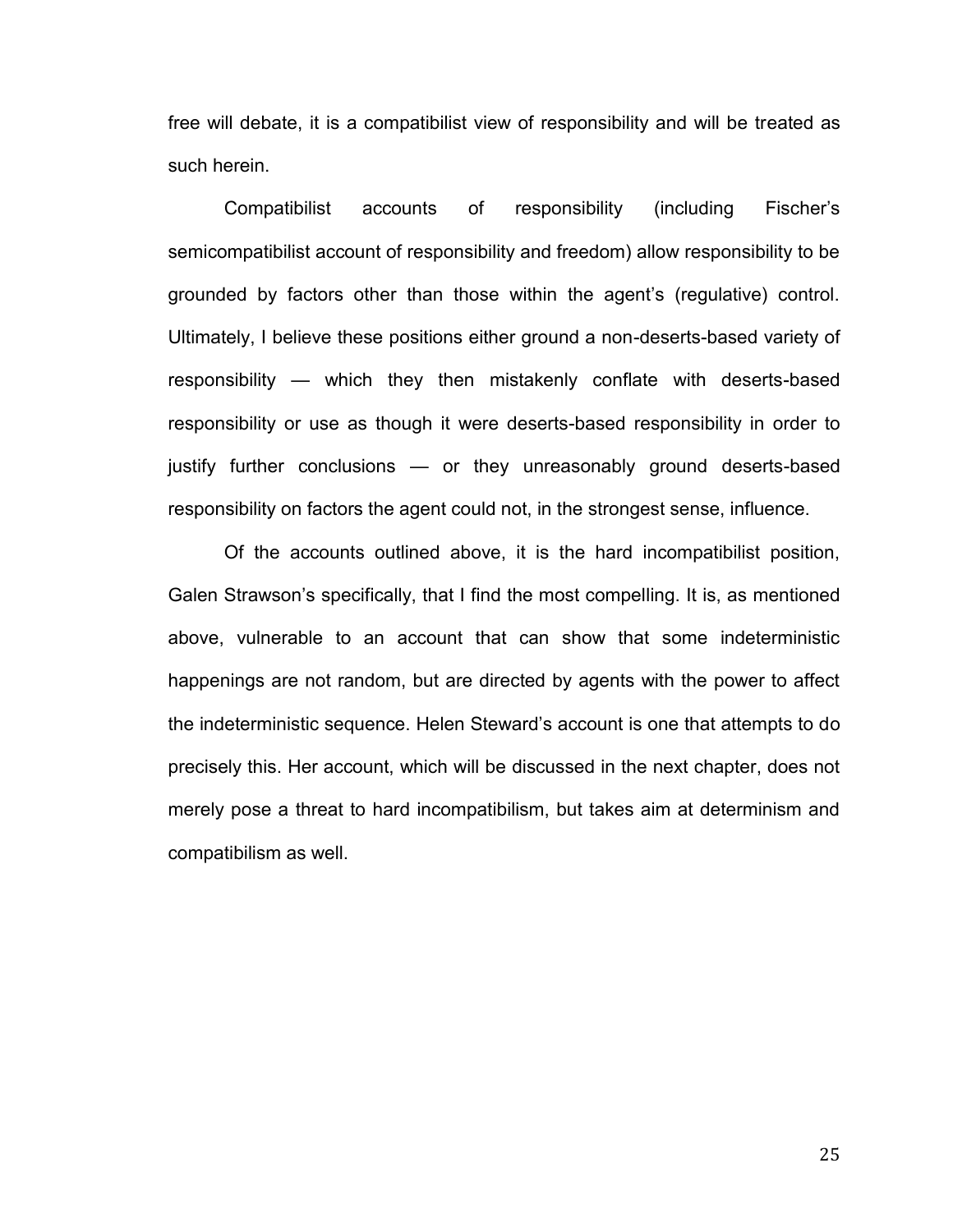# **3. Helen Steward's Libertarianism**

## Agency Incompatibilism

Helen Steward's variety of libertarianism defended in *A Metaphysics for Freedom* is one she calls "Agency Incompatibilism" (Steward 1). Steward claims that agency, a kind of agency attributed to non-human animals of a certain degree of complexity, is itself incompatible with determinism (Steward 1, 3). Agents, she tells us, are entities that settle through their actions (Steward 31). Seeing as everything in a deterministic universe is already settled, presumably by the state of things at the beginning of the deterministic chain in concert with the physical laws, agents could not exist in combination with universal determinism. She also claims that such entities as the agents she describes do, in fact, exist and therefore that determinism is false. Her argument resembles the following:

- 1. If universal determinism is true, everything is already settled.
- 2. If everything is already settled, there is nothing that settles anything.
- 3. Agents are entities that, among other things, settle certain things when they act.
- 4. Agents exist.
- 5. Therefore, universal determinism is false.

In order to further examine this argument, we must review Steward's conceptions of the notions central to her account. These include agency, action, and settling. The latter item, settling, is crucial for the understanding of the others.

## **Settling**

Settling is the resolution of questions about what will happen, when, and how, that remain unresolved until the moment of settling (Steward 39). Settling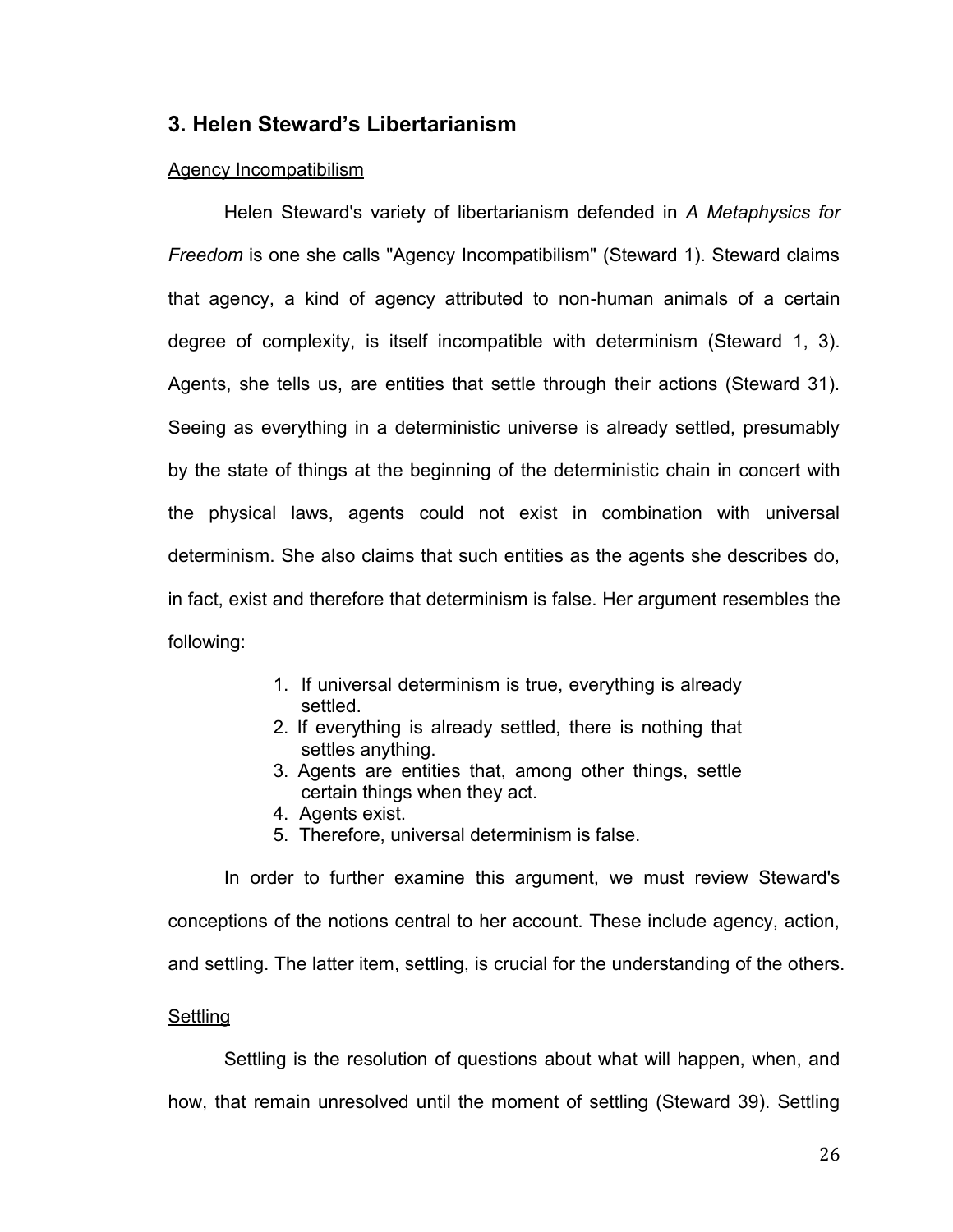has occurred when an open question about what will happen becomes closed (Steward 41). In a deterministic universe or process, the states and events throughout the length of the deterministic chain are already settled. When I strike a cue ball in just the right manner to send it on a collision course with the eight ball, at just the right angle and speed to send the latter into the side pocket, then (assuming no one is near enough to the table to pick the balls up or to toss something into the eight ball's path, or otherwise disrupt its trajectory) the question of whether the eight ball will fall into the pocket is settled the moment the cue ball is struck by my cue.<sup>13</sup>

In a fully deterministic chain of events, the complete sequence is settled at the very beginning of the process, its details being fully fixed from that time on. In an indeterministic process, settling occurs as indeterministic events occur, closing questions about what will happen, when, how, or where, as those events happen. In a process in which determinism and indeterminism are combined, the deterministic chains that follow indeterministic events would be settled by the indeterministic events.<sup>14</sup>

## Agents

l

Steward defines an agent as:

"a creature that can move the whole or at least some parts of something we are inclined to think of as *its* body, that is the centre of some form of subjectivity, a creature that is something to which at least some rudimentary types of intentional state (e.g. trying, wanting, perceiving) may be properly attributed, and a

 $13$  Assuming it is not settled before this.

<sup>&</sup>lt;sup>14</sup> Unless there were the persistent possibility of interference by other indeterministic events throughout the entire sequence of events.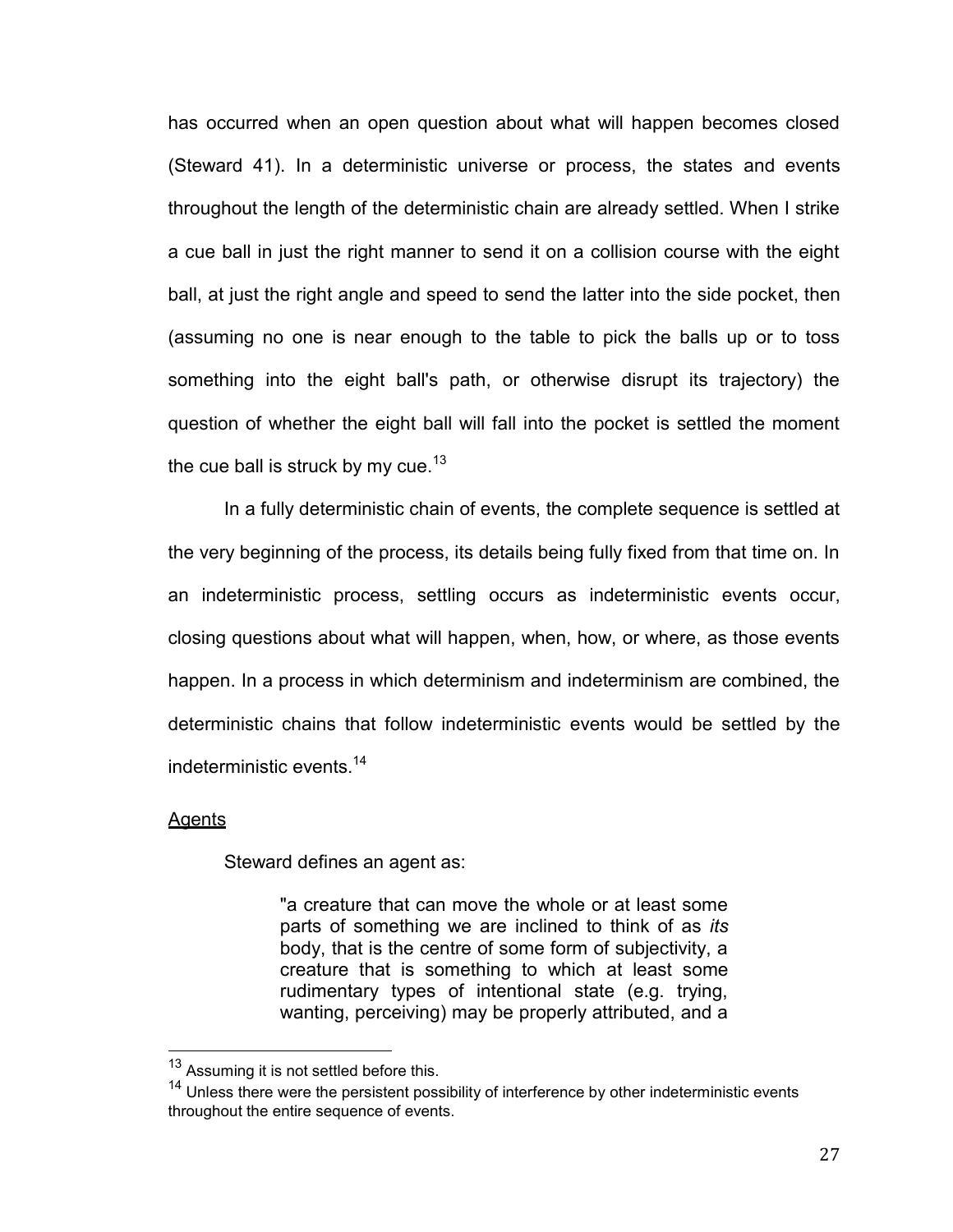creature that is a settler of matters concerning certain of the movements of its own body" (Steward 246; emphasis is Steward's).

For Steward, an agent is something that "things can be up to" and that plays an "irreducible role" in its own movement (Steward xii). Only creatures that embody the required level of complexity to play such a role can be agents (Steward 16, 32). As such, agents are "self-movers" and a self-mover "is able to *make itself (or part of itself) move*" (Steward 15, emphasis is Steward's).

Steward differentiates between entities that can "move by themselves" and entities that can "make themselves move" (Steward 15). There are entities for which it is not possible for us "to make the distinction between the creature and its body" and that, more importantly, are not complex enough to allow us to think of them as having a certain type of control over their own bodies in the way that complex creatures can (Steward 15). These are simpler entities that merely respond to external stimuli in predictable patterns (such as paramecium) or whose movements we would say are not fully up to them, even if that movement were randomized by internal processes and, therefore, not necessitated by anything (such as robots; Steward 17-18).<sup>15</sup> Steward believes it is top-down causation, made possible by a certain level of complexity, that allows self-moving creatures to have this type of input into their own actions.<sup>16</sup>

l

 $15$  Steward does not claim that no artificial life could ever make itself move, but that none can at this time (Steward 18n40).

<sup>&</sup>lt;sup>16</sup> I will return to top-down causation below.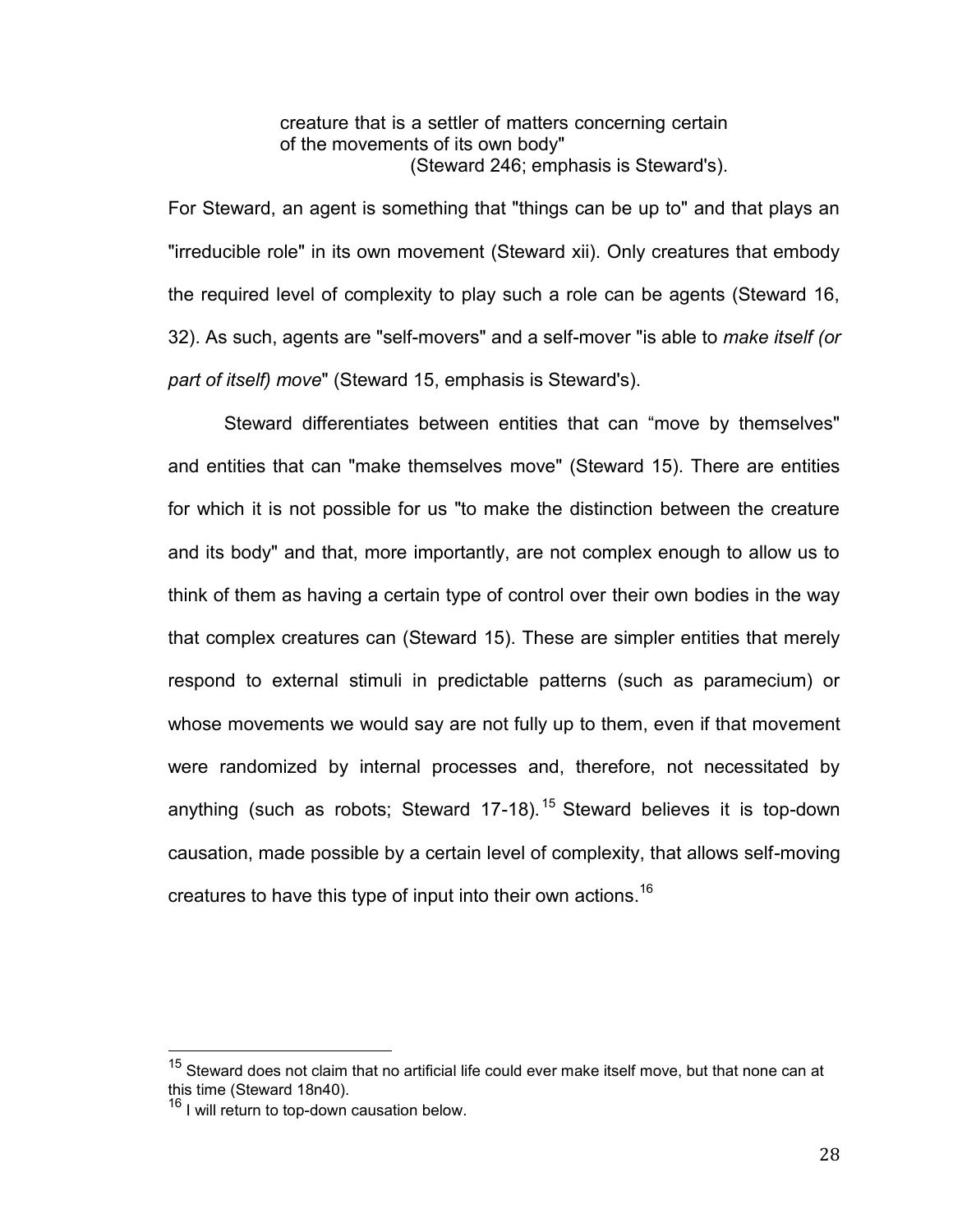Although Steward believes top-down causation, and therefore settling, is present in inanimate objects, such as a whirlpool<sup>17</sup>, there are features that differentiate agents from other settlers (Steward 233-243). *Having* a body, possessing intentional states, and being at "the centre of some form of subjectivity", are the additional criteria that distinguish agents from other settlers. Nevertheless, settling of any kind, by animate agents or inanimate objects would disprove determinism.

Agency, according to Steward, is the capacity to settle how one's body will move — "the power of self-movement" (Steward 16, 164). It is "an *ongoing* capacity to stop or alter what [one] is doing in any of an almost infinite variety of ways, a capacity that is present throughout the whole of the period of activity, and not one confined to a certain point in a causal chain of interlinked events and states" (Steward 166, emphasis is Steward's). This capacity allows the agent to be "an initiator" because her actions have "no prior necessitating conditions" (Steward 246). As an initiator, the agent is "an ultimate arché, or origin" of her doings, because the chain of those actions and their results "cannot be traced back along lines of inevitability beyond her" (Steward 246). Agents' causings, Steward tells us, "are always at the same time causings by actions" (Steward 205). When an agent settles something, she settles it by acting or by refraining from acting.

 $\overline{\phantom{a}}$ 

 $17$  According to Steward, the whirlpool is an example of top-down causation because it is the "right kind of succession of molecular arrangements" that explains the whirlpool's movement, shape, and persistence. She claims that this succession of molecular arrangements that constitute the whirlpool is fully explained only by reference to the whole (the whirlpool), and not to the sum of the activity of its parts (the individual water molecules; Steward 241-242).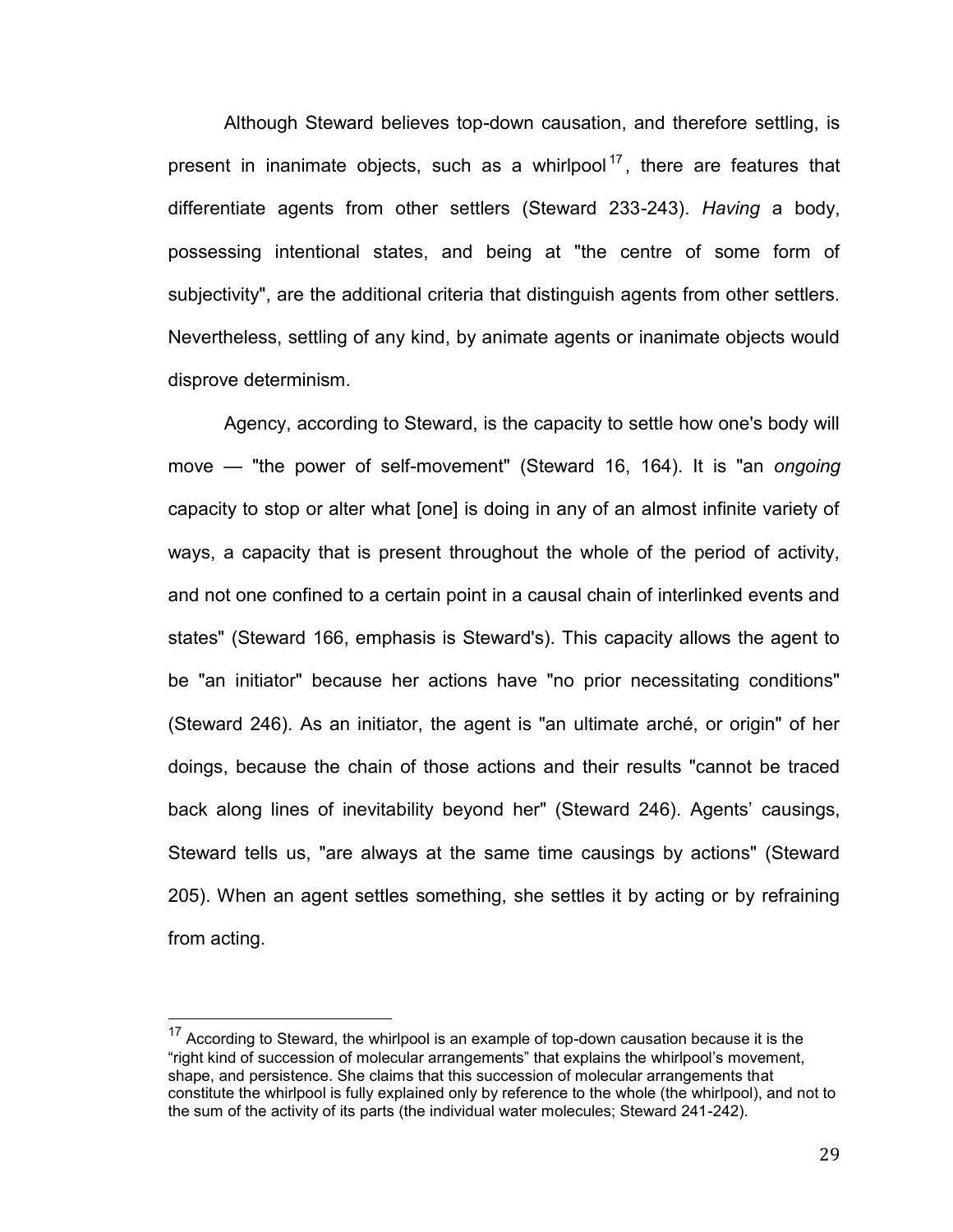## Action

For Steward, actions are "events that are *causings* of bodily movements and changes by agents" Steward 205; emphasis is my own). Steward also claims, however, that some actions are not events, but processes (Steward 45, 165). These causings of changes and bodily movements are to be distinguished from the *causes* of those changes and movements (Steward 45, 200, 205). Actions are the *movings* of one's body, not the resulting bodily movements (Steward 33). To borrow an example used by Steward throughout the book, my action is the raising of my arm, not the rising of that arm in response to my raising it. Additionally, actions are not the things that I do. 'What I do', Steward tells us, is a type of thing rather than a particular event. Actions, on the other hand, are my doings (Steward 152).

Steward tells us that these bodily movings are "causings of movements which are by us" (Steward 35). It is important to note that, although actions are *up to us*, Steward makes clear that actions do not require a decision or a choice. She cautions against claiming actions need mentalistic explanations, conscious or unconscious deliberation, or any corresponding mental states (Steward 173). In fact, decisions are, themselves, actions (Steward 155).

These bodily movings, these actions are not merely necessary consequences of prior events and conditions, they are active inputs into the world, interventions by agents that decide whether a certain movement or change occurs. They are *up to the agent* in the sense that they are the exercise of an agent's control over whether or not the changes occur (Steward 31, 78, 140,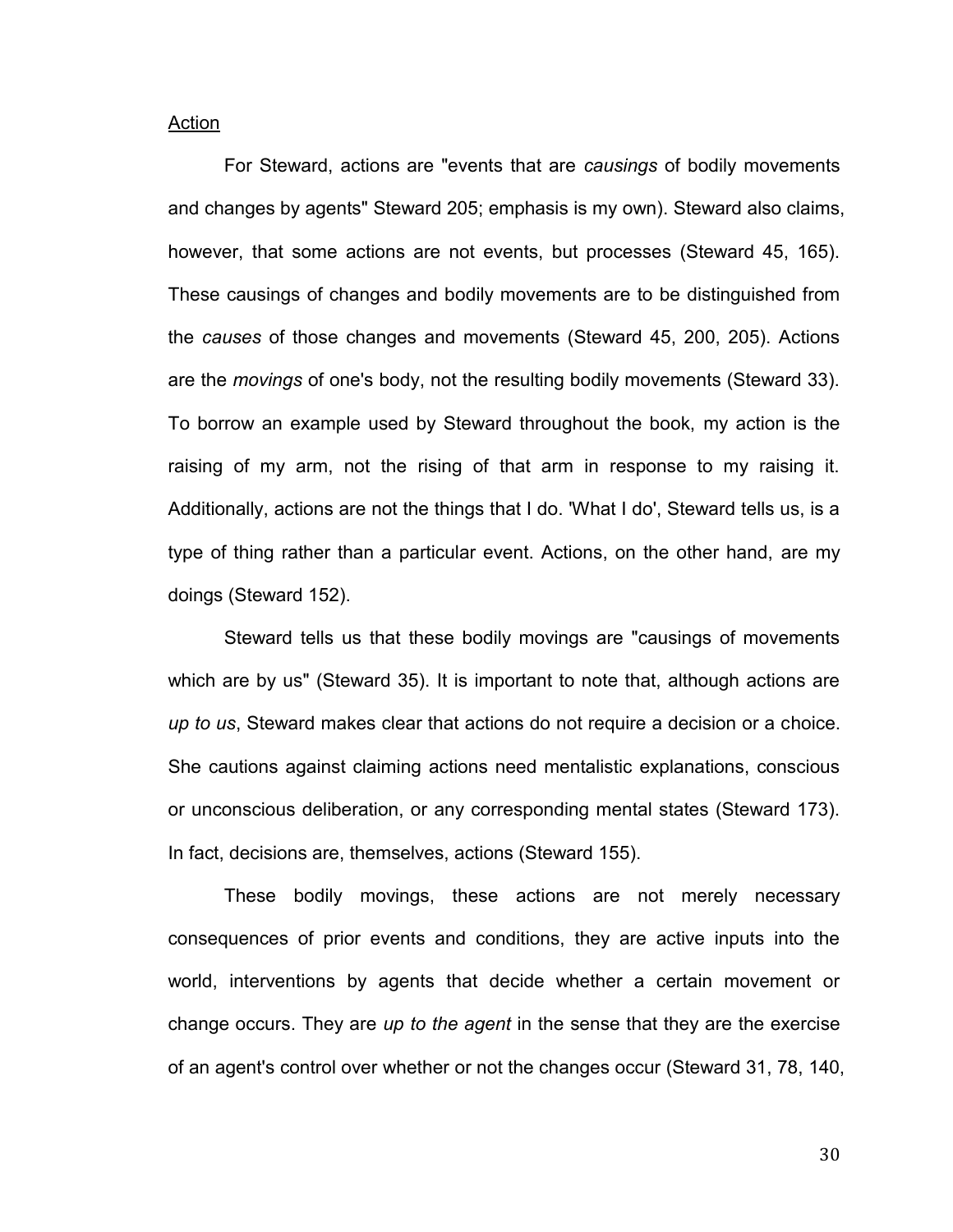174). They are the means by which agents settle what will occur, and how (Steward xi, 205-206). Through these actions agents settle, when acting or refraining from acting, whether, when, where, and how a particular change will occur. These are never necessitated prior to their actual coming about (Steward xi, 31, 38-39, 228). It is the fact that the matters remain unsettled until the moment the agent acts that makes them inconsistent with universal determinism. That agents are settlers of such matters is what extends this incompatibility to agency. If actions are agents' settlings of things left unsettled to that point, then actions and, by extension agents, are incompatible with determinism (Steward 43, 248).

#### Refrainment

When an agent acts, she exercises a "power to make the body (or particular parts of the body) move" (Steward 32). This is a power that the agent need not have exercised when or how she does; the exercise of this power is never necessitated by antecedent events. It is a two-way power of refrainment, the power "to act or refrain from acting" (Steward 155). For an animal agent to be credited with settling, the animal must have this power to refrain from the activity in which it engages, at the time at which it engages in it. It must have the power either to do something else or to do nothing at all (Steward 126). No movement or change can be regarded as settled by an animal or as that animal's action, according to Steward, if the animal did not have the power to refrain from that movement or change (Steward 126).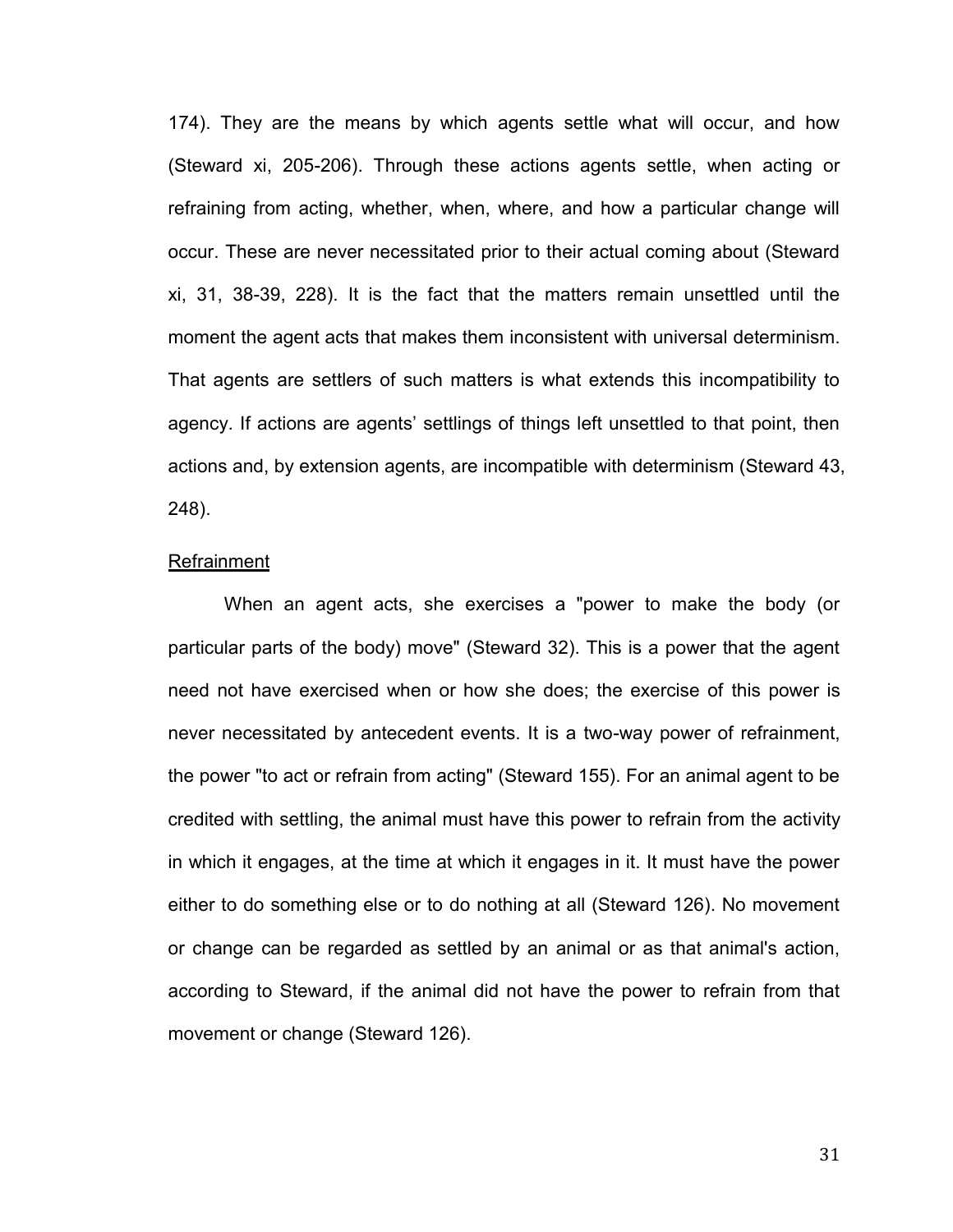## Joe's Decision

Steward provides us with a thought experiment about a man name Joe who has the opportunity to move in with his girlfriend. This thought experiment illustrates the role the agent plays in settling his actions as well as what kinds of things are up to the agent, and how. It will serve as an example throughout the discussion of Steward's account. She tells us that Joe has both reasons and desires that favour moving in with his girlfriend, and that he is aware of them (Steward 128-174). Steward thinks that any variety of freedom that would allow Joe to choose anything that was in conflict with his reasons and desires would fail to be a kind of freedom the libertarian should want for Joe.<sup>18</sup> Steward tells us that the type of freedom the libertarian should be trying to explain and defend is the freedom, not to do something different, as Joe would, for example, if he chose not to move in with his girlfriend, but the freedom to do the type of thing that he will do differently, or to refrain from doing anything altogether. She explains that Joe cannot decide not to move in with his girlfriend, but can delay his decision by minutes or days, perhaps even long enough for his girlfriend to become frustrated and withdraw the offer (Steward 168).<sup>19</sup>

Steward claims that if there were two identical worlds with identical histories and identical Joes, the Joe in the first world could make the decision in

 $\overline{a}$ 

 $18$  Or for us.

 $19$  I question whether Joe could, in actuality, delay his decision long enough to frustrate his girlfriend and cause her to rescind the offer. It strikes me as unlikely, especially if he senses her growing frustration and all his conative states favour the move. This may not be important for questions at the heart of the debate about indeterminism and the agent. Though, it does lead one to wonder about how much responsibility we can ground if the constraints to our behaviour placed upon us by our conative states might be strong enough to determine that certain types of activities are guaranteed, even though the token may be different.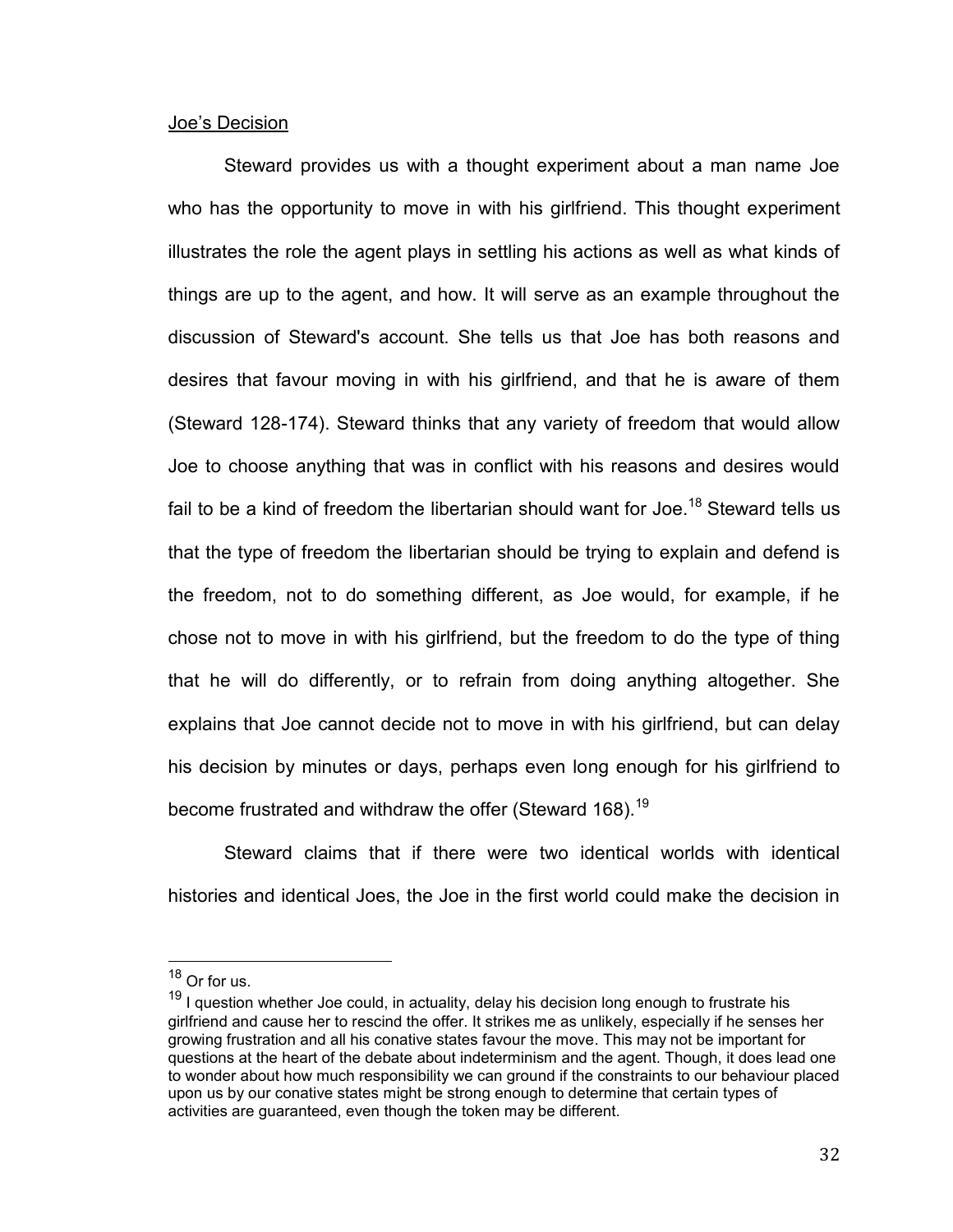one way, and the Joe in the second world could make the decision differently. For example, the Joe in the second world could make the decision a few minutes later than the Joe in the first world. The difference between the behaviours observed in these two worlds would, she believes, be up to the Joes, each of them settling how they will act and therefore settling how the future in that world will unfold. According to determinists, the two Joes — I will refer to them as Joe and Joe\* — would behave in precisely the same way in both worlds, given that they are identical, subject to the same physical laws, and share the same history and current state of events. The determinist tells us that both Joes will make the same decision, will make the decision at the same time, and will make the decision in the same way. Steward disagrees, saying that although they cannot make utterly different decisions, the one deciding to move in with his girlfriend and the other deciding not to, they can make those decisions differently by doing something like making them at different times, or refraining from making a decision altogether for the time being.

In this thought experiment, there can be no differences between the two Joes. Since the differences in Joe's and Joe\*'s behaviours are not accounted for by there being any differences between them, a natural response might be to wonder what, other than the Joes' features, accounts for this difference in their behaviour. It seems perhaps natural to ask whether, if the difference in behaviour is not accounted for by differences between the Joes themselves, not accounted for by anything about the way either or both of them are, how it could be that the difference is settled by either or both of them, at all. We might think that if the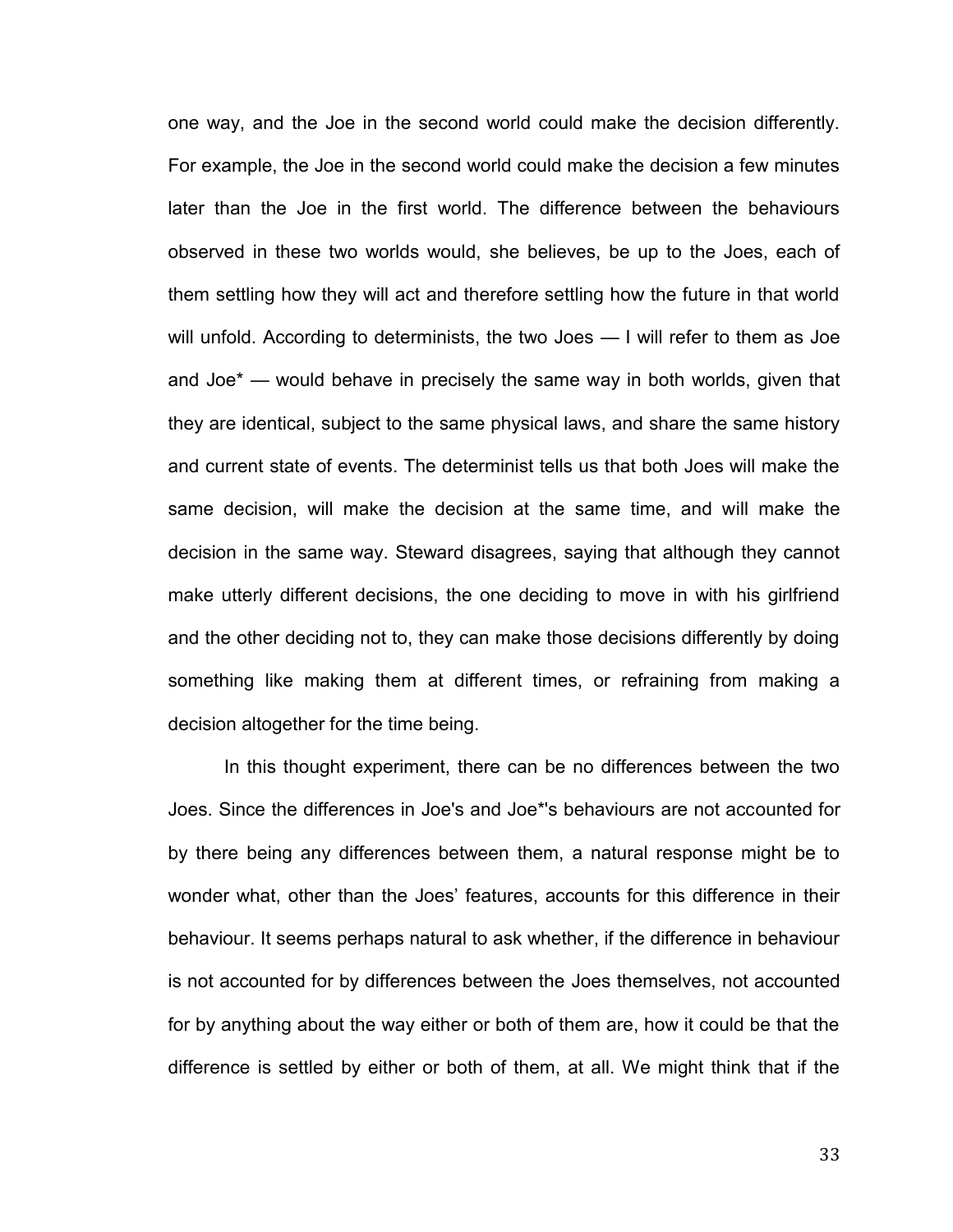difference is settled by something other than the way they are, by something *about them*, then it is settled by something other than them. Of course, determinists and hard incompatibilists alike are likely to say that if the difference were settled by something about them, it would really be settled by whatever it is that settled that they would be as they are. Yet, if the differences are settled by something else, whether chance or some other external indeterministic process, it seems that it would not be any more "up to them". Both of these options eliminate the agent's settling from the picture, whether indeterminism is true or false.

## Ontological Pluralism about Causes

Steward tells us, however, that agents' properties "do not dictate that they will act, in given circumstances, in just one possible way" (Steward 131). She argues that properties are not the types of thing that are capable of *doing* anything, as they are not causal agents. Steward proposes a pluralism about the ontology of causes. She claims there are three types of causes: movers, matterers, and makers-happen. Movers are what we think of as substances. They are the rocks, the windows, and the matches. They are also things such as molecules, atoms, and perhaps fields. They are spatiotemporal particulars. Makers-happen are triggering events. They are the throwing of a rock, the kicking of a ball, or the striking of a match. These are also particulars. Finally, matterers are facts. They are the facts that would follow the word "because" in a statement. For example, the rock broke the window because it was heavy. The match would not light because it was wet (Steward 212-214). Steward holds that only movers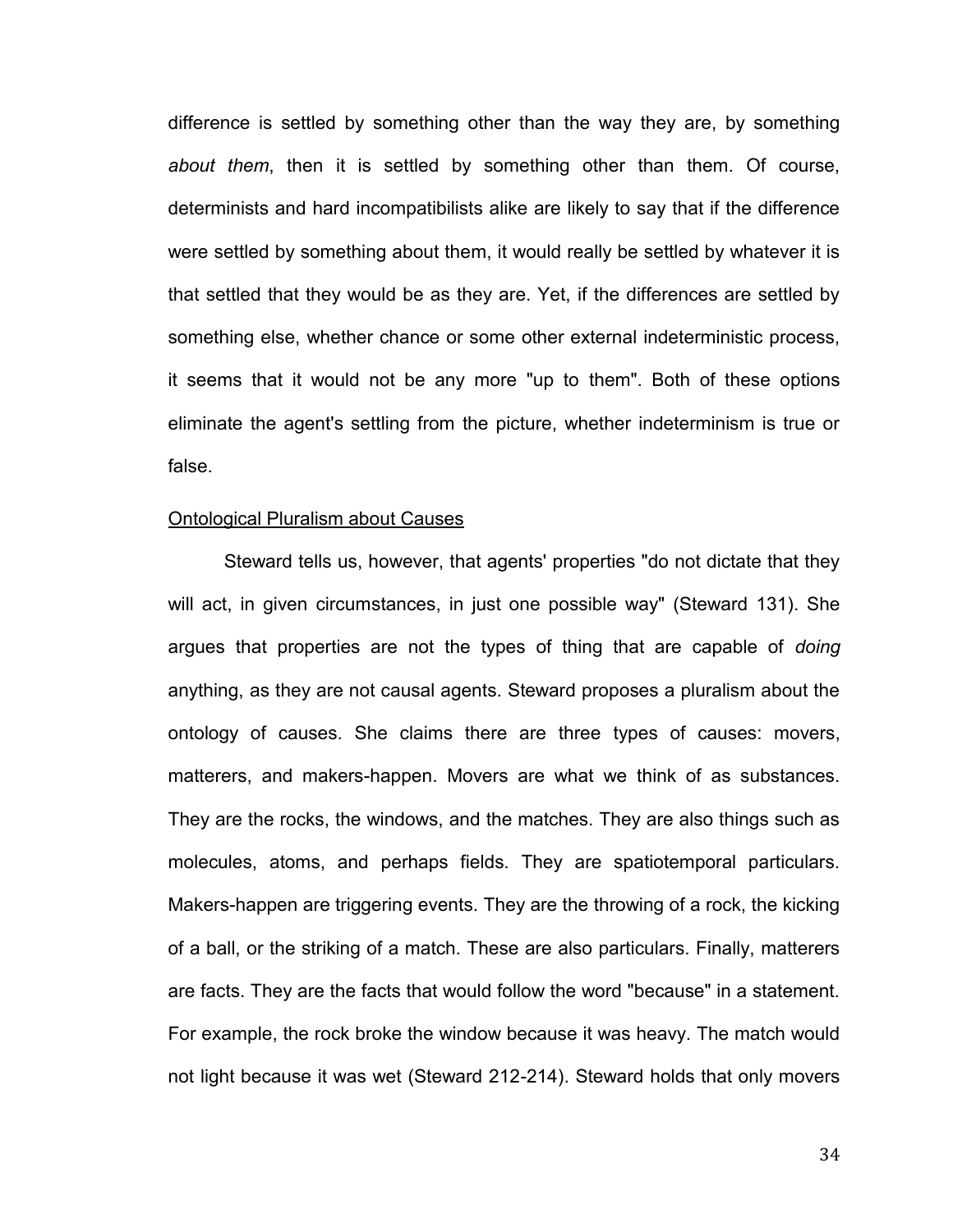can *do* things, but properties are matterers (Steward 213n36). Much like other matterers, such as other facts or, I presume, the physical laws, properties may only constrain the agent's actions, rather than necessitating them. For Steward, it is not our properties that settle the details of our actions. It is not our properties or any facts *about* Joe or Joe\* that settles what they will do, nor is it chance; it is Joe and Joe\*, themselves, who settle the specific details of their actions.

#### Top-down Causation

 $\overline{a}$ 

On Steward's account, this ability to settle the specifics of our actions is due to top-down causation. According to proponents of top-down causation, the behaviour of an aggregated whole can be greater than what can be explained as, and predicted by merely the sum of the behaviour of its parts. At a certain level of complexity, the whole itself can direct changes in its component parts, changes that are more than, or different from, the changes that would occur as a result of the effects of the component parts on one another in a bottom-up arrangement. The parts and their arrangement at any given time do not necessitate the arrangement of the parts at a future time, though they constrain those future arrangements, to some extent.<sup>20</sup>

This results in a supervenient whole for which the structure at  $t_2$  is not necessitated by the structure at  $t_1$  or by the properties, relations, or movements of its constituent parts at  $t_1$ . The actions of this supervenient whole, then, are not necessitated by its constituent, subvening parts when the whole is complex

 $^{20}$  Although I am skeptical of the tenability of top-down causation, I will not be arguing against it herein. I will, instead, be granting the assumption that it is plausible and will leave the more complex discussion of whether top-down causation accounts are workable to seasoned metaphysicians.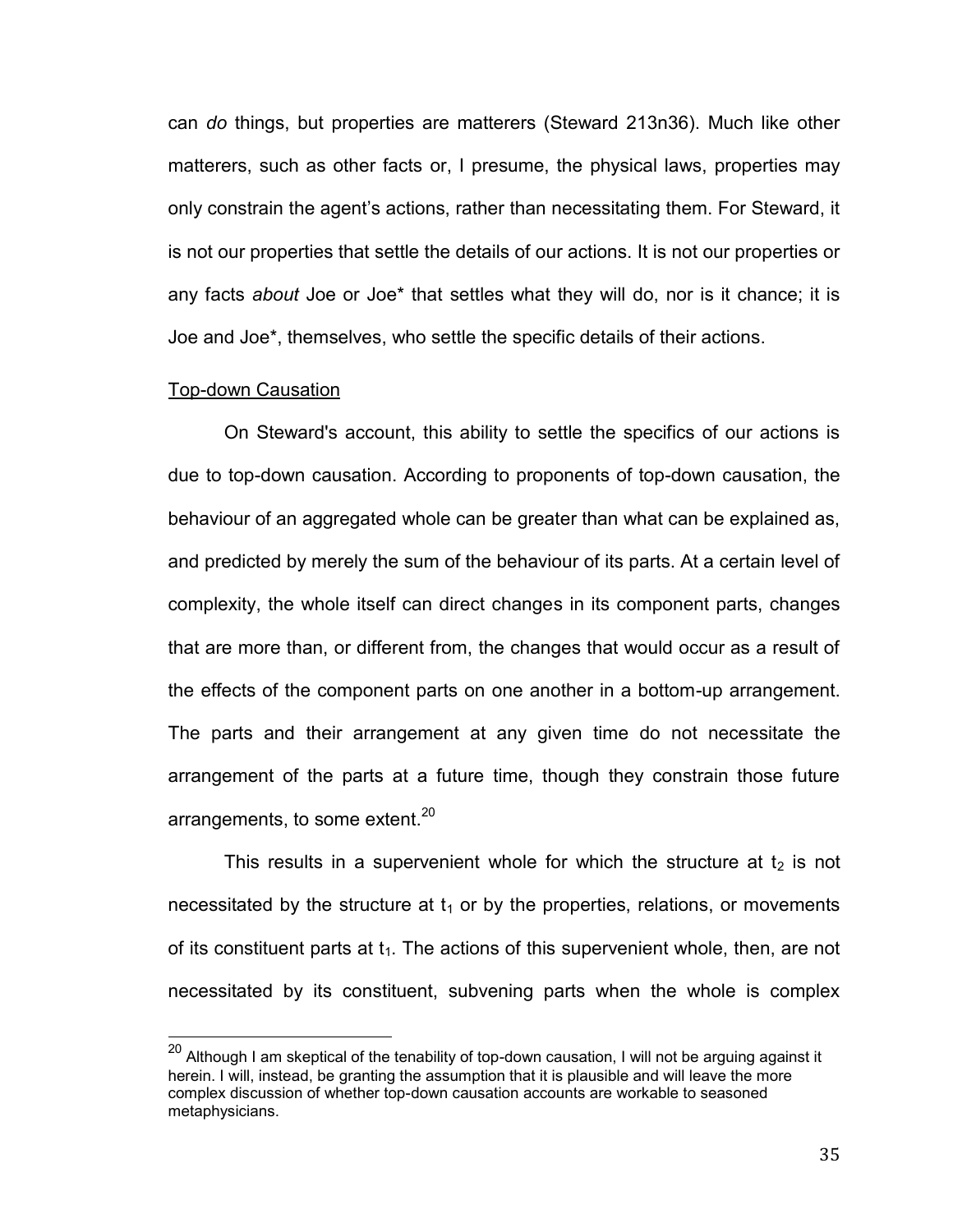enough to induce top-down causation. The agent's ability to settle is allowed by the fact that the laws of physics merely constrain, rather than necessitate, and complex wholes can gives rise to top-down causation, allowing those wholes to direct the coordination of the parts (Steward 239-244). Causation, then, can operate along the level of the supervenient wholes, at the macro-level, rather than along the micro-level of the supervenience base. Steward believes that in a picture such as this one, there is room for the animal agent, as a complex whole, to be the director of its own actions, removing the animal's parts from that role. As a result, the processes that cause the agent's creation or settle its properties at any given time do not also settle that agent's actions at any future time. The agent's movements and changes are her own and are settled by her because the details of those movements and changes are not necessitated by features of the supervenience base. They are not necessitated by any prior states or events, either internal or external to the agent, nor are they necessitated by the physical laws, though all of the former may constrain them. Steward believes that her account of an agency that is braced up by top-down causation places the agent at the centre of the initiation of her actions, at the helm of the causal vehicle, so to speak.

#### Problems with Steward's Account: A Unique Kind of Settling?

It is perhaps unclear up to this point, however, how it is that an agent's settling is different from the other causes and constraints which cause without necessitating. What differentiates the agent such that she is not merely an additional non-necessitating ingredient in the causal admixture that gives rise to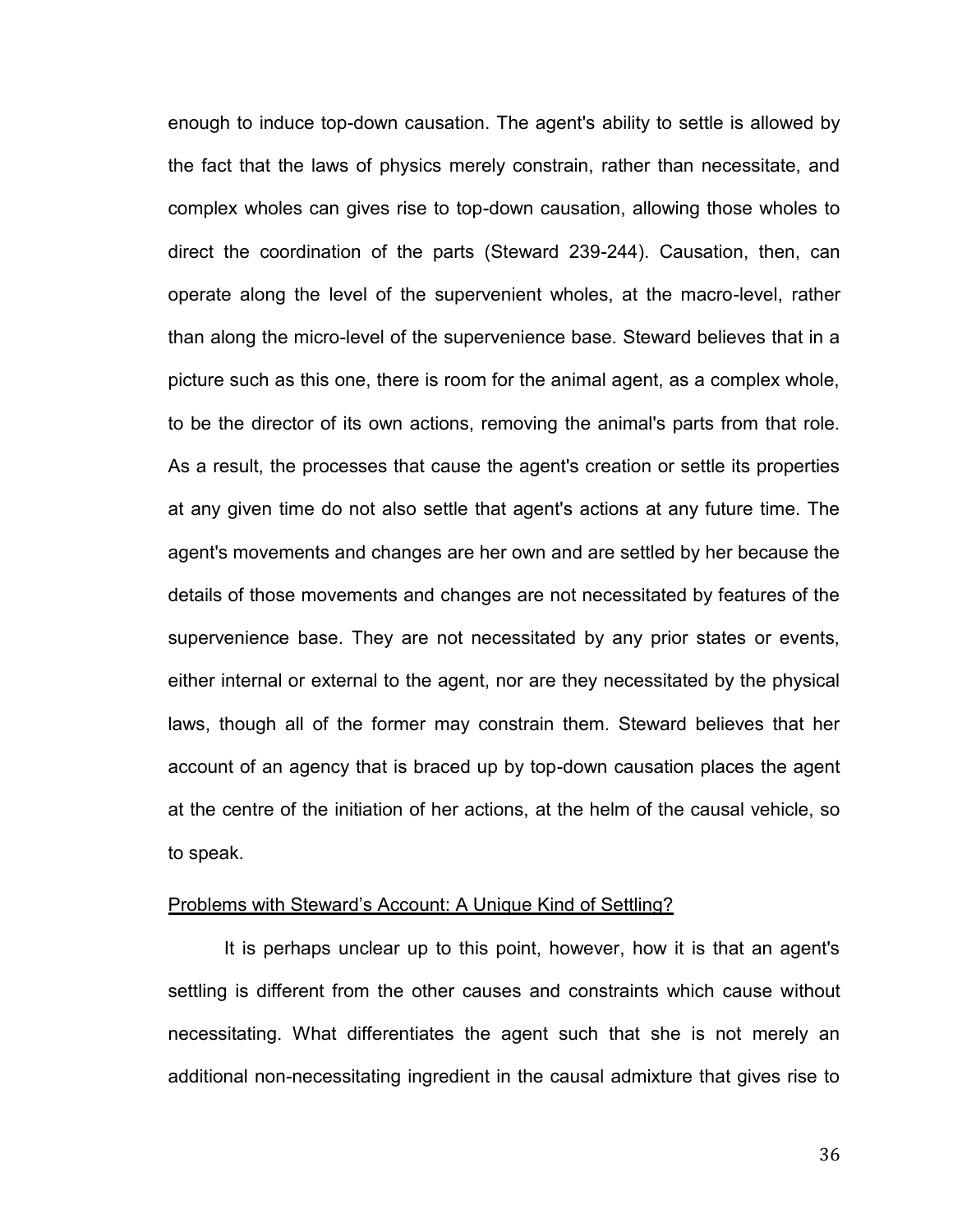her movements and changes? Steward claims that the agent also settles without necessitating (Steward 150). Yet, when she does so, she appears to be referring to the agent being unable to necessitate the effects of her actions, as opposed to her actions themselves. She tells us the following:

> "When I determine that something will happen, that is, I do not necessarily render it inevitable that it will. I do not necessarily necessitate anything (though it is true that it is good for me if my action is merely the last remaining part of a sufficient condition for the result at which I am aiming). But as I act, I bring a state of affairs into being that need not have been brought into being, for my action itself is something that need not have happened: it is not itself necessitated by any prior conditions. And this is what enables me to settle or determine what will occur"

(Steward 151).

In this excerpt, it seems that Steward is referring to something different from the action itself, she is referring, instead, to the outcome of the action, but what of the "action" itself? What of the movements and changes made in the agent's own body? The agent may indeed be a kind of cause, a mover, but so are rocks and matches. What is supposed to be interesting about the agent is that it is the agent that settles at least some of the details of some of her movements and changes, whether or not those movements and changes necessitate any given outcome.

The agent qua mover and event qua matterer are both causes of the outcome. The settling by the agent of her own actions, however, is what is of interest. If the agent's actions can originate from within her, unnecessitated, there can be room for merited praise and blame for her actions, even should the agent be unable to guarantee a given outcome of a given action. If, for example, I point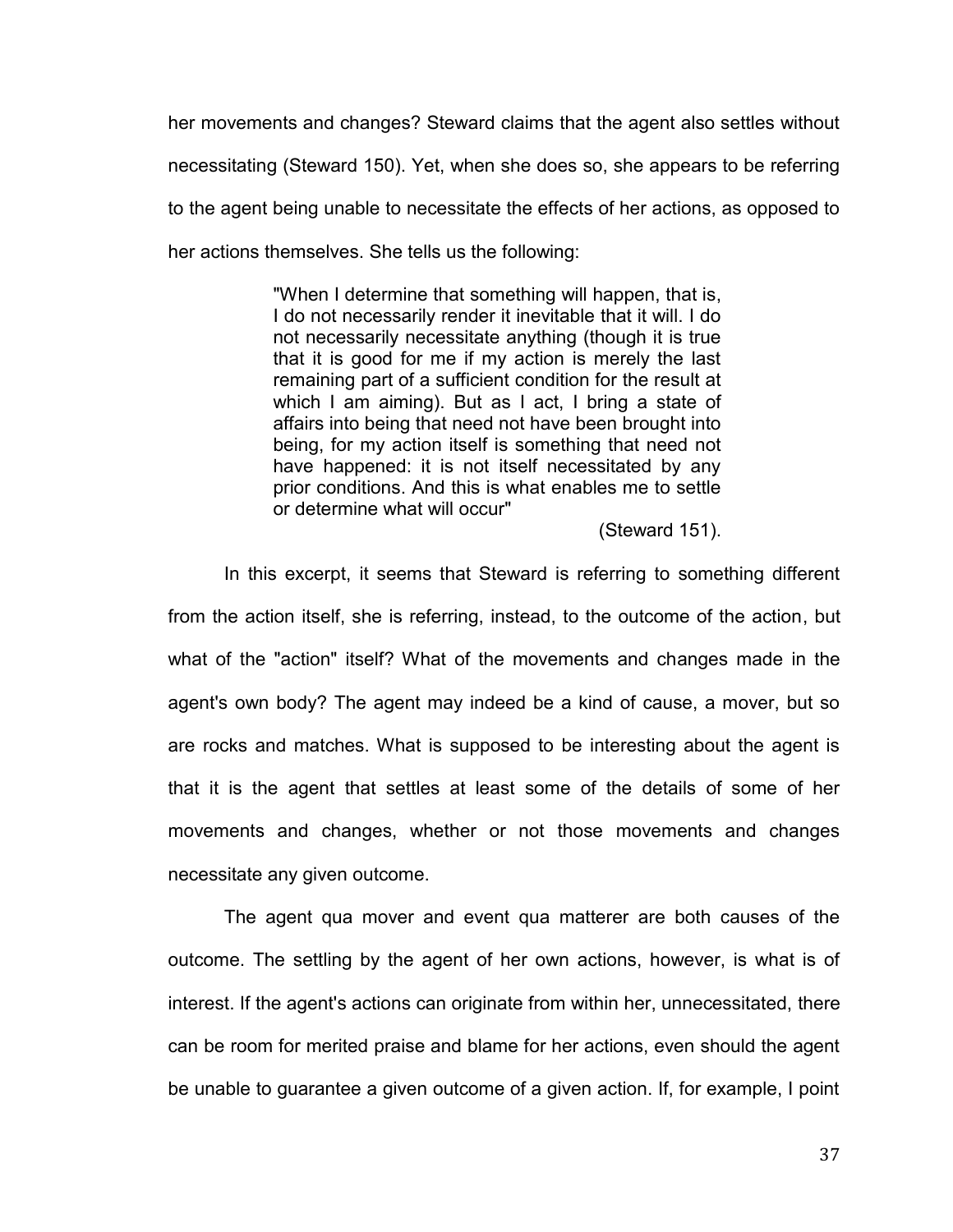a gun at you while you are standing across a street from me and fire, I am, it would seem, equally responsible for pulling the trigger of the gun whether my bullet hits you in the knee or a bus pulls between us at precisely the right moment to cause my bullet to ricochet, giving you time to flee before I can get another shot off.

It might seem odd to say that I am not responsible for shooting you, only for pulling a trigger with the intent to shoot you, but consider another situation in which I am at a shooting range, engaging in target practice. This time, the altering event in question is you falling in front of the target just as I fire (perhaps from a skylight as you attempt to crawl across the roof to break into the range, not knowing that it is open on weekends), resulting in you being hit by my bullet. It is unlikely that I would be considered blameworthy for shooting you. I would be considered responsible, perhaps, for shooting my gun with the intent to hit the target (assuming that I am in fact settling the movings of my fingers that result in my pulling the trigger), as that was my intended activity (and let us also say the activity I should have been able to assume, without carelessness, was going to happen), but not for shooting you.<sup>21</sup> Although 'what I do' (i.e. the type of activity: either shooting you in the knee or shooting the side of a bus; either shooting a target or shooting you as you fall in front of it), is altered by the events that followed my action, my action itself (the finger movements sufficient to activate the weapon's trigger) remains the same and purportedly remains that which I am settling. In these scenarios, however, 'what I do' is no more settled by me than it

 $\overline{a}$ 

 $^{21}$  This, of course, highlights the importance of conative and cognitive states as well as epistemic access to potential outcomes in the assigning of merit-based moral responsibility, but this discussion will need to be saved for a later time.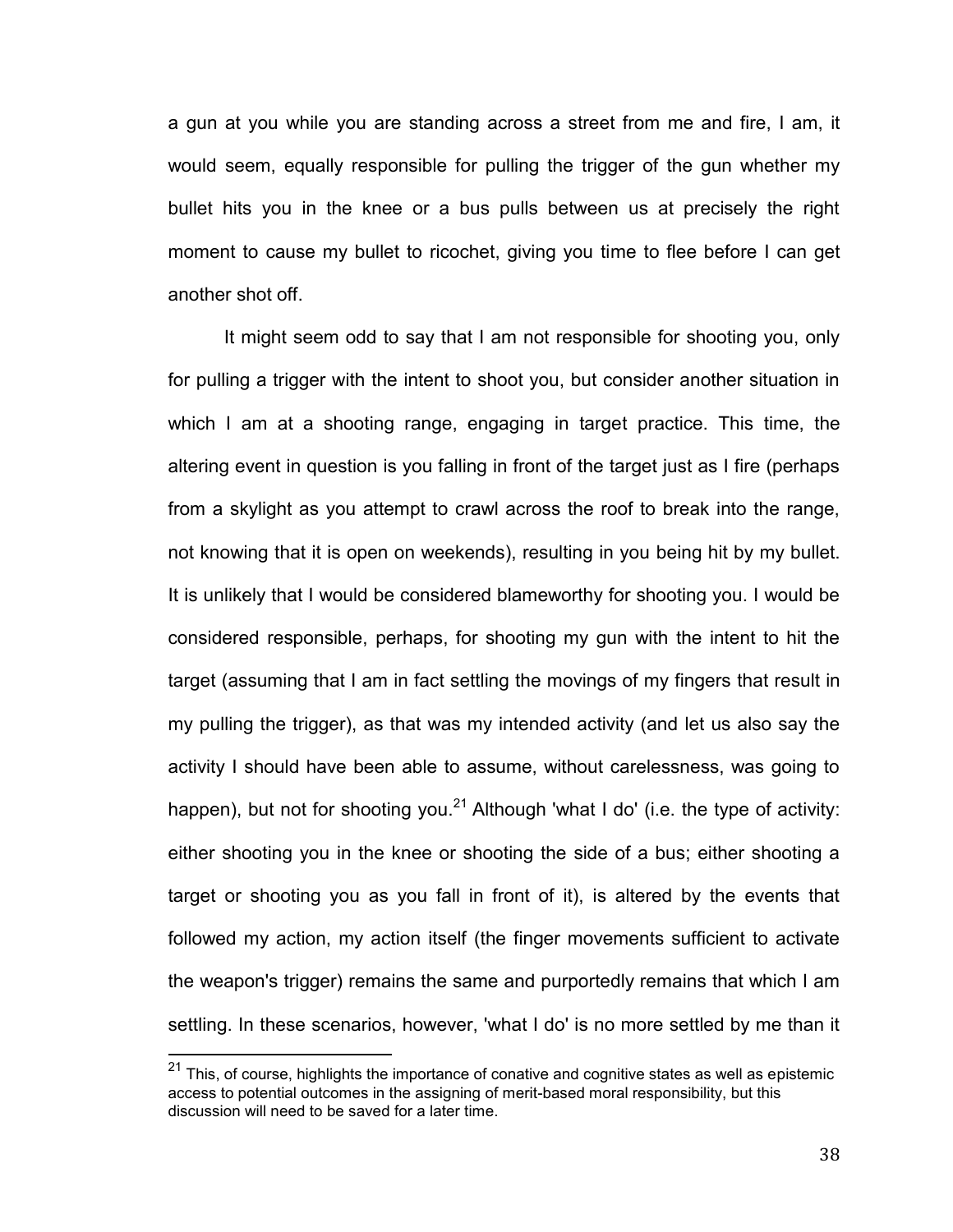is by the accompanying event-causes. If we now suspend the assumption, granted above, that I alone was settling *the action* (whether I moved my trigger finger) and examine it more closely, can we retain a kind of settling that is by the agent in such a way as to allow for responsibility?

In Steward's picture, the agent's action, but not what the agent does, is settled by the agent and not by a group of indeterminate factors that together result in a settling; the agent is not merely "a crucial component of the necessitating mix" (Steward 150). It will not help the agent any more, however, if she is merely a crucial component of a non-necessitating mix. A clear account needs to be given about why the agent is dubbed a "settler" while the other indeterminate, non-necessitating causes that lead to the occurrence of the action are excluded from this category. The answer appears to be that the actions are not *settled* until just exactly what will happen is fully fixed and, given Steward's claim that agents have a two-way power of refrainment that allows them to alter or refrain from performing a given action before and throughout its execution, what will happen is never settled until the agent acts. The agent's movements and changes are never fixed until they have been performed.

While it may be that the agent is the last indeterministic element in a chain that involves movements and changes of that agent's body, and that it offers the final contribution before a movement or change is settled, it is questionable that it should retain sole ownership of the status of "Settler" for that movement or change. The agent's contributions, when the agent is "acting" come last because they must. Since the changes happen to *them*, if there are indeterministic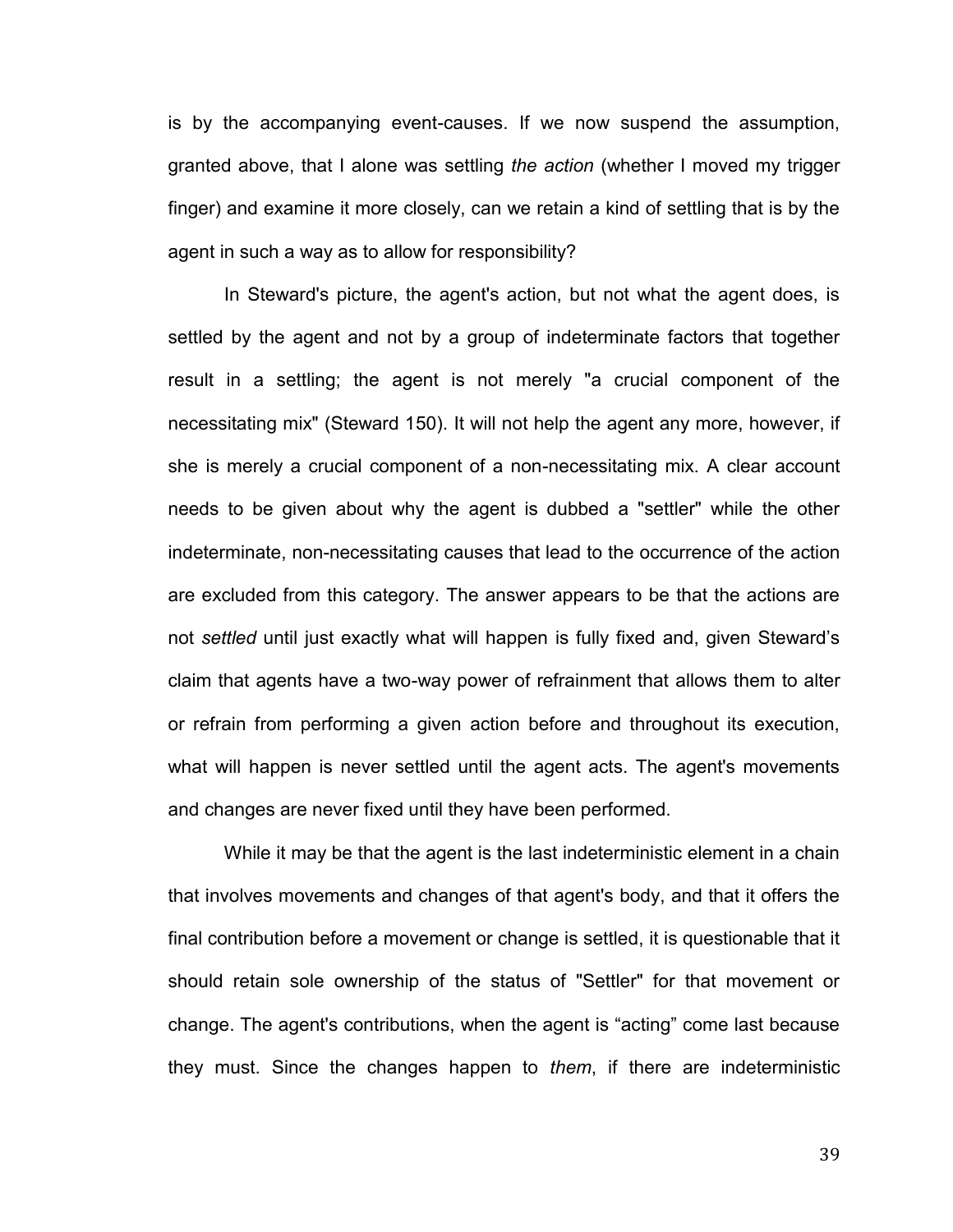happenings within the physical boundaries of what we are calling "the agent", after the agent is influenced by the prior events, we are expected to say that the agent has settled, and therefore that the agent has acted. If there are no such indeterministic happenings within the agent, we are to say that the agent was deterministically influenced, and so the agent's changes are not actions. Is this enough to provide a meaningful (or even an interesting) kind of settling? If the agent is not an entity whose movements are deterministically necessitated by prior circumstances, then it will be contributing something to the settling of those movements. But is the fact that that contribution comes last enough to give it a special status? If Steward's agent is merely performing a kind of settling of this type, it seems not to be adequate for the type of moral responsibility found in the attribution of praise and blame.

Event-causes, Steward tells us, must "[operate] through my agency, not in competition with it" (Steward 219). As a result, there is room for me to *inject* settling into the causal chain, making it such that the event-cause does in fact cause an action, in a sense, but does not necessitate it. It is puzzling how the agent avoids taking this same role of causing without necessitating. It is unclear how it is that physical laws and event-causes are said to cause without necessitating, yet do not contribute to settling, while agents are not rendered equally impotent as far as settling is concerned. Why is the animal agent given a kind of priority and labelled as the ultimate "Settler" over the other indeterministic, non-necessitating causes?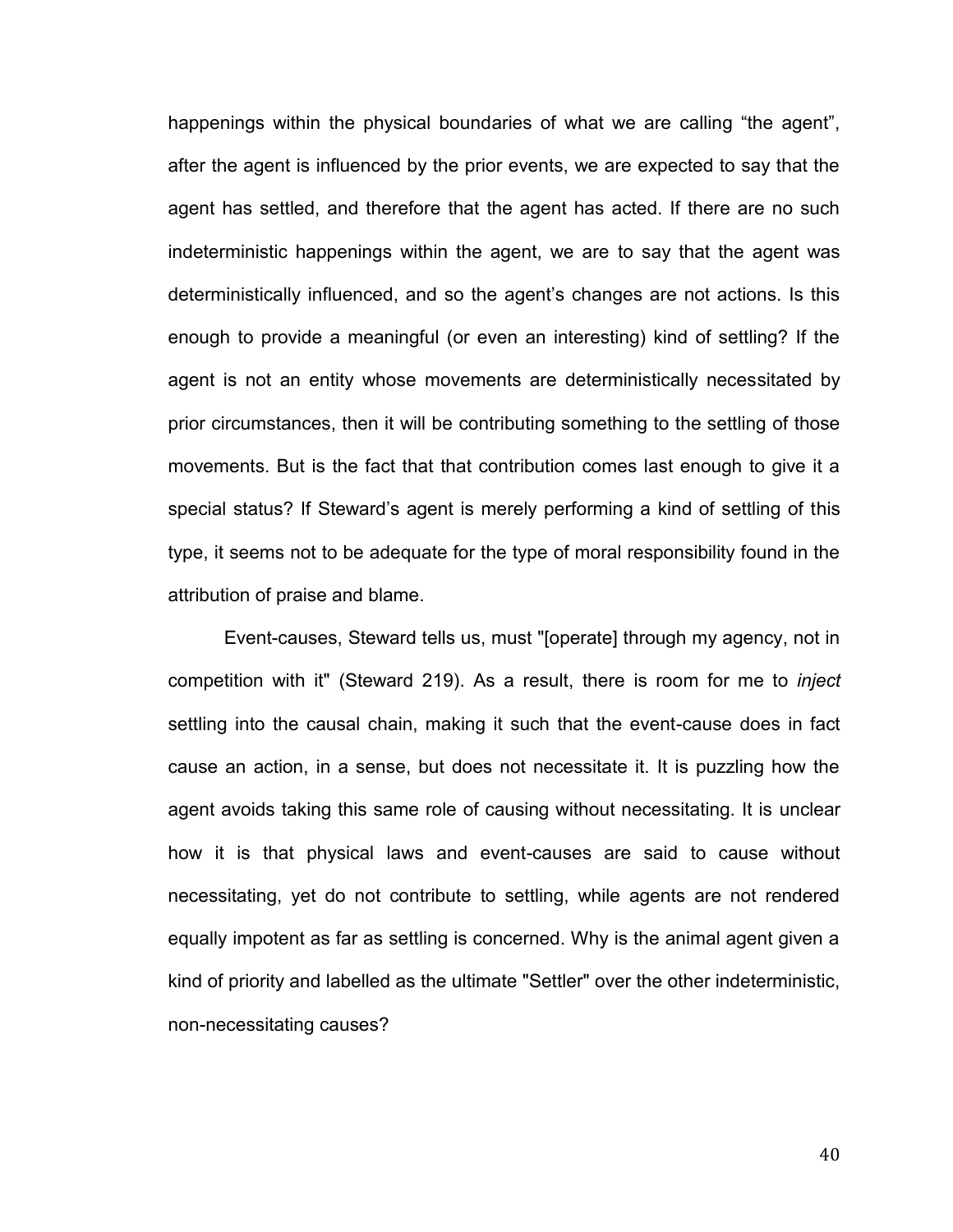# More Problems in Steward's Account: "Settled When" vs. "Settled By"

Let's assume there are two random number generators (RNGs) connected in a series (see figure 3.1). There is a button that initiates the operation of the first RNG and a deterministic process between the first and the second RNG, and another between the second RNG and a circuit that switches on a light. If the result of the first RNG is an odd number, the second RNG will be triggered to select a number as well. If that RNG produces an odd number also, completion of the circuit will be triggered and the light will turn on.



# (Figure 3.1)

Like prior non-necessitating event-causes, the first RNG's results will constrain but not necessitate either the outcome for the light or the activity of the second RNG (analogous to the agent). If the first RNG produces an even number, the light will not turn on, nor will the second RNG produce a result. If the first RNG produces an odd number, the outcome will not be necessitated, nor will the result of the second RNG. Since the process between the second RNG and the circuit and its light are deterministic, the question of whether the light will turn on is settled at the time the second RNG's result is fixed. Still, despite it being settled at the time of the second RNG's activity, it seems quite odd to say that it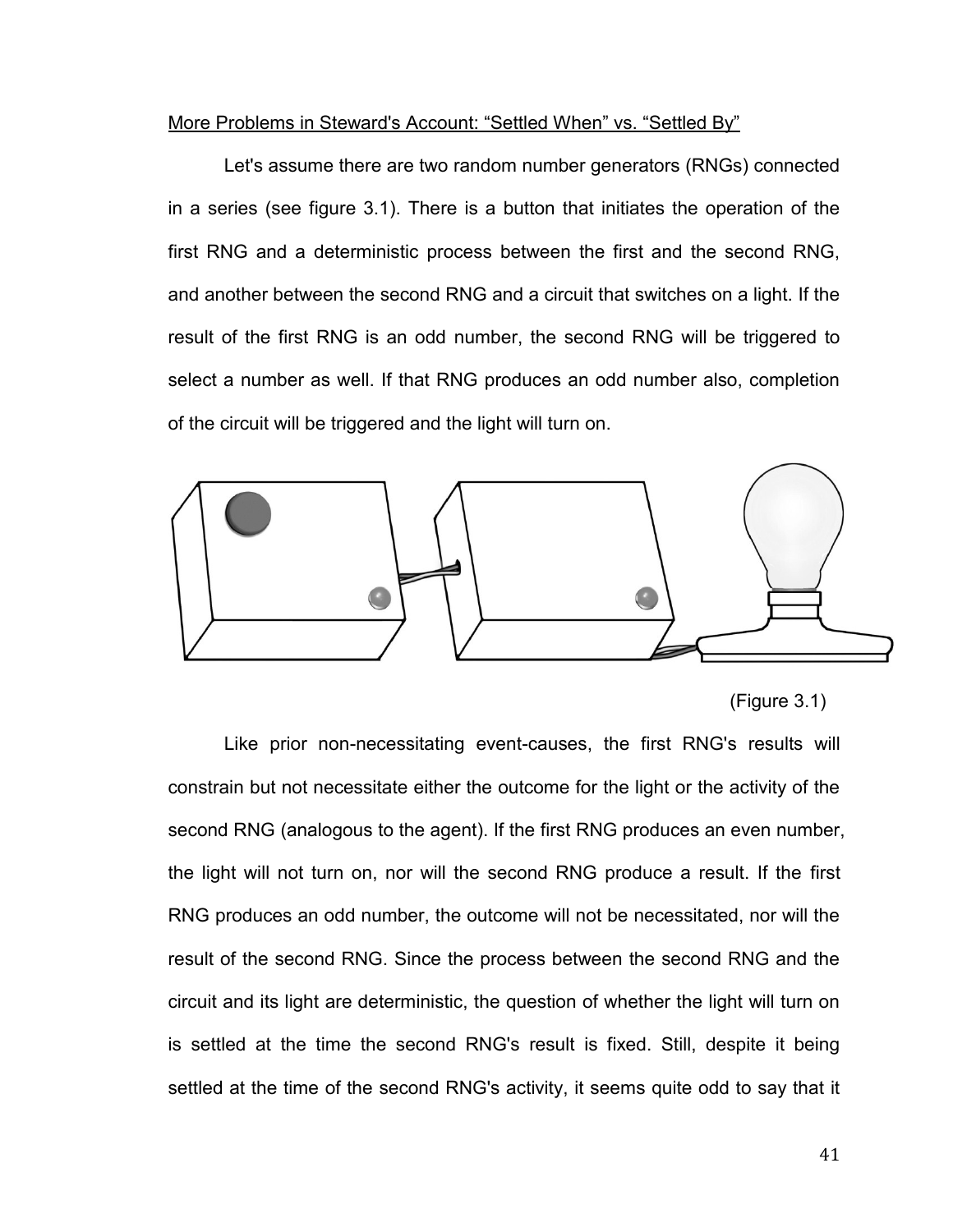is the second RNG, exclusively, that settles that the light will turn on after the button is pressed. The first RNG plays at least an equivalent role in the resolution of the question.

One might respond that the light coming on is equivalent to the *outcome* of one's activities, which the agent cannot settle, rather than to the settling of actions themselves. However, seeing as the light being lit up is a purely deterministic upshot, we can back up to the point in the chain prior to this without losing anything of significance from the example.<sup>22</sup> In other words, we can say that it seems odd to claim that the selection of an odd number by the second RNG is exclusively settled by the second RNG; it still seems that the first RNG plays at least an equal role in the settling of the matter of whether the second RNG will produce an odd number. The first RNG cannot fully settle that the second RNG will produce an odd number, but it does seem that it plays a significant role in the settling of that matter nonetheless. Additionally, it does not merely play a limited explanatory role discussed by Steward. It plays a significant role in the settling of the question of what it is that the second RNG will do, whether it will select an odd number. While the question of whether the light will turn on is settled *when* the second RNG produces a number, it is not settled *by* the second RNG exclusively. The kind of settling about which we would be talking, if we were merely saying that the second RNG would settle which of the numbers was selected once it was prompted to select a number, that it would be adding the final indeterministic ingredient, would be a vacuous kind of settling as

 $\overline{a}$ 

 $^{22}$  Why include the light to begin with? It is intended to help broaden the way we look at the interconnectivity of even indeterministic processes, rather than seeing each of them as small, independent islands of settling.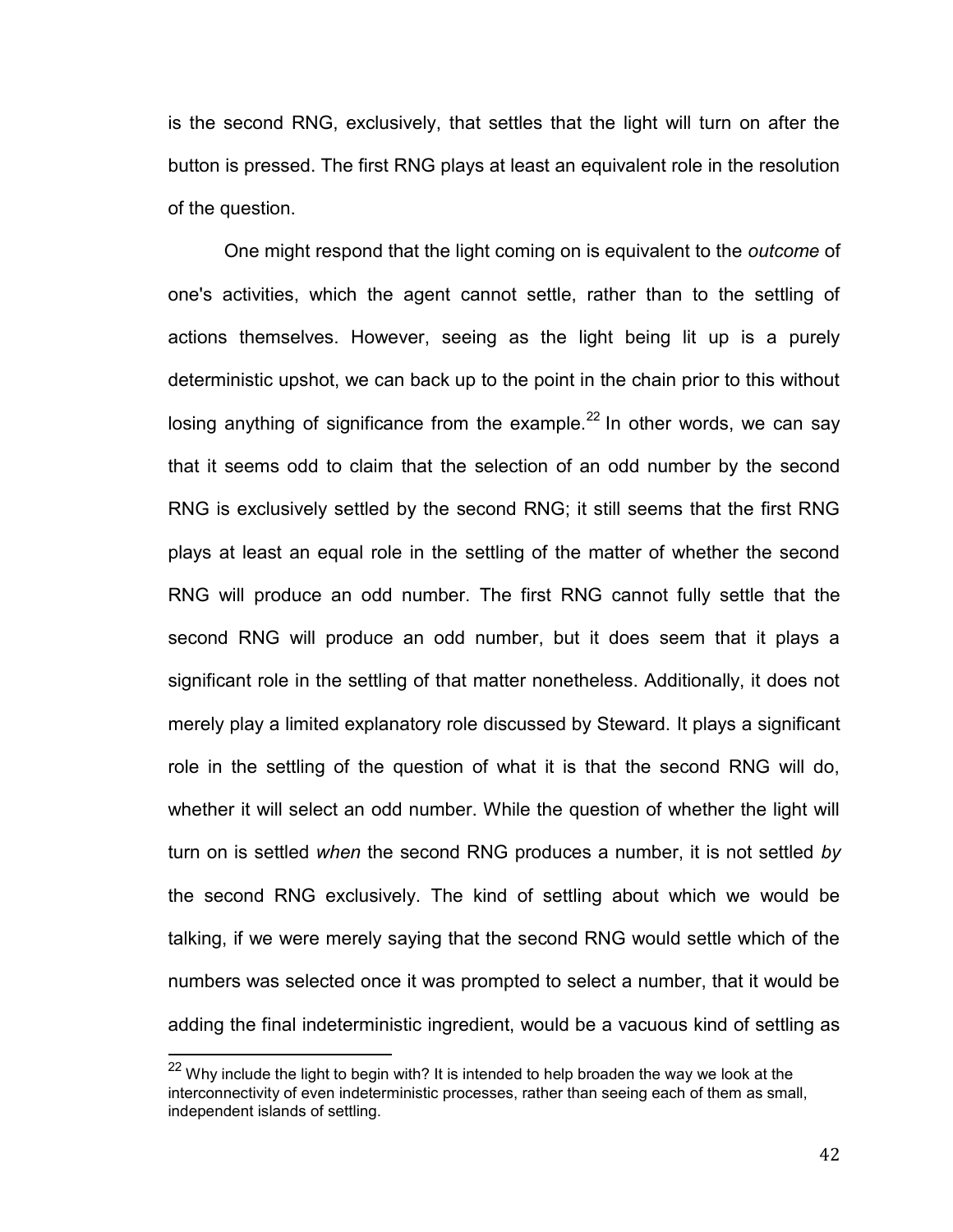far as responsibility is concerned. Responsibility will require more than merely being the last step in a series of perhaps equally influential happenings. This does not undermine Steward's argument that if there is any settling at all, the determinism is shown to be false, but it does make us question labeling the argument as one that can support a libertarianism that undergirds responsibility.

#### Physical Realizations

Steward explains that "[action], after all, is not magic; it needs a physical realization if it is to create physical effects such as bodily movements" (Steward 227). It may be the animal's physical realization that gives it special importance over the event-causes, physical laws, and prior conditions that are not considered settlers of the actions in question. Steward also tells us that animal agents are of a level of extreme complexity, such that their changes and movements originate from more than simply the collection of changes and movements of their constituent parts. The parts, she claims, are not complex enough to free themselves from either deterministic causation or the mere influence of chance events (Steward 220-222). Perhaps, then, it is the combination of both the top-down-causation-instantiating complexity and the physical manifestation that separate the animal agent from the other nonphysical causes. This, however, under-explains why the animal agent is differentiated from other complex physical structures; structures complex enough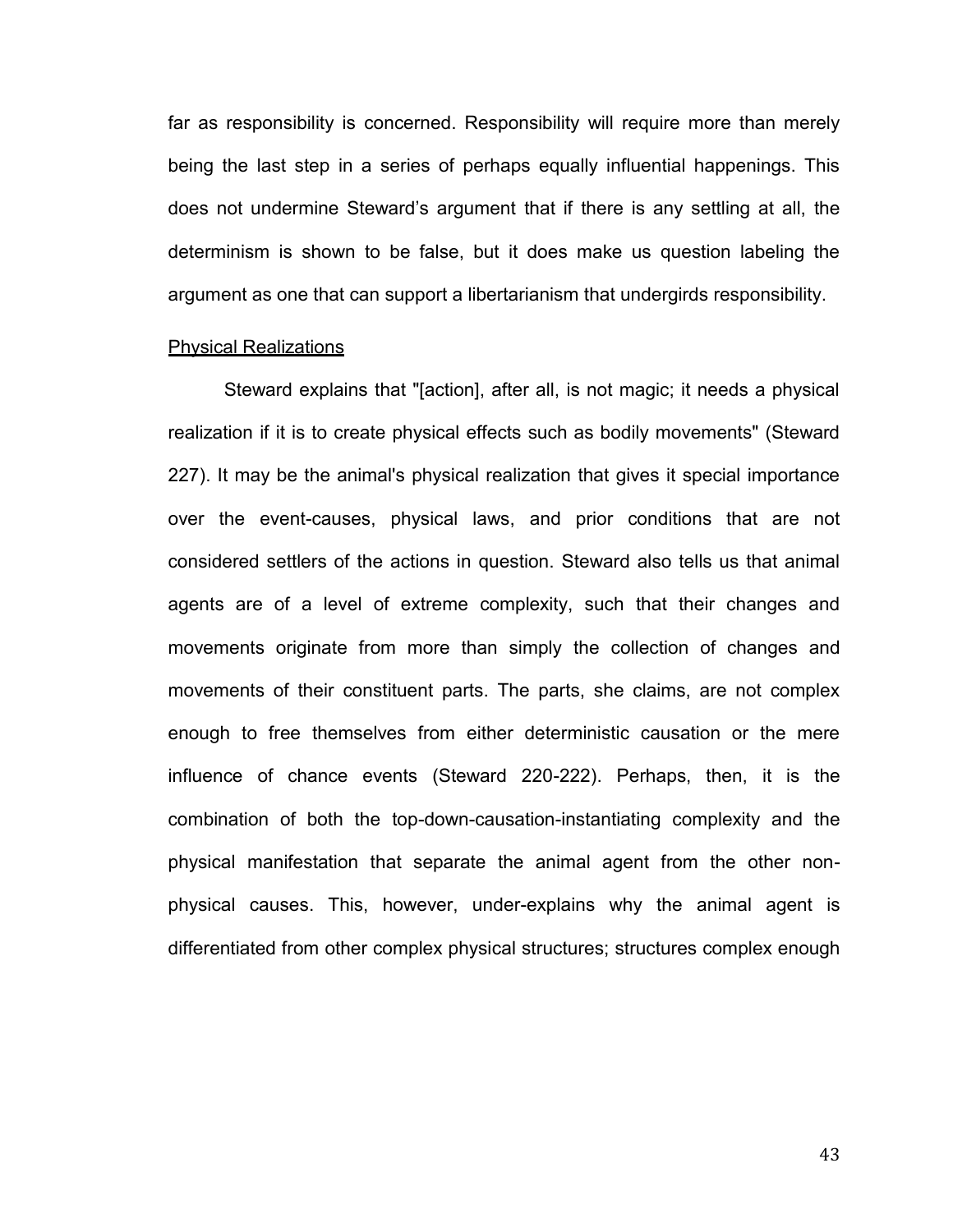to allow top-down causation. Why, for example, is the whirlpool given different treatment in discussions about causation than the agent? $23$ 

The whirlpool has a physical manifestation and Steward believes it is complex enough to be an example of something that can enkindle top-down causation (Steward 241-244). Are the movements and changes of a whirlpool to be considered actions? If not, is this merely due to the lack of the other criterion, laid out by Steward, of having intentional states, being at the centre of a kind of subjectivity, and having a body (Steward 246)? The criteria of having a body does not seem robust enough to make the difference between something like a horse and a whirlpool. Both the horse and the whirlpool's physical manifestations seem equally important to the causal story. It is not the body itself that is the important piece to this set of criteria, but the ability to make it move. This, however, is permitted by the top-down causation present in both of these cases, and so cannot be that which makes the difference.

Having intentional states and being at the centre of a kind of subjectivity may set the two apart for the purposes of ethical questions and perhaps for questions of responsibility, but I fail to see how they could make a difference in the metaphysical categorization of the types of causes each of these is. It seems reasonable enough to state that an agent is a top-down causation object or

 $\overline{a}$ 

 $^{23}$  A wheel rolling downhill, which she also proposes may demonstrate top-down causation, would be a better example here, as its boundaries are more clearly defined in comparison to the whirlpool, and so would make a more natural comparison to other downward-causationinstantiating objects. Much more is said in the book about the whirlpool, however, and so it is a more natural point of comparison (Steward 233). Nevertheless, I would like to preempt the potential response that a whirlpool may be a phenomenon that is not a mover by pointing out that Steward does appear to support the claim that there are other, non-agent movers that instantiate downward causation, and I invite anyone who is blocked by features of the whirlpool example to replace it with the example of the wheel rolling downhill.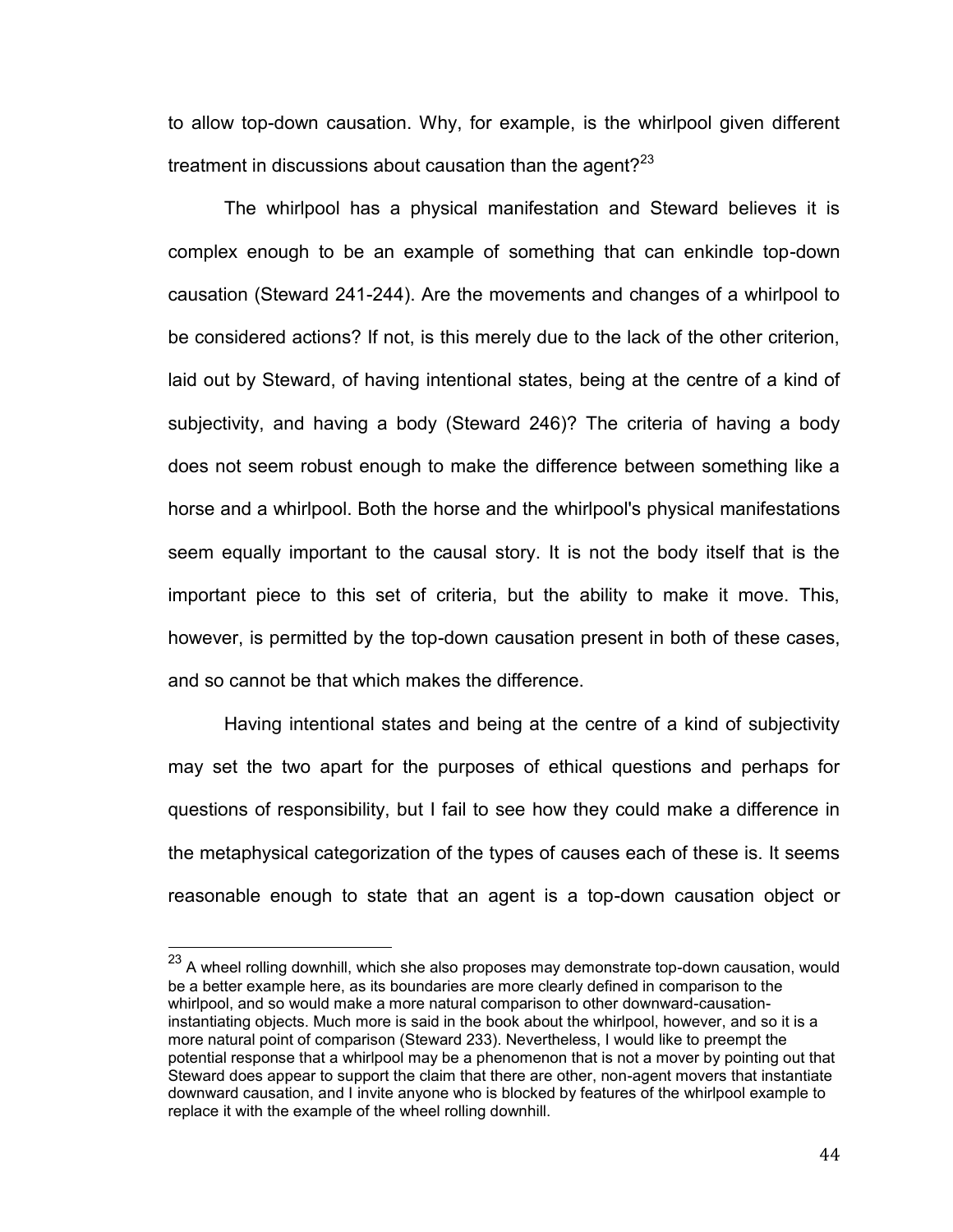phenomenon, with the additional mental states and subjectivity, but the picture of agents that Steward is attempting to paint appears to be one that is more than simply something that resembles whirlpools with consciousness. Furthermore, we would be remiss if we failed to question why the level of the animal holds the special privilege of being labelled a settler in a system that includes top-down causation. If the whirlpool is complex enough to instantiate top-down causation, consistency may require us to continue looking to higher macro-levels to see if they do not act upon us the way Steward thinks we can act upon our parts.

The universe<sup>24</sup> exists as a physical realization and is certainly complex enough, if an animal or human is, to meet the complexity requirements to induce top-down causation adequately. Why would we not look further upwards to the galaxy or universe as the appropriate level in order to explain top-down causation? Would the universe not be the settler, then, of the movements and changes of its constituent parts? The movements of each animal and its constituent parts, being no more than constituent parts of the whole that is the universe, would be determined, top-down, by that whole. It would be the universe, then, that settles those movements and changes we are currently attributing to the animal in the same way as Steward's picture envisioned the animal settling the movements and changes among its own constituent parts. In this case, it seems there would be no role as a settler left to be played by the animal "agent", no reason to grant a privileged level of settling to any animal. Without such a reason, we cannot crown the animal as the level of the initiation of action unless

 $\overline{a}$ 

 $24$  Or the set of multiverses, if you prefer.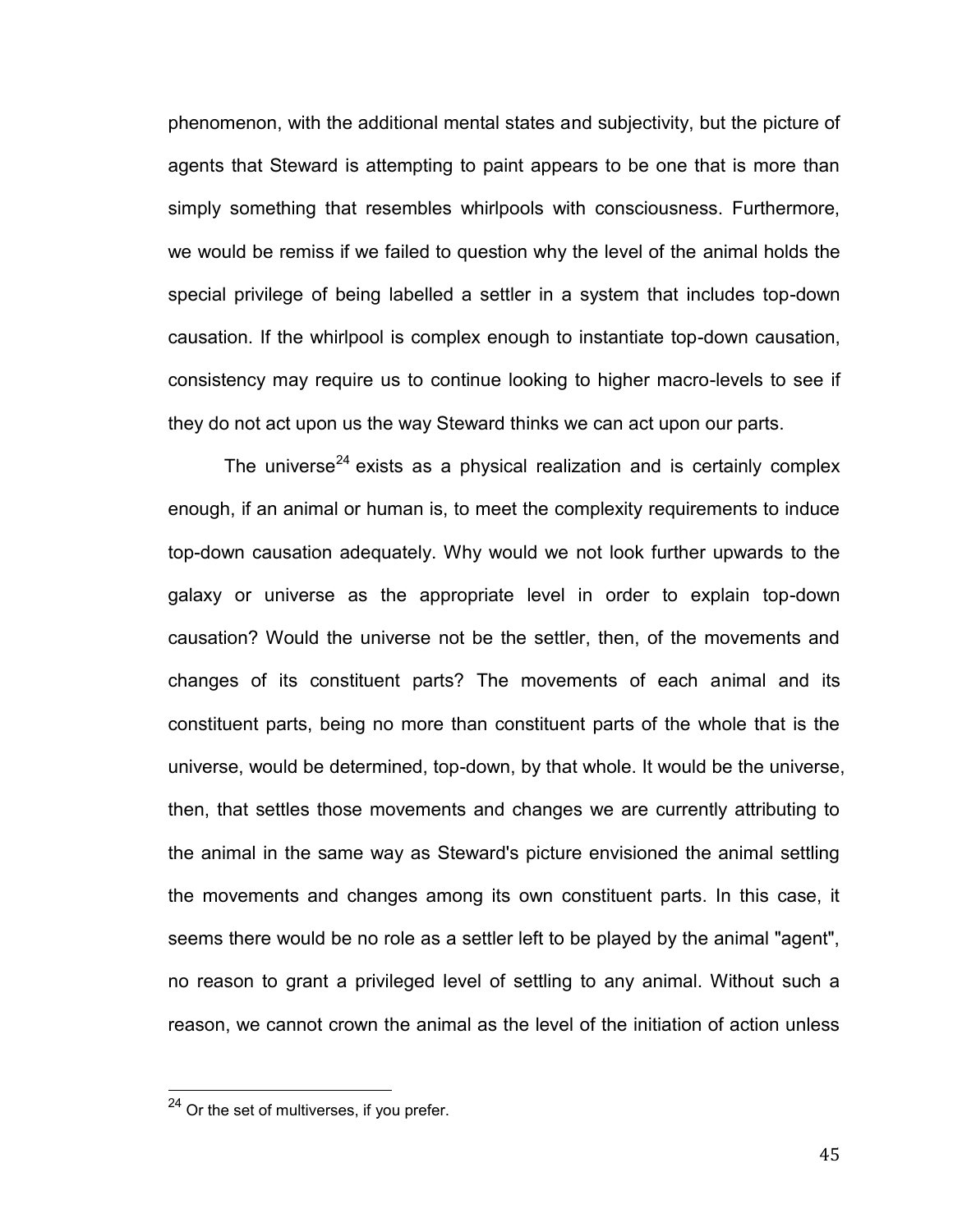done arbitrarily. Through a complete top-down picture the agent is swept away, again, from a position of causal power. Not, this time, by the movements and changes of its parts, but by the movements and changes of the whole (or wholes) of which it is merely a part.

Someone could respond to this challenge by saying that it may be the case that the direction of causal efficacy flows from the agent outward, both upward and downward, and that the two (or more) levels clash. Which level wins is then resolved by a random process of some sort, and the settling of the matter is taken from both the agent and the universe and handed to the random process that settles which gets its way, so to speak. If the process is not random, however, if there is a predictable and necessitating process of some sort that makes it such that one or the other of the levels always settles, then the one that always triumphs is the one that is the true settler. For example, if the agent is always the settler in these clash situations it will eliminate the possibility of the universe's top-down causation powers over the animal, putting us back in the position of having to explain why the agent instantiates downward (and upward) causation, but the universe does not.

Someone could also reply that the agent's actions are constrained, but not settled, from the top, but that the animal agent still settles, top-down, what will happen next. This, of course, leads us to wonder if the animal is truly the last of the things to be able to do so. Is it not possible, then, that the animal only constrains other indeterministic processes at lower levels of supervenience, leaving the final settling to something else? Are we simply going to claim that the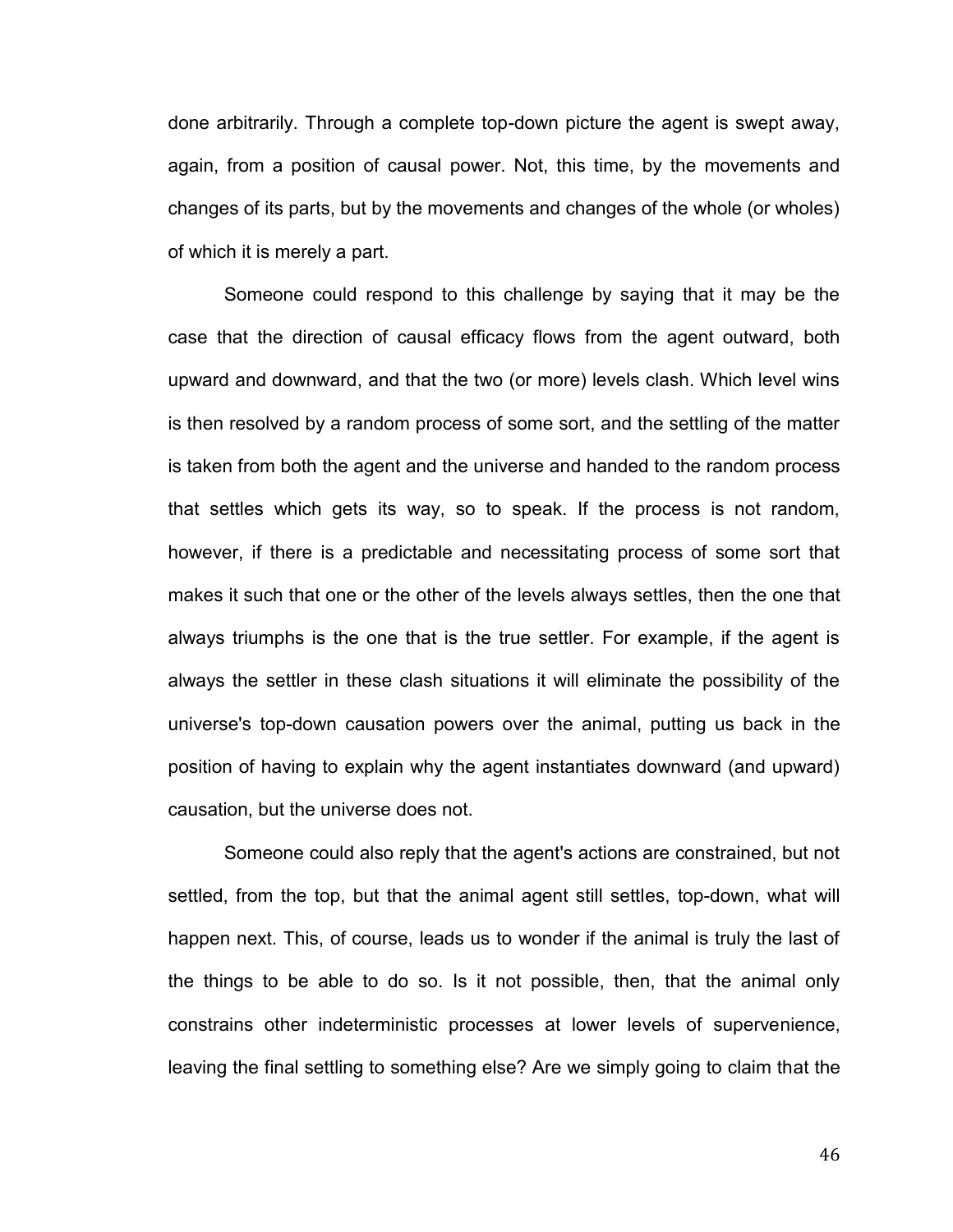animal agent is the least complex of the supervenience levels that are complex enough to instantiate top-down causation?

Another could claim that both levels can constrain but not settle each other, and this seems perfectly plausible when we are thinking of a single universe and a single agent. If, however, there are many, many agents settling easily over a hundred billion if animals are settlers — then the web of constraints will be extremely limiting. The extent of the limitations would place such severe restrictions on each component that, if it is truly feasible that there is any indeterminacy left at all in such a web, it would be found well below a level that would generate the opportunity for settling anything that could possibly affect a behavioural level, the level at which moral responsibility comes into play.

## Two-way Power of Refrainment: An Inadequate Defence

It may be the two-way power of refrainment that differentiates agents from the other settlers. Steward tells us that agents have the

> "constant and ongoing capacity throughout the period of the action to do such things as: cease from an activity in which she is currently engaged, alter the speed of some movement in which she is currently engaged, change the direction of a movement, begin new types of movement, either instead of, or as well as, those already being engaged in; etc."

> > (Steward 164).

Steward claims animals possess these two-way powers of refrainment and alteration whether or not we are currently exercising them (Steward 46). Perhaps only agents are able to wield this two-way power, differentiating them from other top-down-causation-realizing objects. These powers, then, would have to differ from any powers possessed by the wheel rolling downhill, by the whirlpool, or by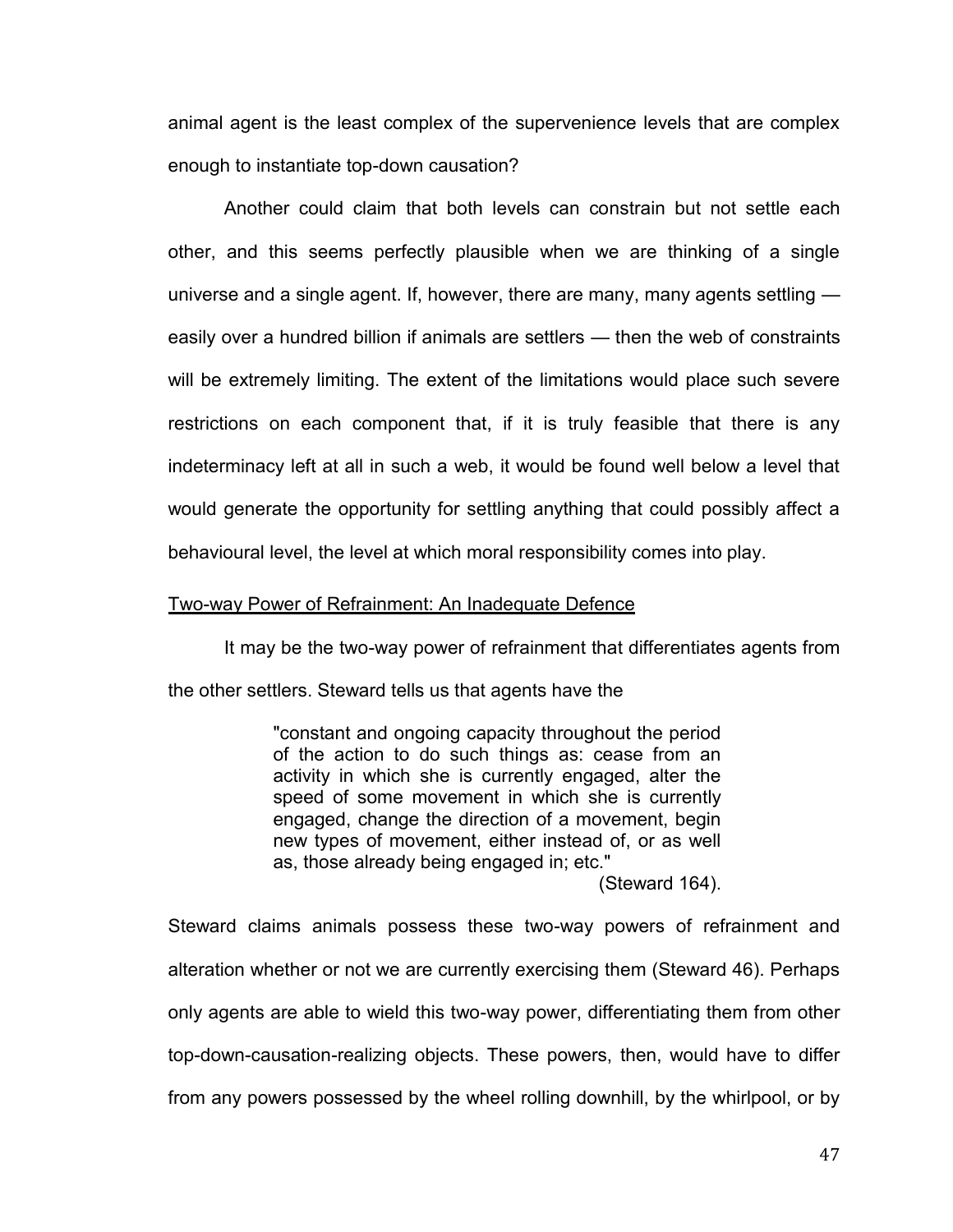the universe. But of what would such a power consist? Would such a power be enough to override any top-down causation by the universe? And if so, is it possible to provide a naturalistic explanation of the source of this power? We are at risk of creating odd and perhaps inexplicable metaphysical phenomena if we are unable to give a proper account of why this power exists among animal agents but not whirlpools. Yet, if the whirlpool also possesses this two-way power of refrainment, we are again backed into the corner of needing to explain the difference between agents and whirlpools and universes. The plausibility of Steward's account may rest on this explanation. Merely assuming agents can possess such a power uniquely may beg the question in favour of the libertarian account. More seriously, it may risk a flirtation with dualism. We need a full account of why this power differs from any power possessed by a whirlpool; one that explains from where it springs and how it occurs.

Even if we are provided with an adequate account of this power — where it resides, what it is, why it is only agents who possess it — an explanation will need to be given as to why Joe and Joe\* use the power differently. If the power is what allows Joe and Joe\* to behave in different ways, what is it that allows Joe and Joe\* to use the power differently? Why do they not use it identically, seeing as they are identical and possess identical powers? The two-way power of refrainment cannot explain itself or its own use. How, then, can we explain the different use of this power by Joe and Joe\* in a way that does not rely merely on chance? If the use of this power explains the ability to use the power, we find ourselves in a position where we are supporting a kind of bootstrapping. We risk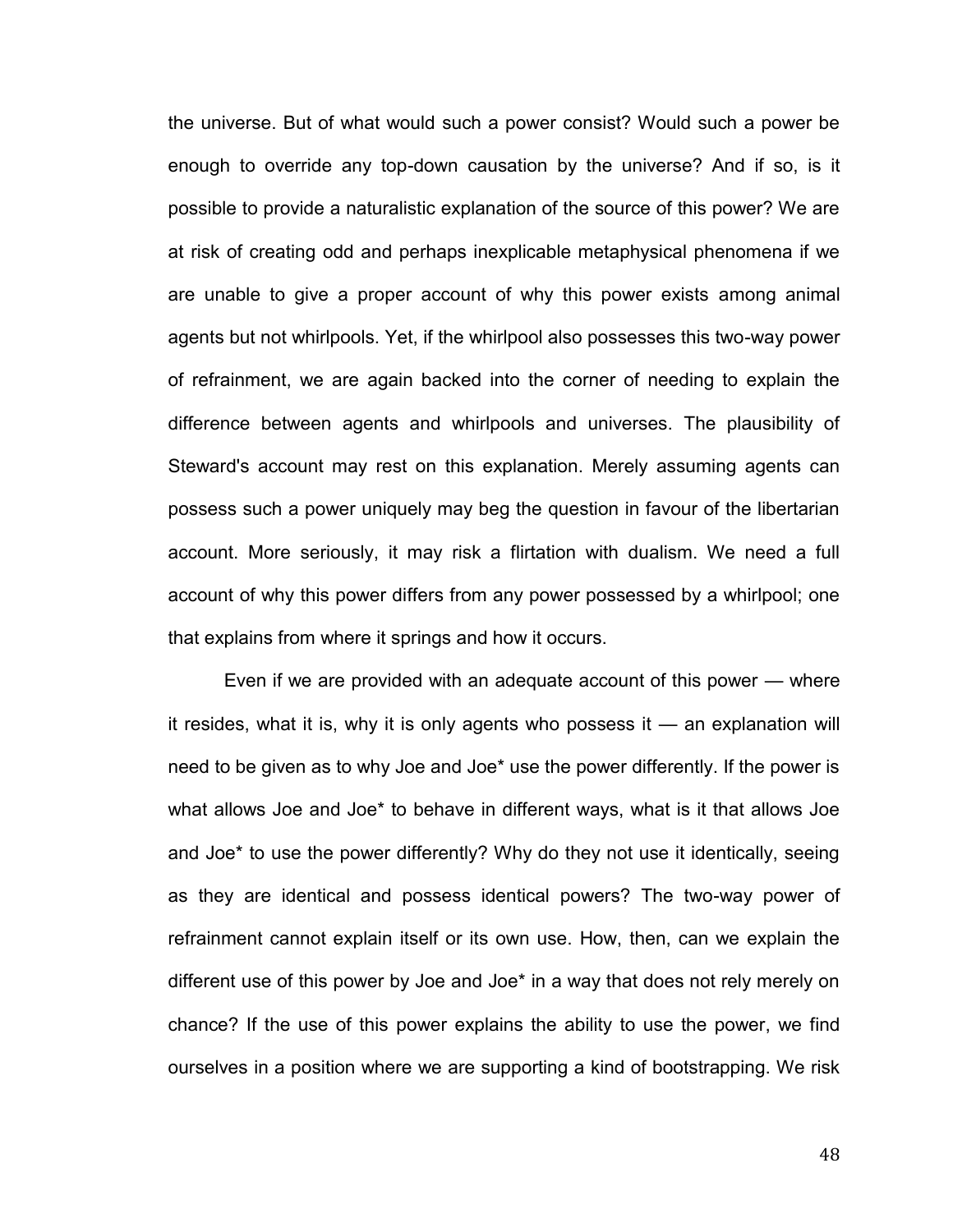positing an odd and metaphysically irregular power. It may appear as though we have eliminated the self-creating, bootstrapping features of past libertarian accounts of agents, but it has simply been shuffled deeper, into the idea of the two-way power.

To further assess this problem, consider that at  $t_1$  Joe and Joe\* are identical, are in identical conditions, share their powers identically (including the two-way power of refrainment), and have used their two-way powers identically to this point. What can explain why each Joe uses his power differently? When an animal agent acts, there will be top-down changes in the supervening whole and its subvening parts between  $t_1$  and  $t_2$ . The animal's actions are those changes. Each time slice tells us what the animal has done (or is still doing) when compared to the previous time slice. It also tells us how the animal is, or how it is *being*, the shape the animal has taken. The top level of supervenience is not a level that represents action, but one that represents the shape of a supervening whole. It is this whole, when that whole is an agent, that will act. Steward concedes that supervenience on the physical requires "that no two worlds that were identical in all basic physical respects at any given time t could differ in any supervenient respect at that same time t". She adds,

> "Even if [...] there may not be a change in any supervenient property without a change in the 'base' properties on which it supervenes, we have not yet arrived at the idea that any given supervenient change must depend for its explanation upon the subvening one that [...] must always accompany it. The direction of explanation might (in some instances) rather be the other way about."

> > (Steward 120)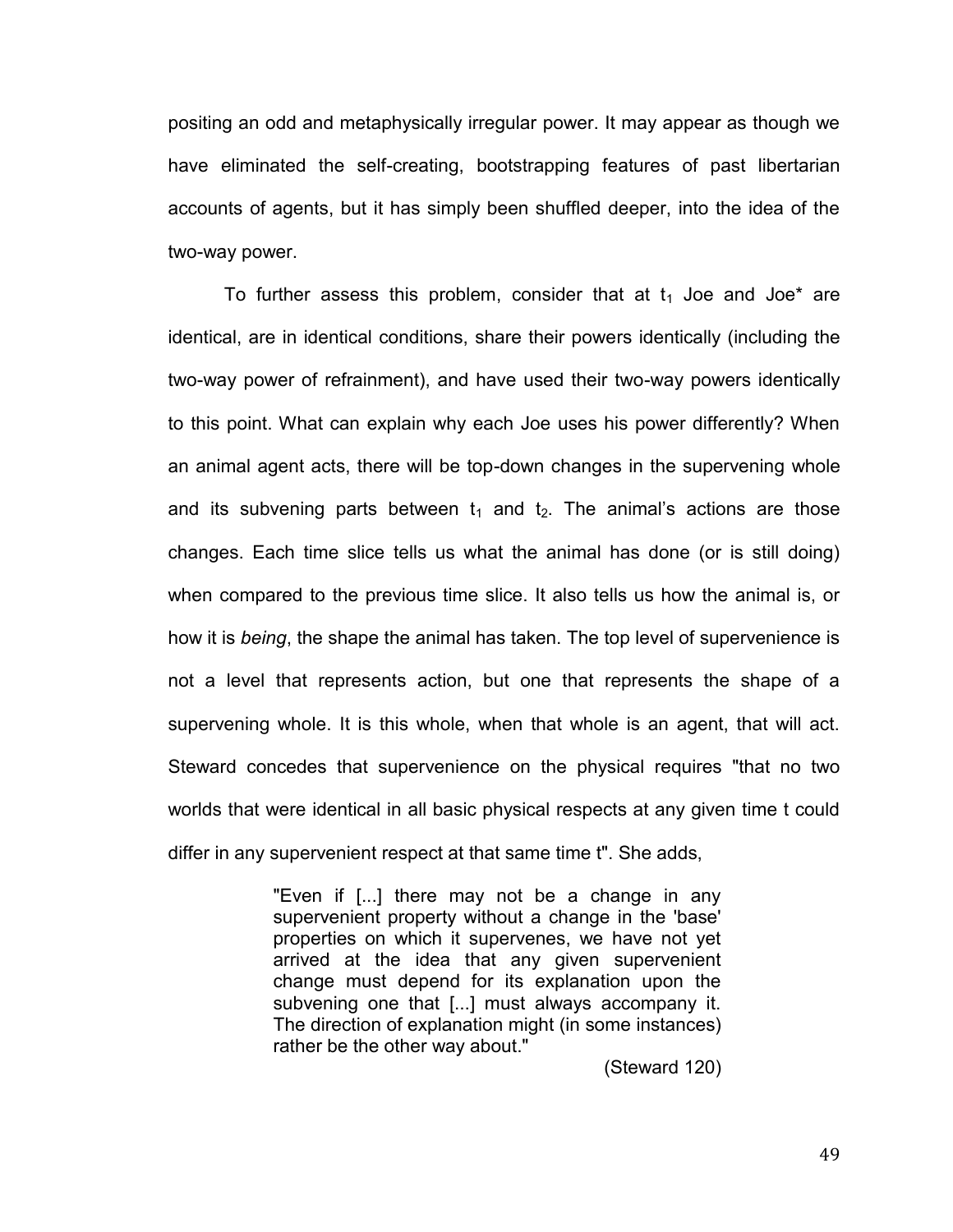Steward has given us an account on which the supervening whole is necessitated by neither the prior supervening whole, nor by the prior supervenience base. Even granting that the direction of explanation might flow from the top down, the supervening and subvening levels change concurrently. Additionally, the current bearing and speed of those movements and changes are features of the constituent parts of this whole. As a result, in a scenario in which Joe and Joe\* are identical at  $t_1$ , they must also be "acting" identically, at least at that particular time slice. When the changes begin to differ from one another the Joes will immediately *be* different from one another. In order for them to begin behaving differently at  $t_2$ , they will need to be different at the first point of divergence in their behaviour. The differences at the first sign of change cannot be accounted for by any differences between them at  $t_1$  as they were identical at that time. This is beside the point, in any event, as claiming that the differences between the Joes at  $t_2$  were fully accounted for (in that they were necessitated) by the Joes at  $t_1$  would beg the question against indeterminism. By  $t_2$ , by the time they are acting differently, there is already dissimilarity between them; just as soon as they are acting differently, they are already different. They are no longer identical Joes and since we cannot account for this divergence by differences between them at  $t_1$  they must be accounted for by something else. Steward tells us that Joe and Joe\* possess a two-way power of refrainment. These changes, however, cannot be attributed to the exercise of a two way power as the Joes could not exercise their powers differently without a corresponding difference in their subvening physical bases. By the time the Joes have used, or begun using,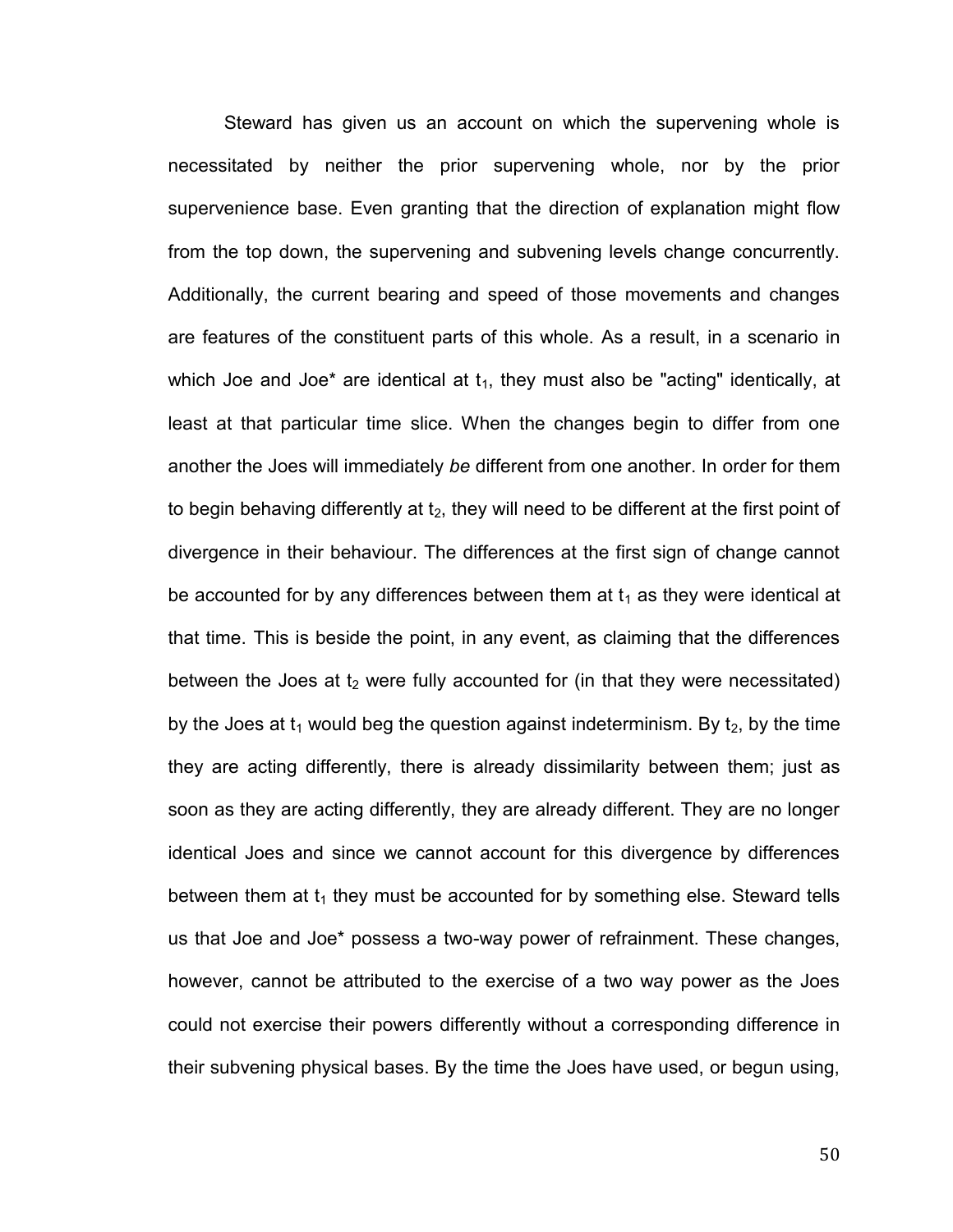a two-way power of refrainment differently, there will already be differences between them and those changes will either have to be attributed to that power itself or to something else. It cannot be something else, however, as that power *is* that which allows them to change in different ways from one another.

At the point at which they begin exercising their power differently, there must already be changes that allowed them to do so. This means that their powers must already have been exercised, in order for them to be doing something — exercising their powers — differently. At the precise moment in which the Joes begin exercising their power differently, have they not become, at that same moment, different? What is the precise moment at which the Joes begin exercising their power differently? Are they not, as soon as the different exercises of these powers begin, already different?

The way Steward describes the two-way power, we get an image of two Joes, identical to one another, and we think of Joe directing his power such that he makes a decision and Joe\* directing his power such that he waits a moment, he refrains. It seems as though there is the power and there is its exercise, and all changes, all differences in the Joes, happen at a time after each exercises his power. The exercises of the power, however, given the account of supervenience used by Steward, quoted above, would be reflected in concurrent changes, changes that happen *as the purported power first begins to be exercised*. The power being exercised, then, can be seen not as initiating the first change, but as the first change itself.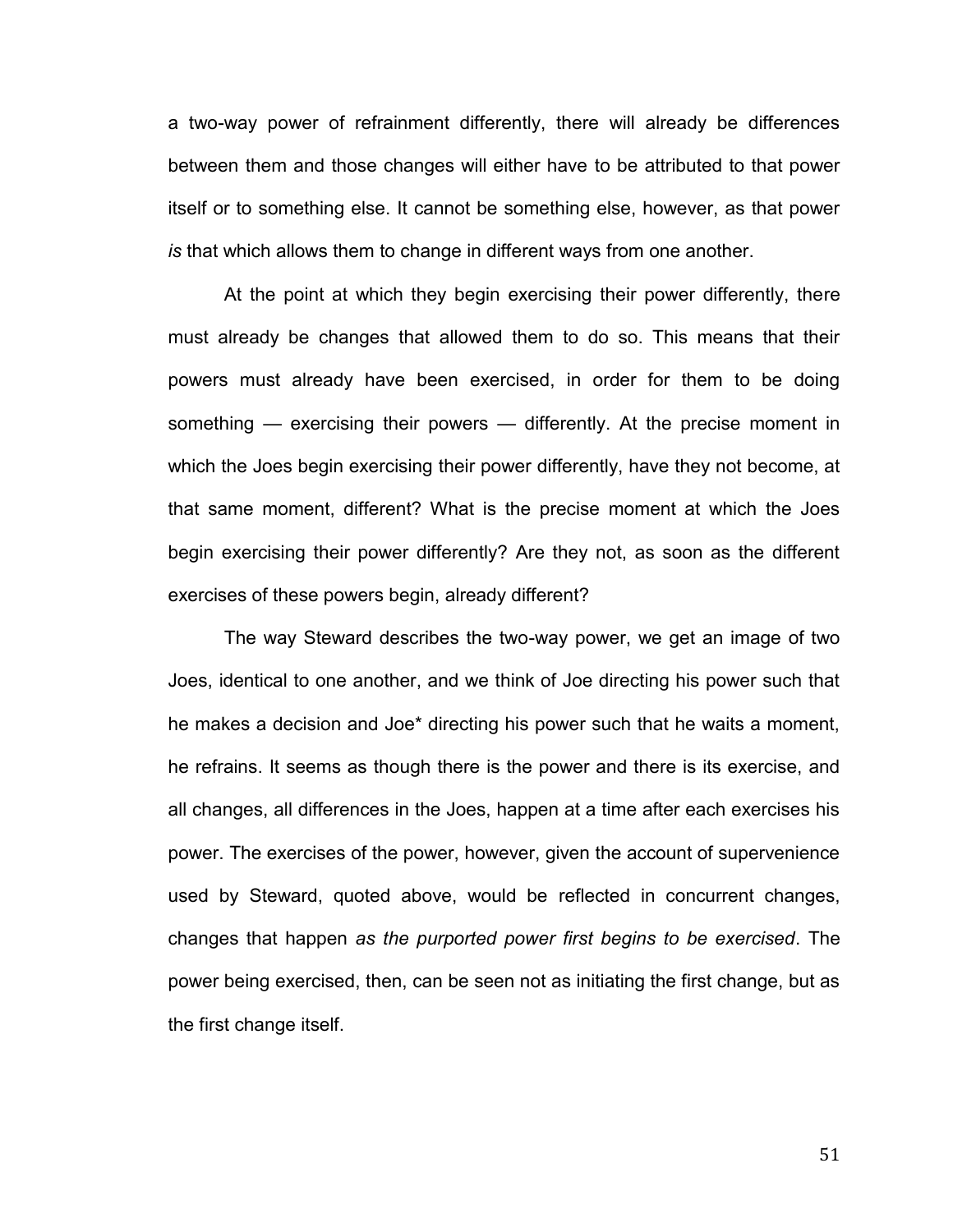--------------------------Time---------------------------->

Similar Joes || Exercise of two way Powers || Different Joes

The above figure 3.2 shows that the change does not happen at point X, with the exercise of the power triggering said change; the change happens at point Y, initiating, or rather, *as the initiation* of the difference in the exercise of the power. There are three paths away from this problem.

One would be to abandon the naturalism Steward is wisely attempting to preserve, in favour of a picture that will require biting a rather large dualistic bullet. I do not believe Steward would resort to an answer of this kind and given that I, too, have limited my scope to questions that do not require abandoning physicalism, I will not say more about this particular response here.

A second potential response might be to claim that although there would be changes in the supervenience base, they are directed by the power, so the power is the initiator of the changes even though there will be corresponding changes in the supervenience base. This image of the use of a supervenient power causing corresponding changes in the subvening base introduces, I believe, the *impression* of the former preceding the latter. The supervening/subvening changes, however, are happening concurrently. The exercise of the power cannot precede the changes in the physical supervenience base to which it must correspond, without it being a strange nonphysical happening, which I have already discussed, or it being an occurrence that does

Y X

<sup>(</sup>Figure 3.2)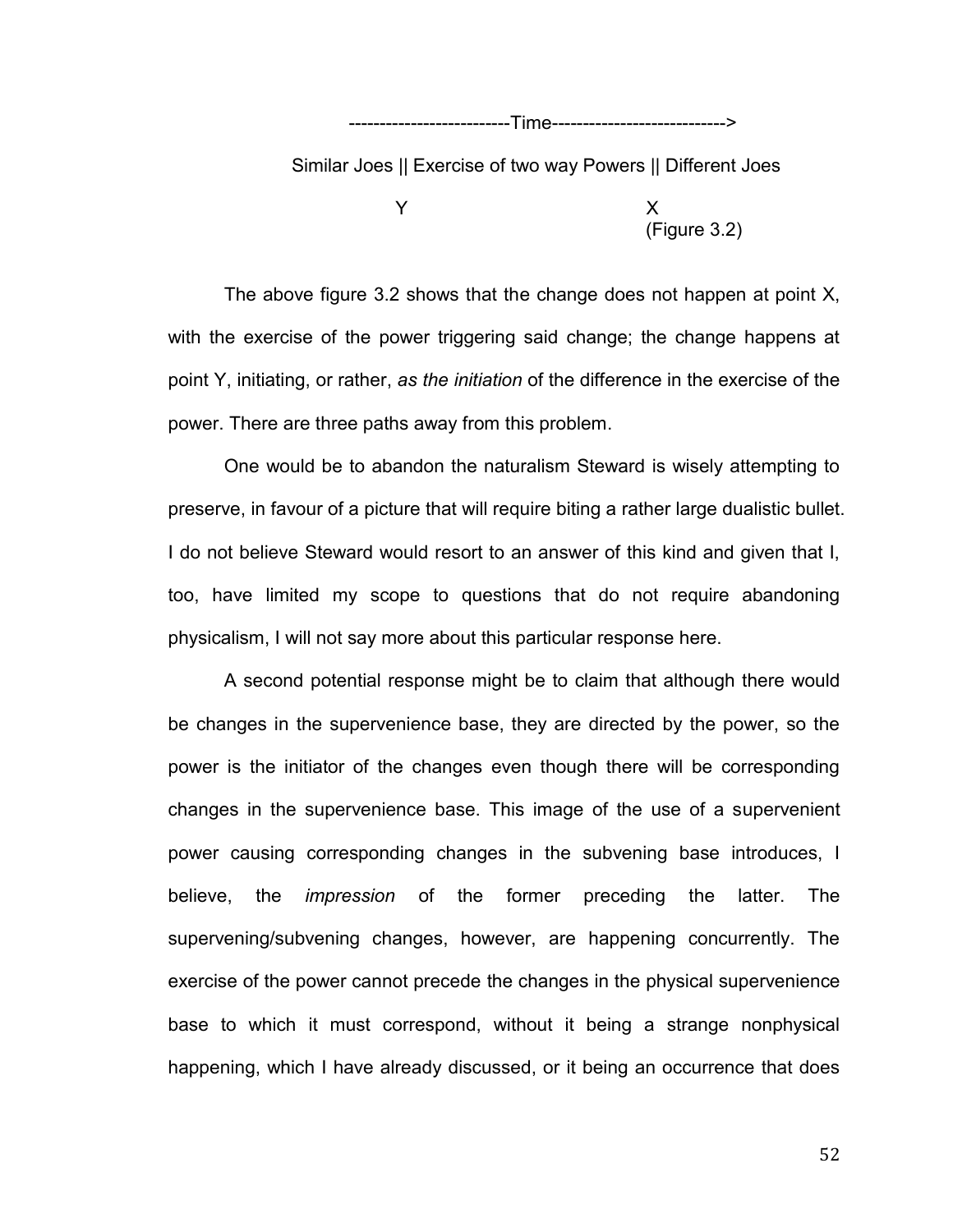not supervene on a subvening physical base. Regardless of the direction of dependence, the problem remains. The power appears to need to initiate its own initiation. The exercise of the power finds no temporal space in which to happen as it must be its own cause and result.

A third response to this, one I think Steward might be more likely to accept, is to claim that the two-way power is an emergent power of some kind, one that does not require supervenience yet can exist within a physicalist paradigm.<sup>25</sup> Like the discussion of top-down causation, however, the discussion of the plausibility of this kind of emergence is beyond the scope of this project. Furthermore, if the power explains the movements and changes in the agent, what explains why this is *the agent's* power? Why would this not be considered to be a power belonging to the totality of indeterministic reality, engendering changes here and there, whether inside or outside of animal agents? And if it can be conceived of in this manner, Steward's account my be vulnerable to Mele's Challenge from Chance. $26$ 

#### Grounding Responsibility

 $\overline{a}$ 

In addition to the question of whether top-down causation is plausible and whether we can make sense of this two-way power of refrainment without an odd kind of bootstrapping, there is also the question of whether the agent is merely one of many non-necessitating causes. Though the above challenges may be met and the agent shown to be able to settle, it seems as though the best kind of

 $25$  For example, consider the kind of emergence proposed by Timothy O'Connor in the last decade.

 $26$  For Steward's discussion of Mele's Challenge from Chance, see Chapters 6 and 7 of Steward, 2012.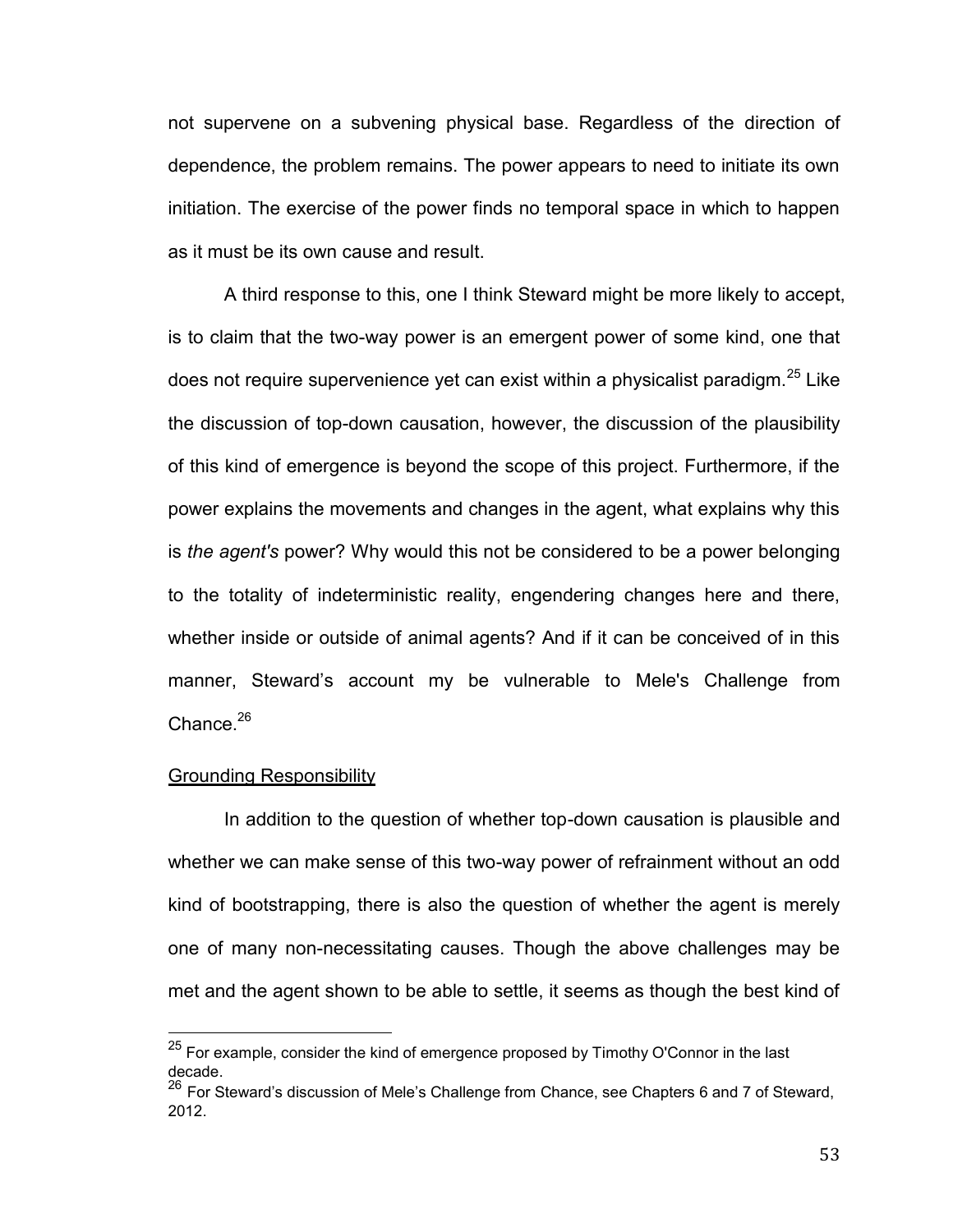settling that Steward's account can attribute to the agent (if the agent is to be the sole settler of its movements and changes) is a settling in the sense of closing some previously open question(s) about minute details of how something may happen. Any more significant settling, any settling robust enough to ground responsibility, would require a wider scope and the inclusion of additional settlers. This is not Steward's project and so this final challenge about responsibility is not aimed directly at her agency incompatibilism itself, but it does show how this conception of action and agency could not be a threat to the hard incompatibilist about praise and blame, nor could it ground responsibility in the way I suspect many libertarians hope.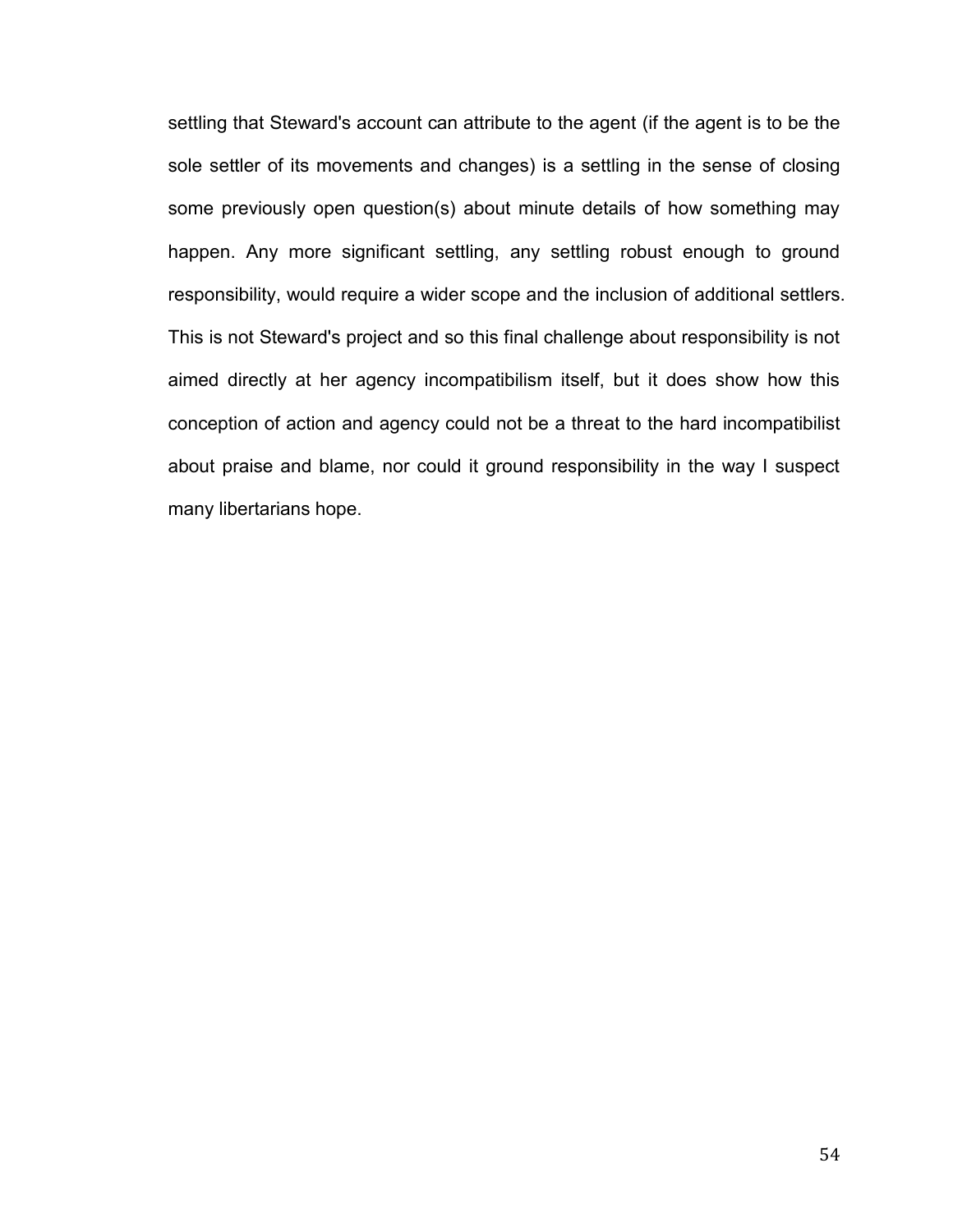# **4. Responsibility in the Sense of Onus**

## Responsibility as a Divisible Concept

In this section, I present an alternative to the views discussed so far. In many of the above accounts, moral responsibility is treated as one large concept, indivisible and threatened in its entirety by various elements discussed in the free will debate, determinism specifically. In actuality, "moral responsibility" is used in different senses in both philosophical and everyday discourse. It is crucial to differentiate between these senses and, when we do, we see that one of them is compatible with determinism and indeterminism.

It has been argued, skilfully and successfully, I believe, by individuals such as Derk Pereboom and Galen Strawson, that there can be no moral responsibility of the kind required to ground merit-based praise and blame, regardless of the deterministic or indeterministic nature of the universe. Although the sense of responsibility I believe they have in mind, responsibility qua causal accountability, is shown to be illusory, there is another sense of responsibility, responsibility qua onus, that I claim survives regardless of determinism, and that can enter the fray of the free will debate and come out wholly unharmed.

What I am calling "causal accountability" is intended to be the variety of accountability we mean when we say, "He is responsible for failing to save the drowning baby from the puddle, and so should be blamed." If one is persuaded, as I believe we should be, by the arguments put forward by Pereboom and Galen Strawson, then in order to have this kind of responsibility, we must have genuine control over our actions and their causes (Pereboom 477). It is this kind of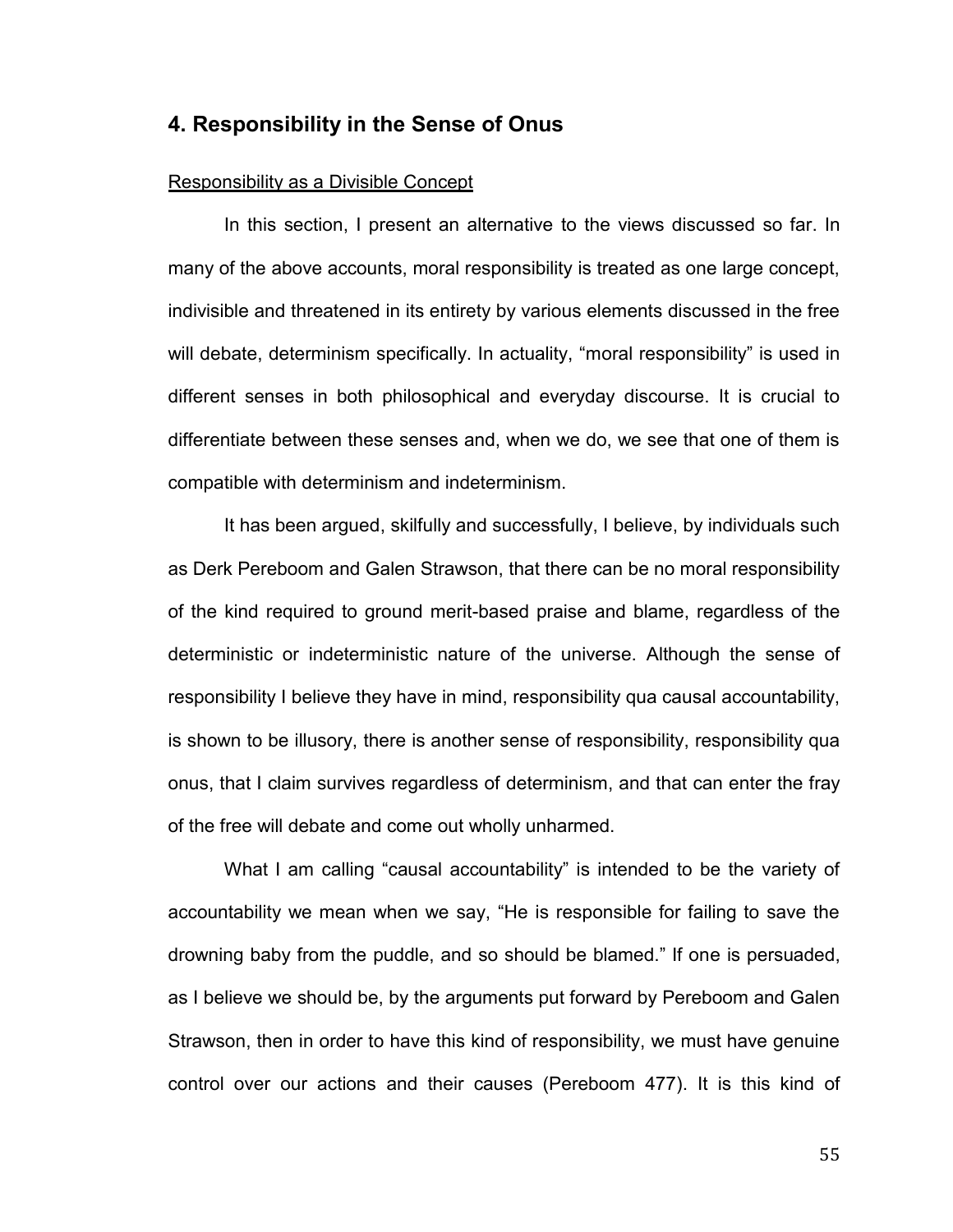responsibility that requires Fischer's regulative control and that grounds praise and blame in an incompatibilist, non-instrumental way. If determinism is true, we do not have this regulative control. As a result, if determinism is true, we cannot have this responsibility qua causal accountability.<sup>27</sup> Additionally, if the hard incompatibilists are correct, as I believe them to be, there is no way at all for us to have this variety of responsibility, even if determinism is false.

We use "responsibility" in other ways, however. If we say, "She has a responsibility to ensure her articles of clothing are purchased from manufacturers who use ethical manufacturing practices", we are using a different sense of responsibility. We are indicating that there is a moral requirement for her to monitor her purchases; that there is something that she *ought* to do. This sense of responsibility is the sense to which I refer as "responsibility qua onus". I have a genuine responsibility qua onus when I am the target of an appropriate, futureregarding "ought" belief or claim.

### What Ought I to Do?

l

Before I discuss what is required for an ought belief to be appropriate, I would like to consider the following thought experiment. Let us say that I am on the pier at my lake house and I see someone fall out of a boat that then drifts out of his reach. He is not wearing a life-preserver, and he appears not to be keeping his head above water consistently. He is quite a far distance from me, and so I have to strain to see him. As I look more closely, it looks as though he is at a great risk of drowning. I own a motor boat that is only a few steps away from me

 $^{27}$  I will refer to this as simply "responsibility qua accountability", rather than "responsibility qua causal accountability" for the remainder of this work.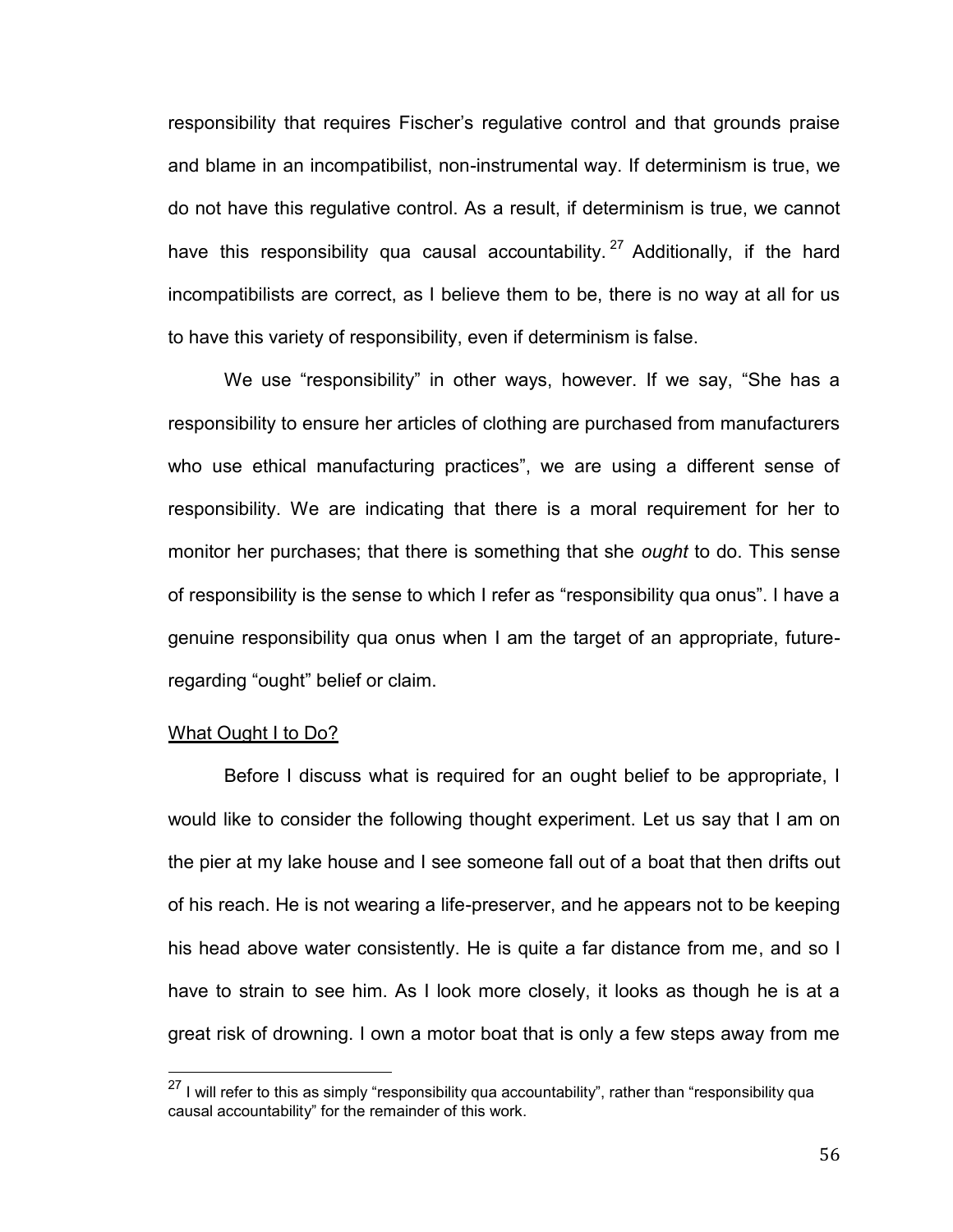with which I could reach him in a short enough time to help him. I form the belief that I have the responsibility to get in the boat and head out to save him. Shortly after I unhitch the boat and begin making my way towards him, the motor stops cold and will not start again. I have a paddle but I am very aware that the distance between us will mean that he will not survive the time it takes me to reach him. As I repeatedly try to start the motor, it becomes clear to me that I cannot, and even if I could, reaching him in time is now impossible. Now that I know with certainty that I cannot save him, that it is impossible for me to save him, would I say that I still have a responsibility to do so?

If "ought" implies "can", it seems, correctly, I believe, that I cannot say that I ought to save him, now that I know that I cannot. I would be mistaken if I were to continue to hold myself responsible for doing that which I cannot. Now that I know that it is impossible, I abandon my belief that I ought to save him and, with it, the idea that I have a responsibility to save him. I have neither the responsibility qua accountability — I am not blameworthy for being unable to reach him — nor responsibility qua onus — there is no onus upon me to save him, no appropriate ought claim of the general form "I/she/you ought to save the drowning man." When I was on the dock, however, and I was first witnessing his fall and coming to the conclusion that my boat was fast enough that I could reach him, I had the thought, "I have the responsibility to get into my boat and head out onto the lake to save him." Was I, at that time, mistaken? Was that thought incorrect? Intuitively, I do not believe I would have been incorrect, but, if this responsibility is the responsibility of accountability, this seems in contradiction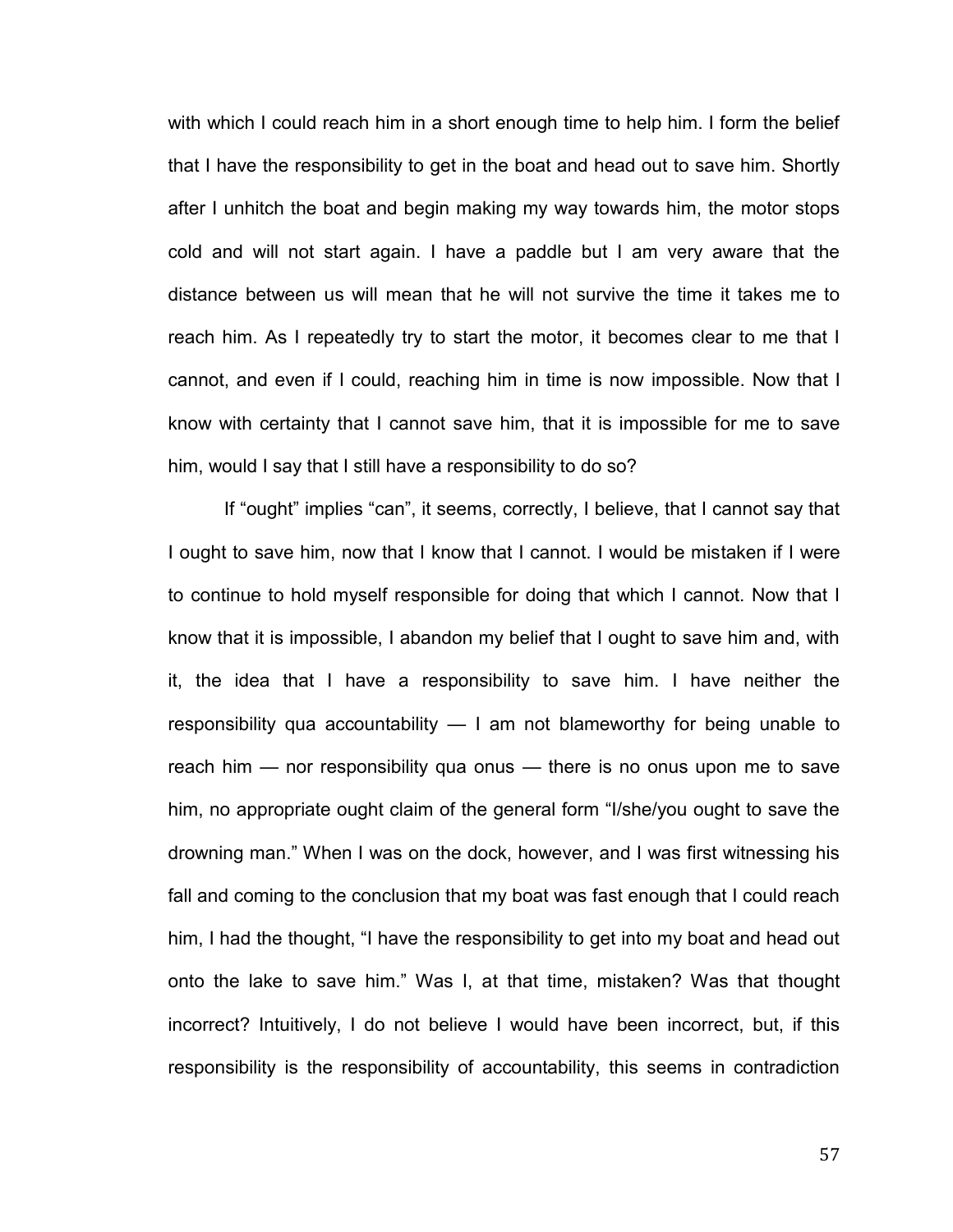with the premise that I can only be blameworthy for those things that it is genuinely possible for me to do; a premise to which I, as a hard incompatibilist about freedom and accountability, ardently subscribe. Was there, however, still an *onus* on me to do so? Would the claim "I ought to save him rather than continuing to read my novel", still be *correct* or was I mistaken when it crossed my mind? I believe that there was an onus on me to save the drowning man, and that I would not have been in error to think so. In order to support this, I will say a little about the various forms of responsibility, and this sense of onus, specifically.

#### A Variety of Senses of Responsibility

The word "responsibility" can be used in the senses of an assigned task or having been put in charge of something, of a character trait similar to "dependability", of the feature of having something in your care, of the feature of being the one who will suffer the consequences of some kind or another (as with legal responsibility), and so on. The following are some examples of these senses in use:

- **○** "Your responsibilities will include the sorting and distribution of the morning mail."
- **○** "I'm not surprised this was not completed on time; he is not very responsible."
- **○** "She is responsible for the troops under her command." or "His legal guardian will be responsible for him until he is no longer a minor."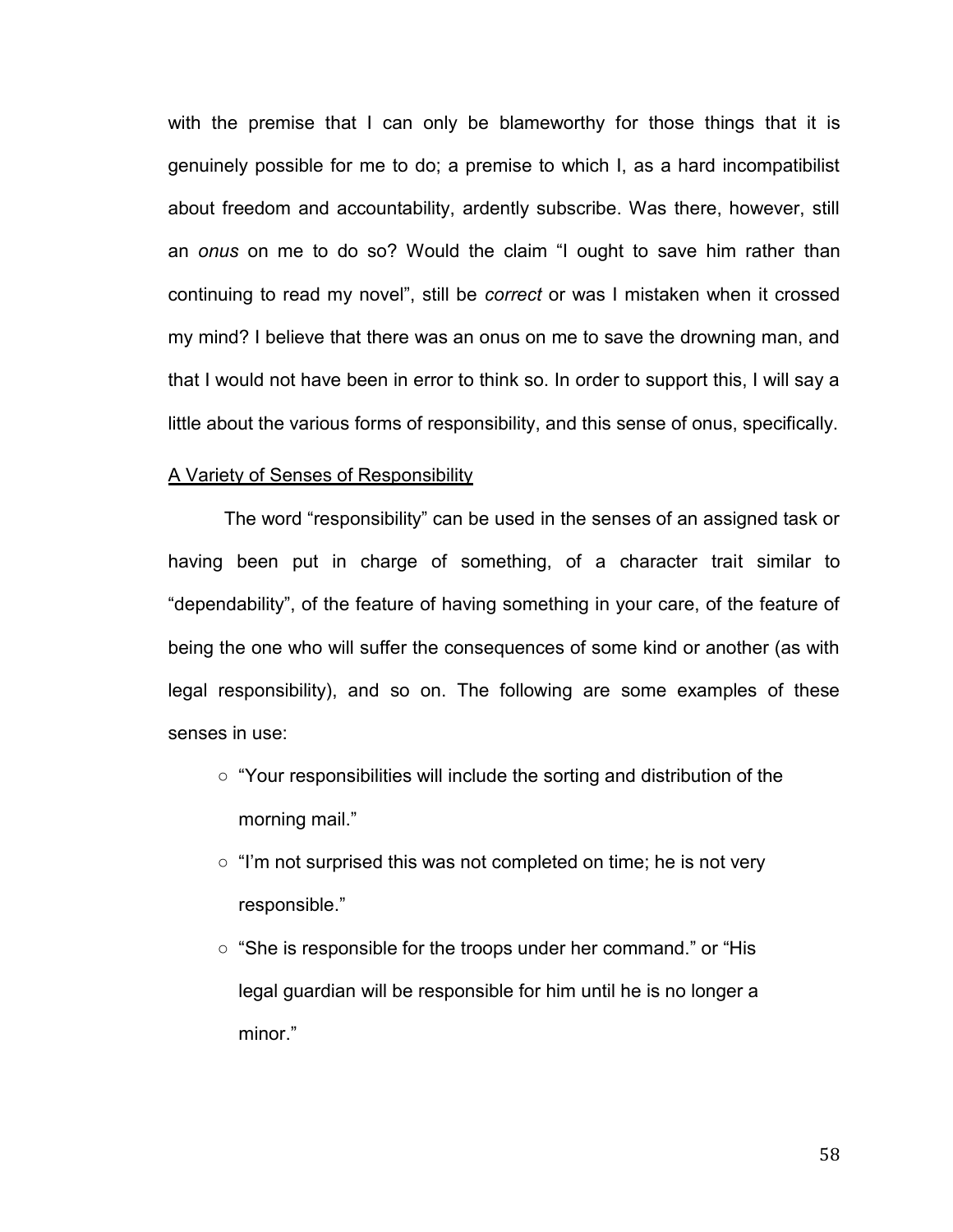**○** "You are responsible for the costs of the damages caused by your dog when he got off his leash." or "The coach is responsible for the way the team performs."

Some of these senses include a certain kind of non-moral accountability, whether or not the actor is also morally accountable. To refer to this sense while preventing it from being confused with the moral, causal accountability sense, I will call the former "responsibility qua non-moral answerability" whenever reference to it is necessary. These senses can sometimes appear in combination with morally relevant senses, but they are not inherently morally relevant. There are, on the other hand, senses of responsibility that are inherently moral. These, I argue, are responsibility qua accountability and responsibility qua onus.

Responsibility qua accountability is the kind of responsibility that is tied to praiseworthiness and blameworthiness. There are a number of differing opinions on what is required for this sense of responsibility. I share Derk Pereboom and Galen Strawson's assessments of the requirements of responsibility of this kind, and agree with their claim that the only way one can reasonably be morally responsible in this sense is to be the ultimate cause of one's actions. Given that, as a hard incompatibilist about freedom, I do not believe this is possible, I do not believe this kind of responsibility can exist.

The other morally relevant sense of responsibility, however, responsibility qua onus, survives this challenge. When I have a responsibility in the sense of onus, there is an onus on me to perform or refrain from performing certain future actions or to halt or continue actions in progress. When I say that I have a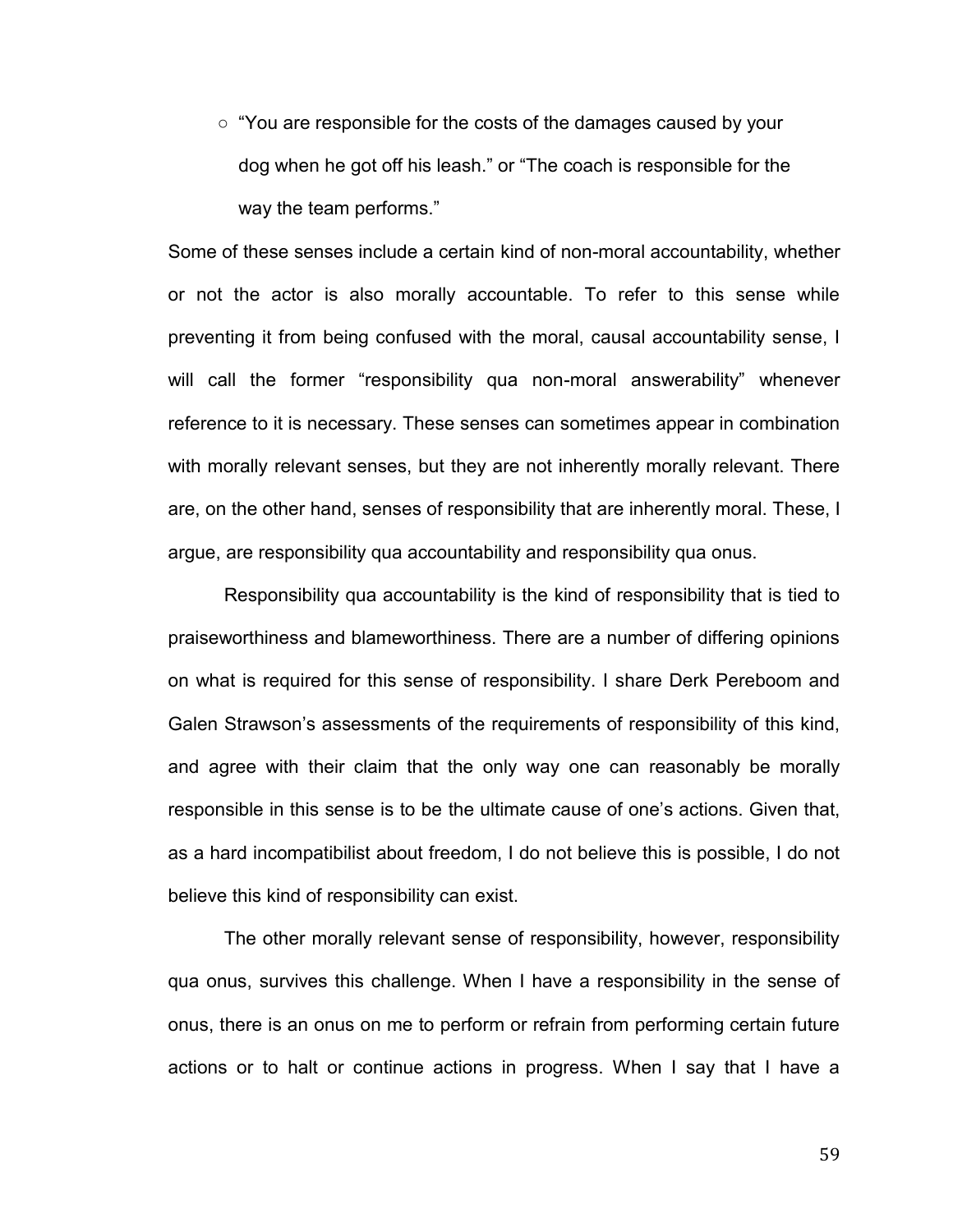responsibility qua onus to do this or that, I am saying that I believe that there is an action that is, for all I know, possible, that it satisfies the conditions for right action of the normative theory to which I subscribe, and that it is therefore appropriate to claim that I ought to perform this action. This sense reveals itself in sentences like, "I have a responsibility to do what's right" or "She is responsible for ensuring her purchases do not promote or condone harmful environmental practices." I argue that we frequently use "responsibility" in this sense, and that this sense is perfectly coherent with determinism, indeterminism, and the lack of regulative control.

#### "'Ought' Implies 'Can'", the Variety of Oughts, and the Unknowable Future

In one of his works, Ted Honderich says, "Taking determinism to be true, as we know, is far from taking the future to be predictable by us" (Honderich 116). Although this is in the context of discussing the enjoyment of life and life goals without free will, I believe it applies here, as well. Even if the future is determined and our actions and their outcomes are fully settled in advance, we experience ourselves as having and making real choices, as deliberating with sincerity, and as having a certain kind of participation in the process. We form judgments about what we ought to do, and we may have a sense of having an onus to act in accordance with those judgments. I experience myself as having a certain kind of responsibility to behave in a given way; not that I will be blameworthy if I do not, but that there is an onus on me to do so, that I am the target of an appropriate ought claim regarding the requirements on me to do so.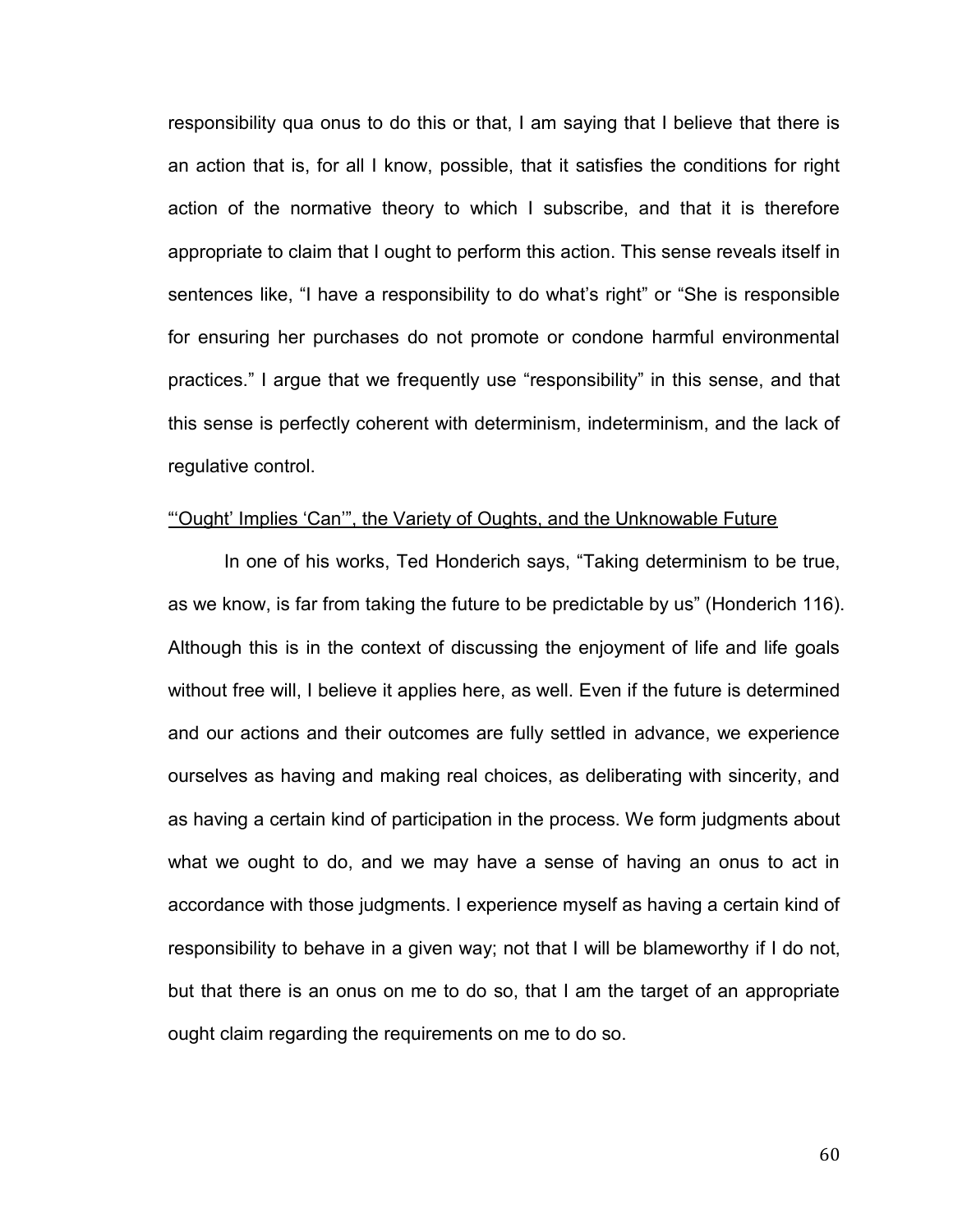Someone might say that some of the objections against moral responsibility qua accountability can be successfully levelled against moral responsibility qua onus. The most seemingly threatening being that if the fact that "ought" implies "can" means that we cannot hold someone accountable for something they could not help but do, because we could not say that they ought to have done it, then it should also be the case that we cannot say that they ought to do something, now or in the future, which they cannot. If "ought" implies "can", it appears that it cannot, then, be the case that someone ought to  $\phi$  if it is already determined that they cannot, or if it will turn out that, due to indeterministic factors outside of their control, they cannot. And this, you might say, holds true whether we already know this about their future or not. As a result, there can be no onus on them to do any of the things that they cannot, and they could, at most, have this kind of responsibility to do only those things that they are already determined to do, or that it will turn out that they will do. I believe, however, that a closer examination of "ought", as well as "'ought' implies 'can'" will show that the objections against accountability cannot also be directed at onus.

I argue that not only is there more than one morally relevant sense of responsibility, but also that there is more than one sense of "ought" and, more importantly, there is more than one *morally relevant* sense of ought. There are predictive oughts, such as, "Given that his flight's departure was delayed by two hours, the landing ought to be significantly delayed." There are the oughts of hypothetical imperatives: "If you want to prevent yourself from getting caught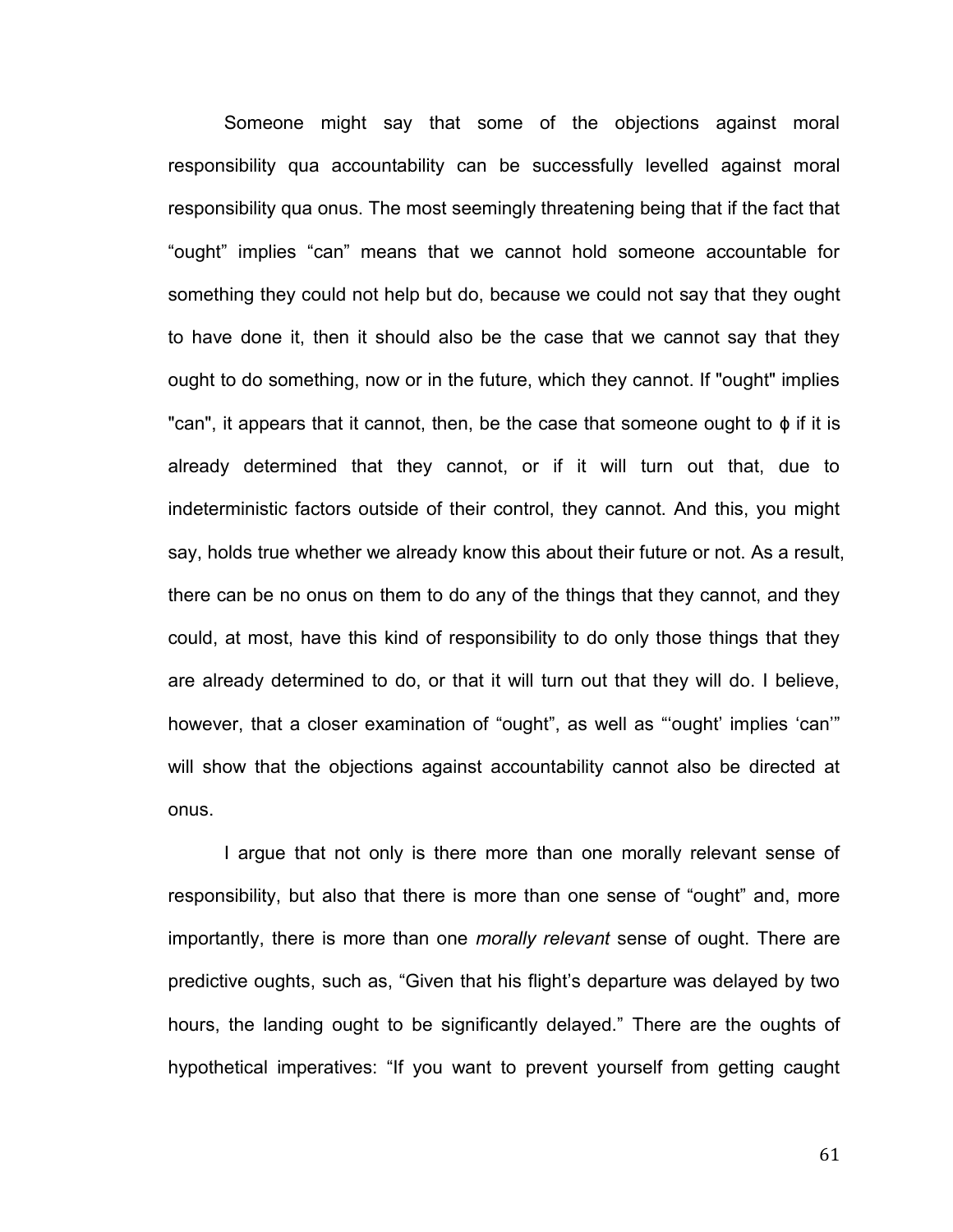shoplifting that sweater, you ought to find a way to remove the security tag discretely." Additionally, there is the wishful ought, such as in the sentence, "That volcano ought never to have erupted."<sup>28</sup> These are expressions of a desire for things to have gone differently, or claims about how some good could have been maximized, or other such claims that aren't relevant to the responsibility of the agent. These three varieties of ought claims are not morally relevant and they are not connected to moral responsibility.

Of the morally relevant oughts, there is the ought found in a proposition like, "He ought to have helped that injured child." I argue that this kind of thick, past-referencing "ought" fully implies "can". In other words, I argue that claims with formats similar to "S ought to have ϕed" implies "S could have ϕed". As a result, if, due to the lack of regulative control, one could not have done what someone is claiming they ought to have done, that ought claim fails.<sup>29</sup> On the other hand, when someone says "I ought to jump in the boat and save the drowning man on the other side of the lake", this future-regarding "ought to" implies "can, for all I know".

In *On What Matters*, Derek Parfit discusses two moral senses of "ought": decisive-reasons-implying and evidence-relative (Parfit 33-37). The decisivereasons-implying sense of "ought" is dependent on all of our reasons, whether known or unknown to us (Parfit 33). We may have, for example, reasons to avoid driving home on a given road, because an accident of which we are unaware has

 $\overline{a}$ 

 $28$  This is usually phrased in a way that resembles "That volcano should never have erupted", but I would still consider this to be an ought claim, for reasons there is not room to discuss here.

<sup>29</sup> As seen above, there are times when propositions with the "S ought to have ϕed" format do not fail due to being of a wishful variety, rather than of a normative kind. Ought claims of the wishful variety are not related to responsibility.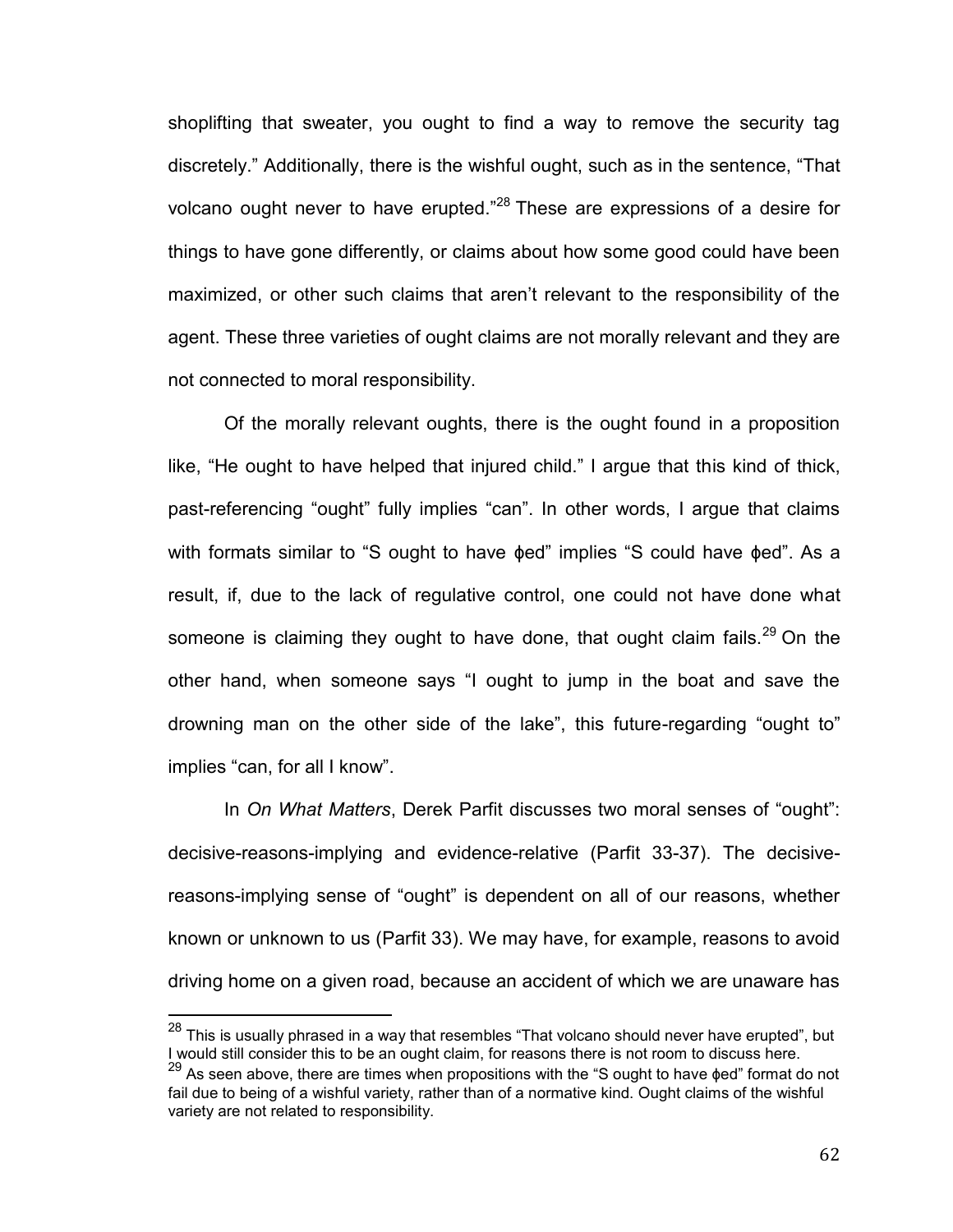just blocked a bridge along that route. It seems perfectly sensible to say that you have these reasons, though they are unknown to you. These are our all-thingsconsidered reasons, from a god's-eye view.

Parfit's evidence-relative sense of "ought" is based on the reasons that we have, given the facts that we have. It is what we have the most reasons to do, considering the evidence at our disposal. It is on these reasons, Parfit tells us, that we must base our decisions, seeing as we cannot know all of the facts applicable to our decisions (Parfit 36-37). I argue that Parfit's conception of the evidence-relative ought is similar in some respects to the kind of ought that I propose retains its strength regardless of free will and regulative control. His is a kind of "ought" similar to that of which we are making use when we say that we ought to do this or that, in a way we intend to carry normative weight.<sup>30</sup> If I have evidence that I have no regulative control, I might have reason to believe that I am no longer bound by any ought whatsoever and this evidence of my lack of regulative control might become a piece of evidence shaping my beliefs that there is nothing in particular that I ought to do, giving me reasons to do nothing in particular. I think this may be true of an evidence-relative sense of an accountability-implying "ought", but not of an onus-implying "ought". Evidencerelative senses of "ought" imply only evidence-relative senses of "can". Once an action has taken place we have all of the evidence relative to what one ought to have done, because we have all of the evidence relative to what they could have

 $\overline{\phantom{a}^{30}}$  It is not identical to the kind of ought I propose, however.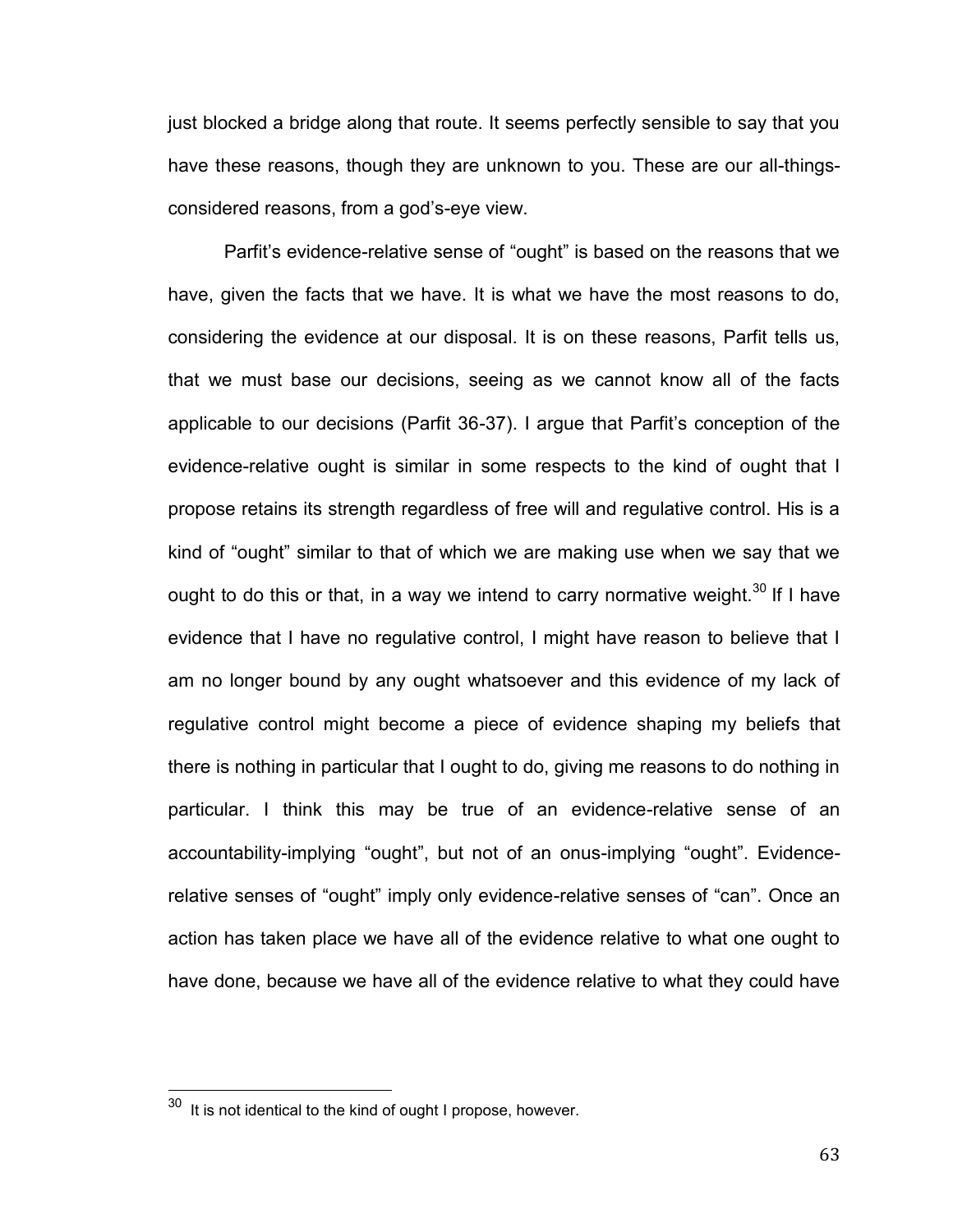done.<sup>31</sup> Before the fact, however, we do not have all of the evidence about what one can do. We do not have evidence that there is nothing that we ought to do or nothing that we can do, we simply do not have evidence about what we *will* do. We have our evidence about the facts relative to the decision in question, and we have limited evidence about which of the options may conceivably be open to us, but the facts about what we *can* do are obscured from that perspective. Seeing as we are not omniscient, only ought claims that take into account the facts that appear available to us are appropriate.

# "Ought to" Implies "Can, for All I Know"

I believe that such future-regarding ought statements contain a kind of unarticulated assumption about what can be done, even if the individual making the ought claim has not reflected on these assumptions. Elsewhere, I have put it as follows:

> "A statement containing an 'ought' in this evidence-relative sense contains unarticulated constituents that are contingent upon the evidence held by the utterer (or the believer, if the belief is not uttered). In other words, assuming this sense, 'S ought to X' expresses, 'Given the evidence that I have, S ought to X.' and it implies, 'Given the evidence that I have, S can  $X$ ."  $32$  (Renaud 4)

If we return to the example of my dilemma on the pier, I believe that the content of the ought claim, "I ought to get in my boat and save the drowning man" can be expanded to, "I ought to get in my boat and save the drowning man because, for all I know, I can." I am not arguing that this is the represented

l

 $31$  I recognize that this assumes the correctness of hard incompatibilism about freedom. I am working under this assumption until I have evidence-relative reasons to do otherwise.

<sup>&</sup>lt;sup>32</sup> I would now refrain from calling them unarticulated constituents.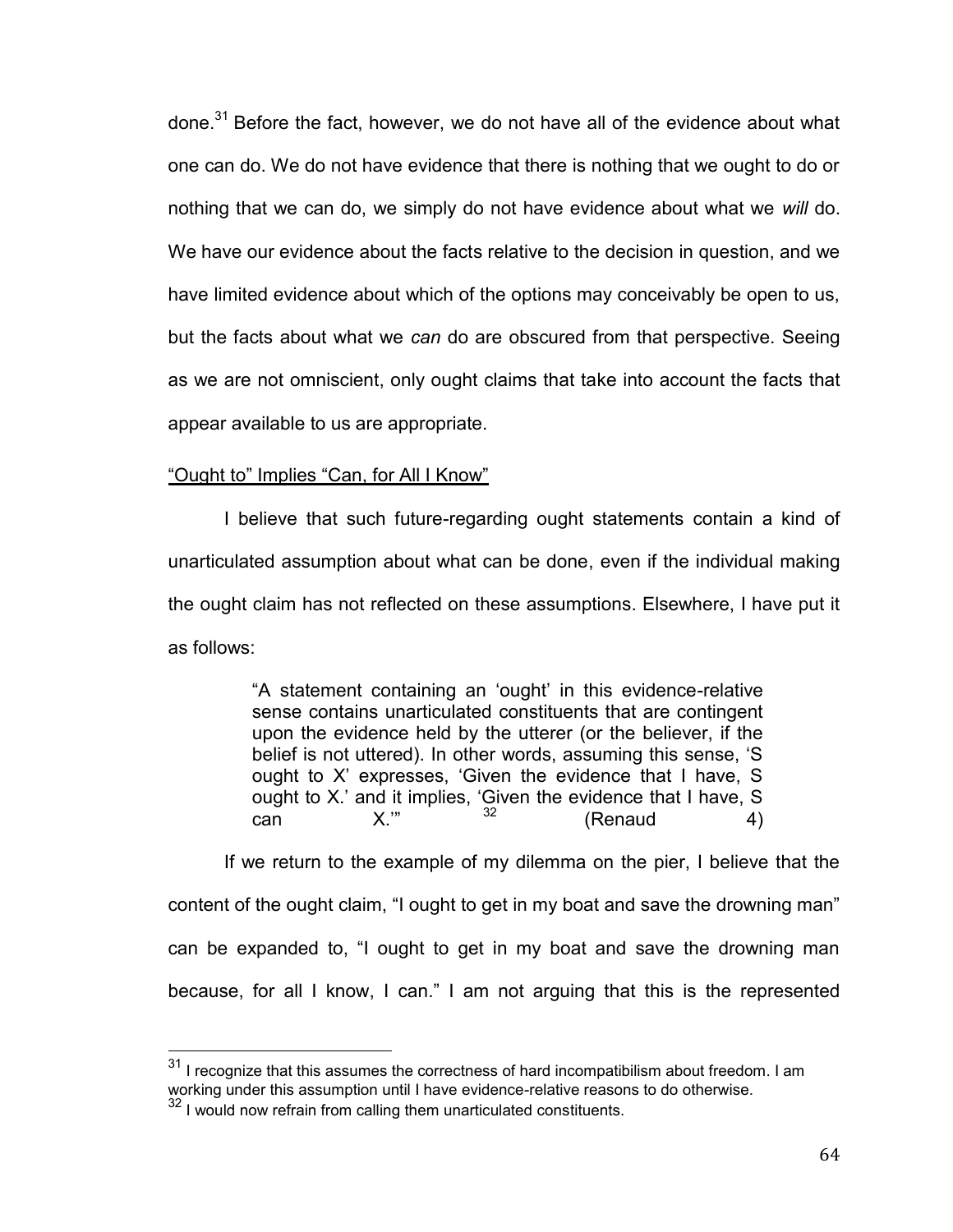mental content of the thought or of the belief; I am arguing that these ought claims entail this further belief that I am capable, for all I know, of completing the given activity. These forward-looking "ought" propositions can be true even if it is the case that we will not, and even cannot do the action in question due to our lack of relative control. It is for this reason that I think that we can still have a responsibility in the sense of having an onus, even if determinism is true. There can still be an action that is, for all I know, possible, that satisfies the conditions for right action of the normative theory to which I subscribe, and there can still be an onus on me to perform this action. That is, there is an action that I ought to perform; and this, regardless of whether it will turn out that I actually can.

#### The Role of Evidence

Ought claims of the "I/You/S ought to ϕ" format can be made from the first-, second-, or third-person perspectives and I believe they can be further expanded as, "Given the evidence that I have, which includes the evidence that my/your/S's ϕing is possible, "I/You/S am/are/is morally required to ϕ."

It strikes me as though these claims, when made from the second- or third-person perspectives, could only reasonably initiate an onus, a moral requirement, on S if they included a conditional clause about the evidence of which S is in possession. Although it is quite common for us to declare that someone ought to  $\phi$ , even if they do not know they ought to  $\phi$ , I argue that we do not tend to mean that there is a genuine expectation or requirement placed upon S to  $\phi$  if S does not have the evidence that makes it appear as though S ought to ϕ.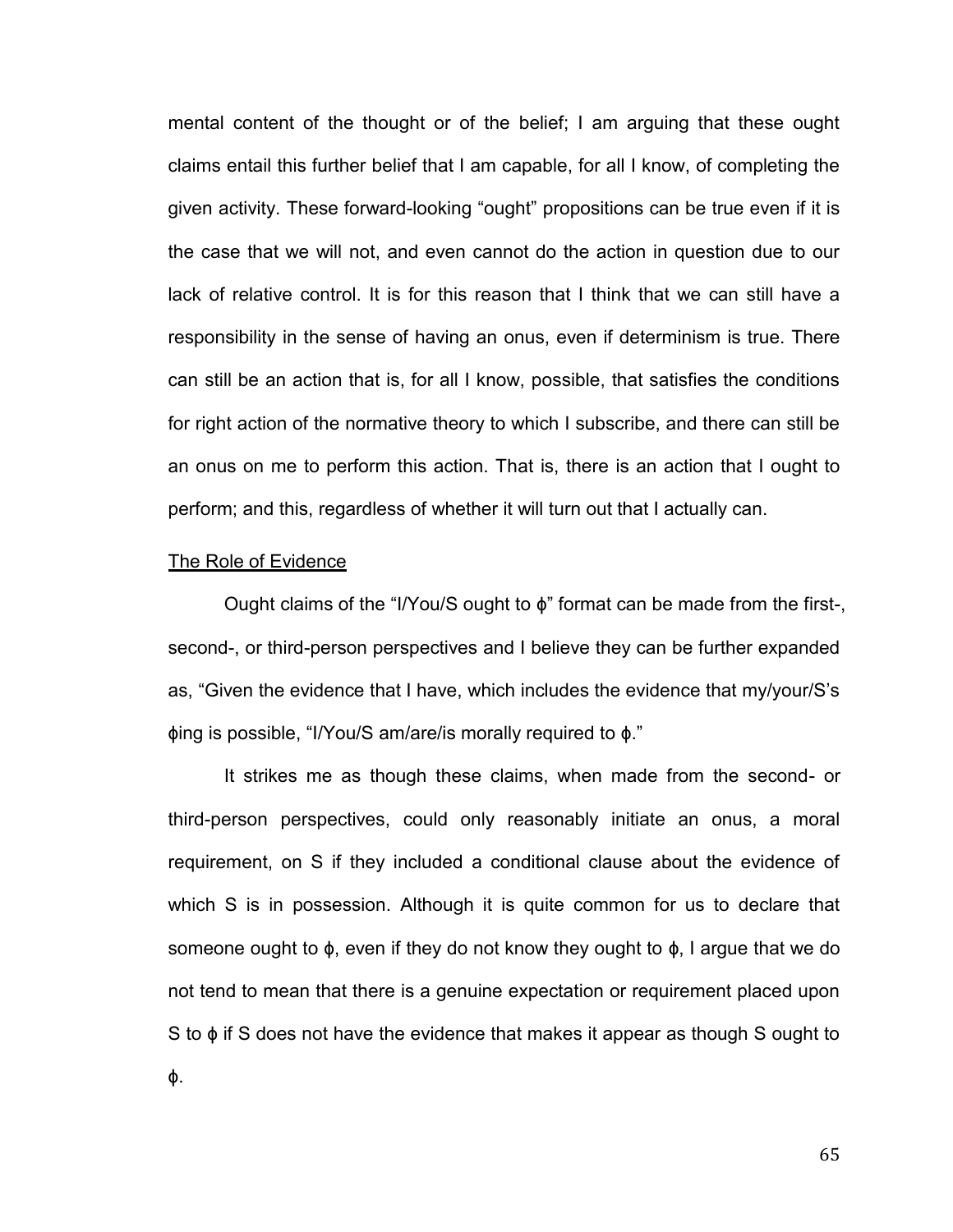Let us assume I am watching a news broadcast and become informed of a breaking recall of a medication currently prescribed to my neighbour's young daughter. I know my neighbour has not seen the broadcast, as I can see through the window that he is in his garden. I may think to myself, "He ought to call his clinic and have his daughter's prescription changed." I believe this is the best thing for him to do, and so I believe that he *ought* to do this, but I believe he ought to do it in the same way as I believe the charitable organization ought to win the pick-7 lottery. That is, I believe that there is some good that could be protected or maximized by the event taking place, and so this is a wishful "ought". I do not believe that there is an *onus* on my neighbour to stand up straight away, march into the house, and call his doctor, given that I know he is not in possession of the information I have. It seems too unreasonable to require that someone act in line with evidence they do not (yet) have.

This onus can only be present if the moral requirement is reasonable, and the moral requirement is reasonable only if it is based on the evidence possessed by the individual expected to perform or refrain from performing the action in question. In other words, I think that, "She ought to purchase items with reduced packaging as it is better for the environment." can be expanded to "Given the evidence that I have, she is morally required to purchase items with reduced packaging as it is better for the environment, if she has or comes to have the same evidence as I now have." If I generalize these expansions, they follow a format similar to the following: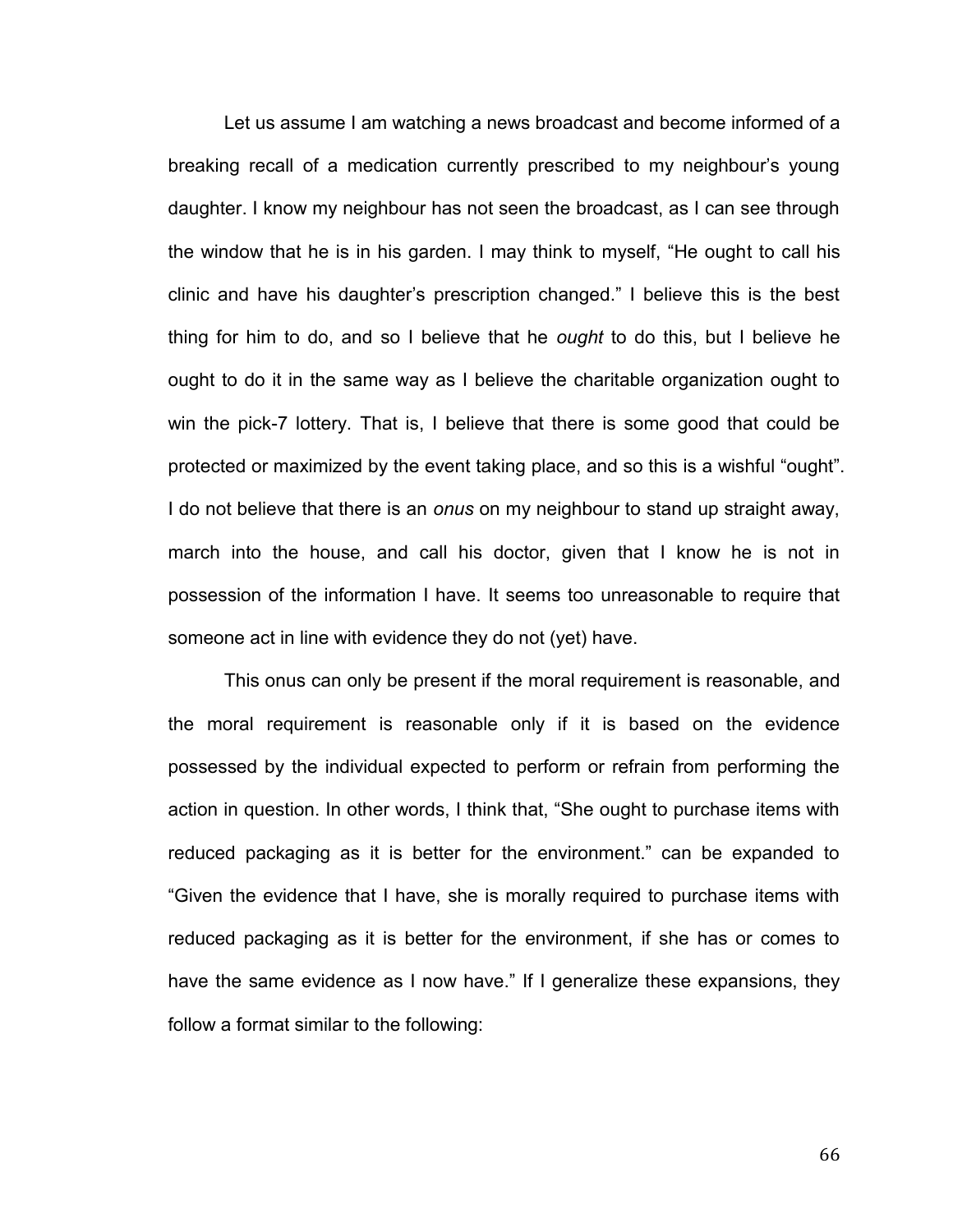- First-person: "Given the evidence that I have, I am morally required to ϕ."
- Second-person: "Given the evidence that I have, if you have (or acquire) the evidence I have, you are (or will be) morally required to ϕ."
- Third-person: "Given the evidence that I have, if S has (or acquires) the evidence I have, S is (or will be) morally required to ϕ."

Although the content of a second- or third-person "ought" claim depends on the evidence and beliefs held by the utterer or believer, not by S, a reasonable moral requirement can only be generated and apply to S if S, too, has the relevant evidence. In other words, a moral requirement in connection to an ought claim exists only if the utterer and the actor share generally the same beliefs about the evidence.

## Appropriate Onus-implying Ought Claims

For an onus-implying ought statement to be appropriate, it must be logically possible according to the evidence possessed by the one making the claim. In other words, it must respect "'ought' implies 'can, for all I know'". An appropriate onus-implying ought must also be reasonable. Admittedly, the idea of reasonableness is vague and somewhat loaded. Here, I intend it to mean only that one should not be expected to act on evidence-relative reasons if one does not possess the same reason-generating evidence. I should not expect evidence that I have and you do not to generate evidence-relative reasons for you (unless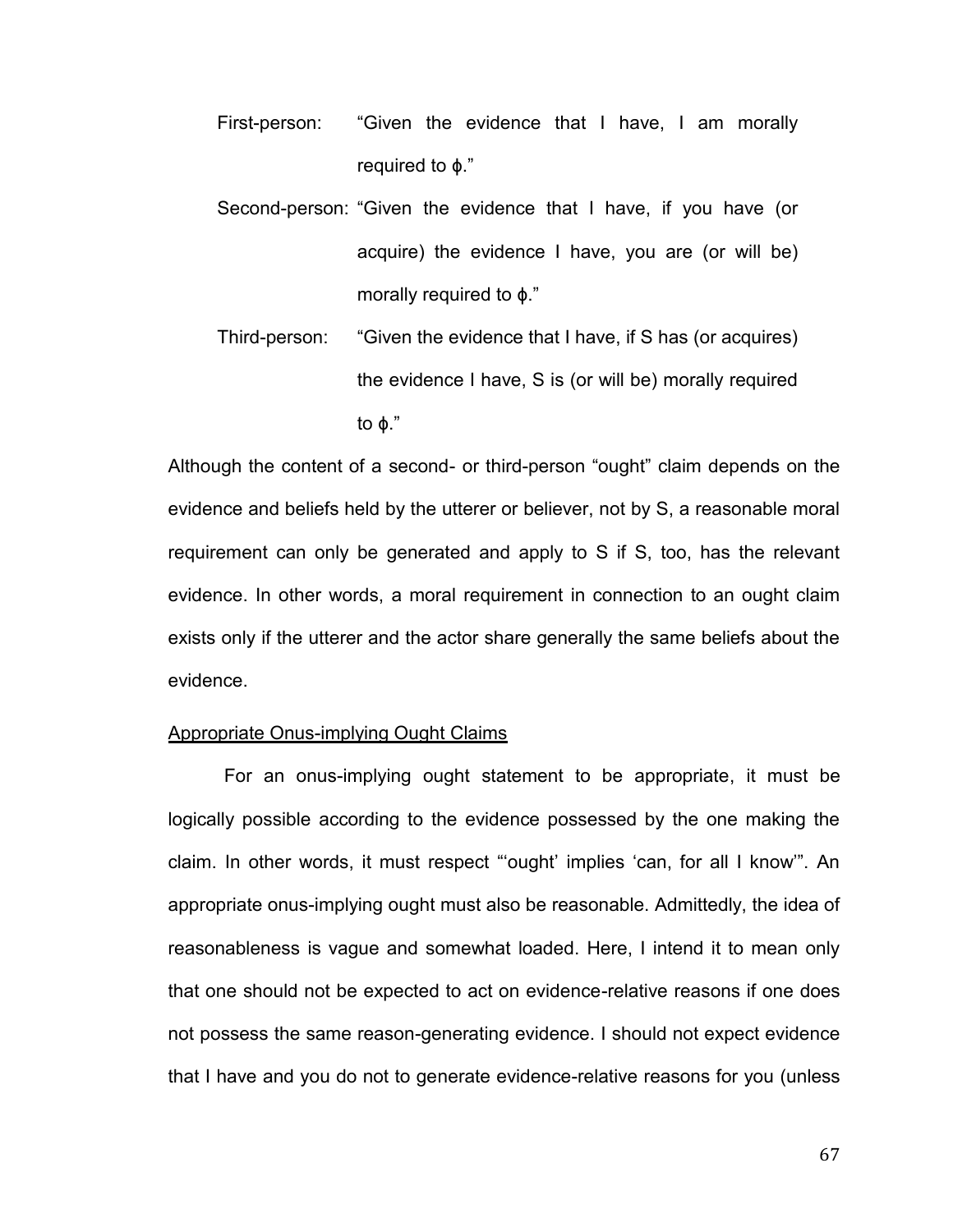and until I convey that evidence to you or you have acquired it). In this way, it hints at something closer, perhaps, to "reason-able" than "reasonable", in that the acting individual is able to generate the same evidence-relative reasons as the person with the ought claim in mind.<sup>33</sup>

As it is not reasonable to expect someone to act on evidence-relative reasons for evidence they do not have, these ought claims are only reasonable if and when they can be expanded into a proposition that includes a conditional clause about the would-be-actor's beliefs. They are, therefore, reasonable, only if they are in a format similar to those mentioned above; in other words "Given the evidence that I have, if you/S have/has (or acquire/acquires) the evidence I have, you/S are/is (or will be) morally required to ϕ." An ought claim that did not expand into one of this general form, one that claims that an individual has a moral requirement to do something for which she may have no evidence or evidencerelevant reasons is not reasonable and does not make appropriate use of an onus-implying "ought" claim. First-persons-relative ought claims do not require this conditional clause, as the actor then has the same evidence and evidencerelative reasons as the person making the claim. $34$ 

#### Onus Remains Unharmed by the Lack of Free Will

l

Ought statements that have the above features, those that are logically possible and reasonable, are appropriate and the target of these appropriate

 $33$  Perhaps it is only necessary that the acting individual generate nearly the same evidencerelative reasons, or evidence-relative reasons that support the same action, rather than perfectly identical reasons.

<sup>&</sup>lt;sup>34</sup> At least, this is true in the most typical cases. Perhaps we could argue that cases that include dissociative episodes, multiple personality disorders, amnesias, and other such cases will require some kind of conditional, as though working from a second- or third-person perspective.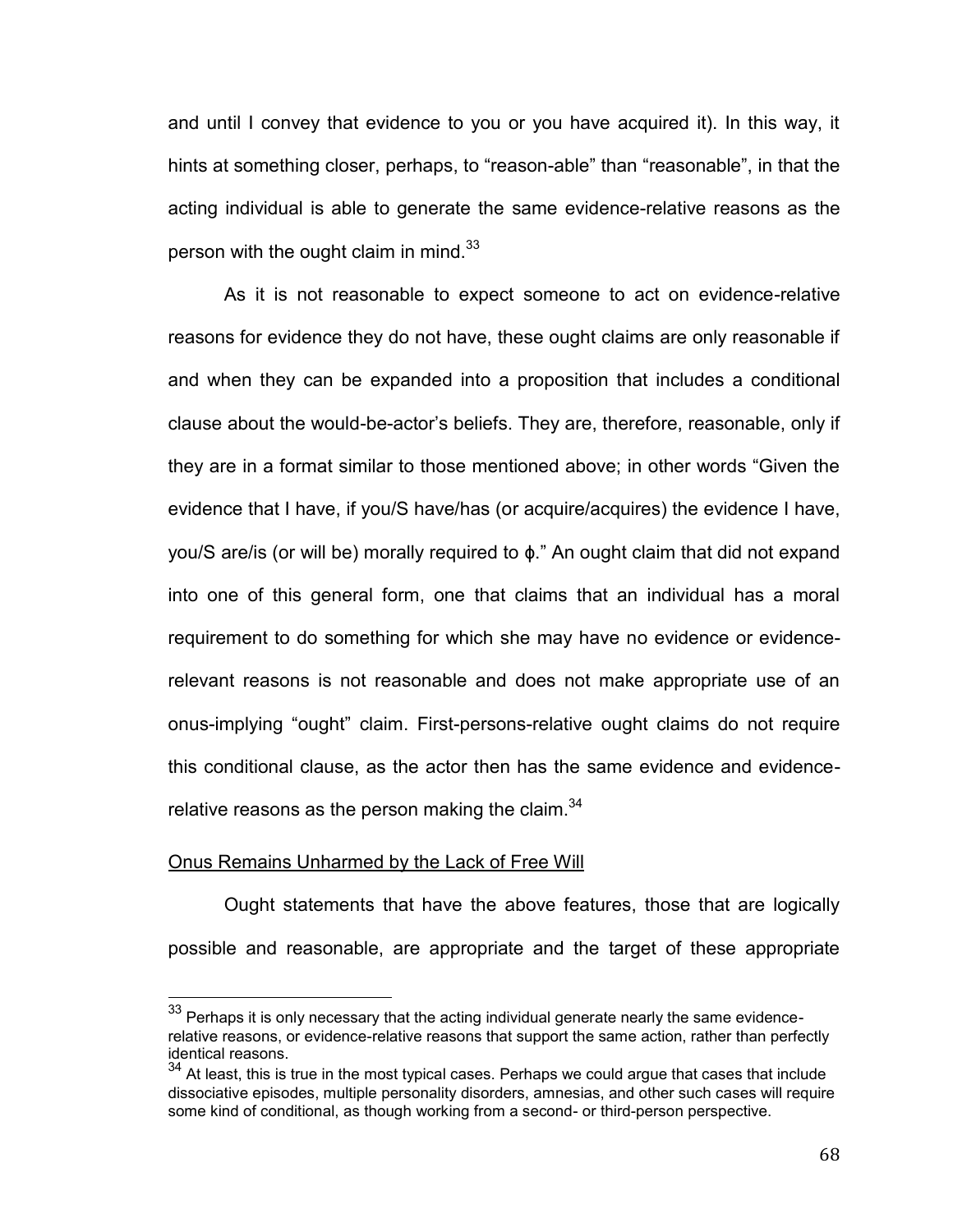onus-implying ought claims are morally responsible, in the responsibility qua onus sense. To be the target of an appropriate onus-implying ought claim is to be morally responsible, in this sense. This sense of moral responsibility, as you can see, would be unharmed by the existence of determinism, indeterminism, or any of their entailments for free will. Therefore, even if determinism is true, incompatibilists and hard incompatibilists are correct, and there is no regulative control, we need not abandon the normative practice of claiming that one ought to do this or that, as this practice is grounded in a different sense of "ought", one that remains coherent without incompatibilist freedom. We are still, in at least this sense, morally responsible for continuing to act according to our guiding, normative principles.

#### Responsibility Hemi-incompatibilism

I call this view that there exists a forward-looking responsibility qua onus regardless of the existence of free will, but no responsibility qua accountability, "responsibility hemi-incompatibilism". The "hemi" is similar to that of "hemisphere", which points us to one half of the globe; to one side of the equator or another. By using this term, I intend to indicate that moral responsibility is likewise divided by an epistemic equator. On the one side, we have events and states that have not yet come about, and to which we have no knowledge, the unilluminated side. On the other, sits the past. I argue that we can attribute a kind of responsibility, "onus", to moral agents for actions that are on this unilluminated side of the epistemic equator. Note that although the two sides of the epistemic equator are currently coextensive with the two sides of a moving chronological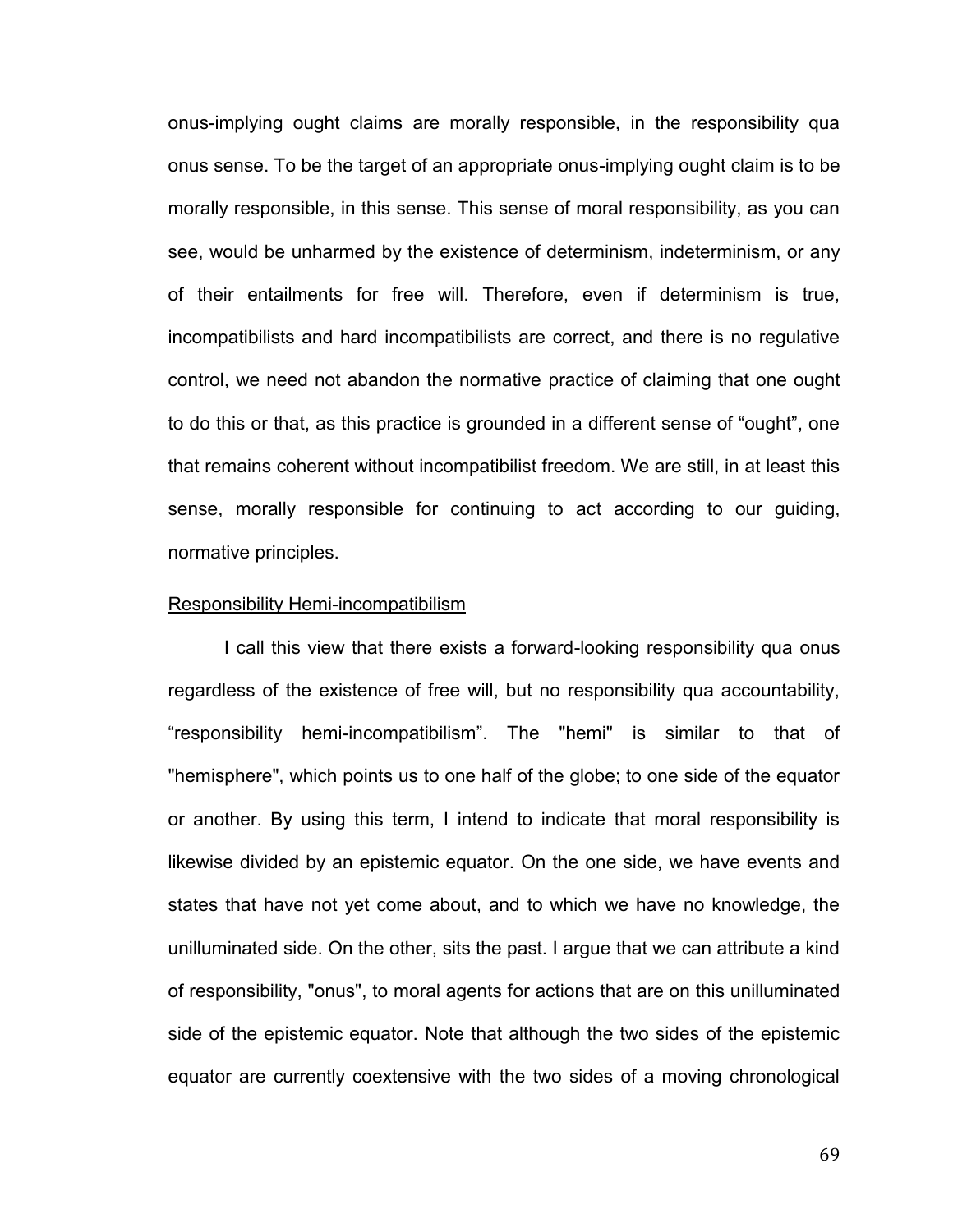equator drawn always at the present time, I concede that I cannot be certain that this will always be the case. If universal indeterminism is true, it seems likely that it will have to be and if determinism is true, there is, I suppose, the possibility that we will gain epistemic access to future events and states. The epistemic equator can break apart from the chronological equator without problems for this account. As a result, time travel and fortune teller counterexamples will not harm the basic argument that moral responsibility, qua onus, can only be attributed to actions on one side of the epistemic equator.

Responsibility hemi-incompatibilism is an included-agent account of moral responsibility. The criteria for responsibility include features of the agent and what the agent knows, as well as things about the external world and what is possible. It is also an autonomous account, as it does not rely on normative claims or the endorsement of any normative accounts. This view captures, I believe, a sense of moral responsibility that is often ignored in the free will debate, and separates it from the sense that is threatened by the lack of regulative control.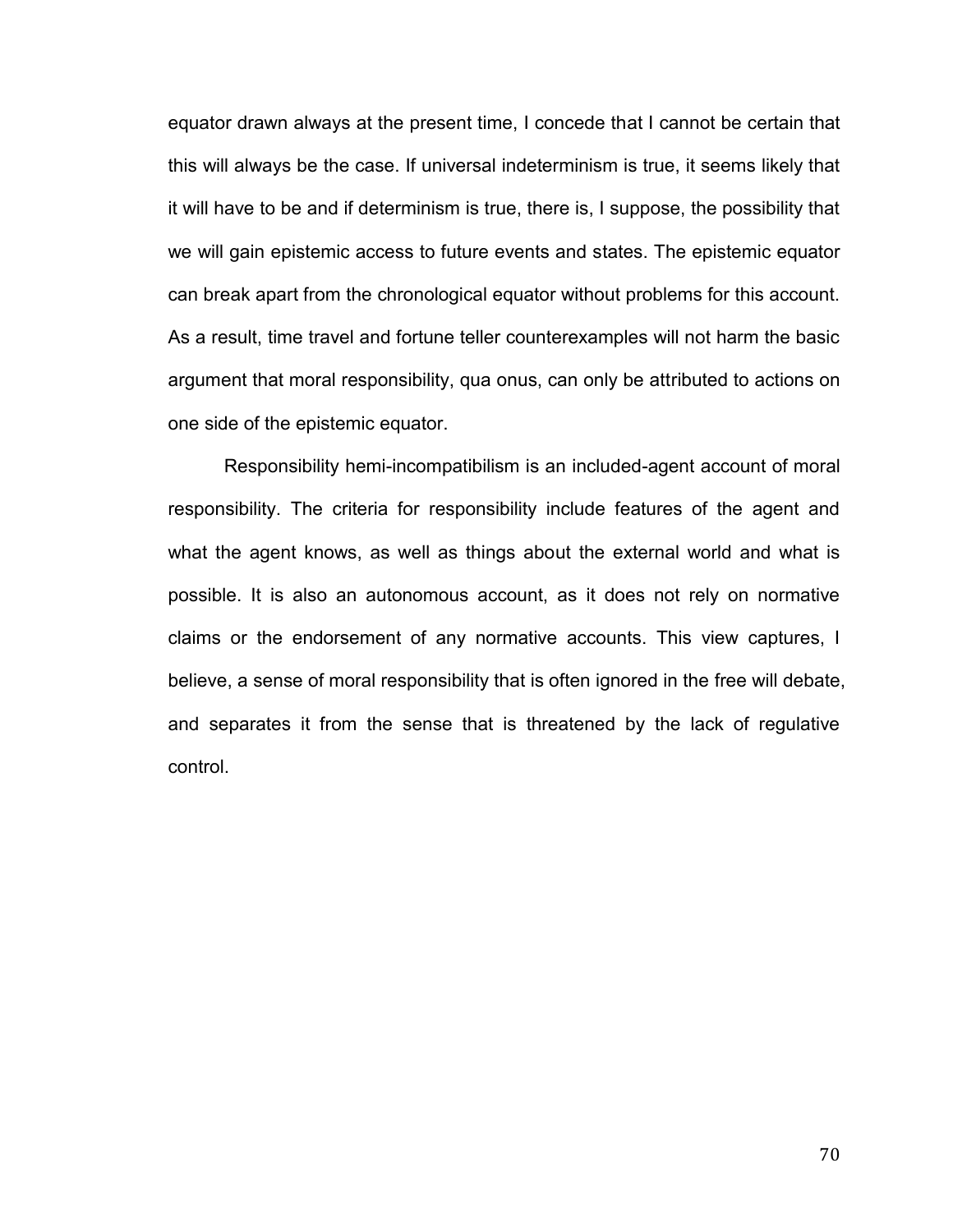# **5. Similar Views**

#### Bruce Waller, *Against Moral Responsibility*

In his book *Against Moral Responsibility*, Bruce Waller expresses a hard incompatibilist stance about moral responsibility, which he uses in the sense that I would call responsibility qua accountability. He, too, thinks that we cannot have a deserts-based moral responsibility, believes that "the moral responsibility belief system is fighting a running retreat against scientific research that renders the system less and less plausible", and claims that it should be abolished "root and branch" (Waller 1-2). He also, like me, believes that our moral judgments and our use of ought claims, at least in certain circumstances, are consistent with the denial of regulative control and desert-based responsibility and that we can continue to discuss the rightness and wrongness of actions without responsibility, regulative control, and blame (Waller 3, 179-181, 185). I find in Waller what appears to be an ally, and our conclusions seem to me more alike than they are different. There are still, however, a number of points on which we differ.

## Waller's Senses of "Ought"

 $\overline{a}$ 

Waller and I both maintain that there are different moral senses of "ought" and that their disambiguation allows us to see how we can retain certain types of moral judgments without desert-based responsibility, responsibility qua accountability.<sup>35</sup> Waller claims there are *admonition oughts* and *judgment oughts* (Waller 187). An *admonition ought* is used to reprove an individual for their

 $35$  Although he does not mention predictive oughts or the oughts of hypothetical imperatives, there is no reason to think he would exclude them as legitimate senses of "ought"; they were merely non-relevant to the discussion about moral oughts.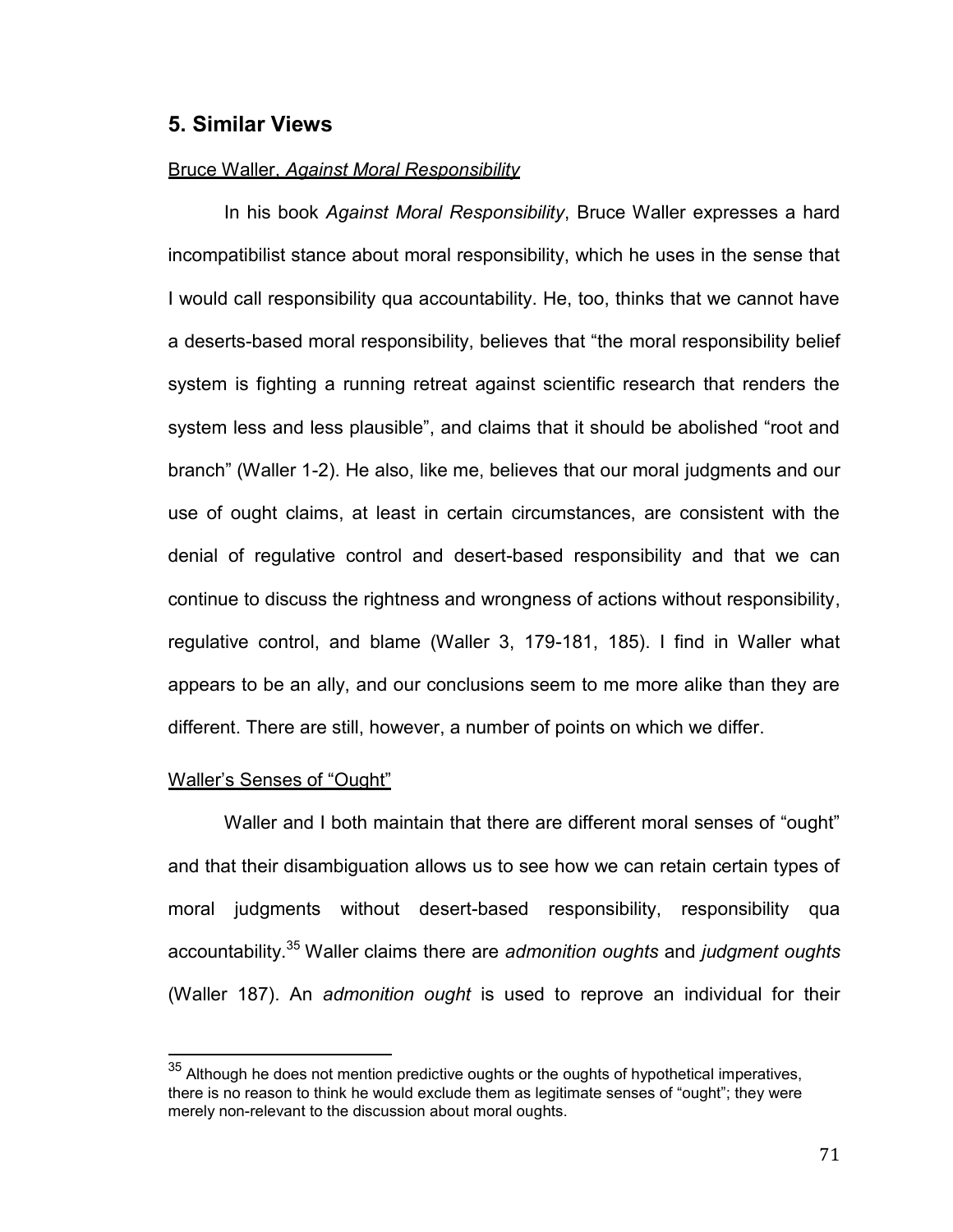behaviour. It is a type of ought that involves a certain amount of blame and is, he believes, pointless if the object of the admonishment has no regulative control or desert-based responsibility (Waller 187). The *judgment ought*, however, expresses that one has noticed a "moral flaw", without the expectation that the individual could have changed the behaviour being judged. This variety of ought involves a kind of commiseration about something that cannot be changed, as we might commiserate over the diagnosis of a serious disease, and provides moral education to those present (Waller 188). Waller believes that denying moral responsibility does not harm the *judgment ought*, which he thinks serves a useful and important purpose. He claims that, in order to see the legitimacy of this second kind of ought, one must reject the principle of "ought implies can" (Waller 189).

Although our foundations are similar, and we both assert that oughts are not harmed by the denial of regulative control and responsibility qua accountability, our lines are drawn in different locations. Waller lumps what I call onus-implying oughts and accountability-implying oughts together under the category of *admonition oughts*, which may be a mistake. While I think his *admonition oughts* capture the rebuking or blaming function of certain types of oughts, I think those oughts are the "ought to have done", accountability-implying oughts. To put these in the same category with the "ought to do", onus-implying oughts fails to capture, highlight, and isolate the judgment that we are making that the target of the ought has an obligation to do (or refrain from doing) an action in question.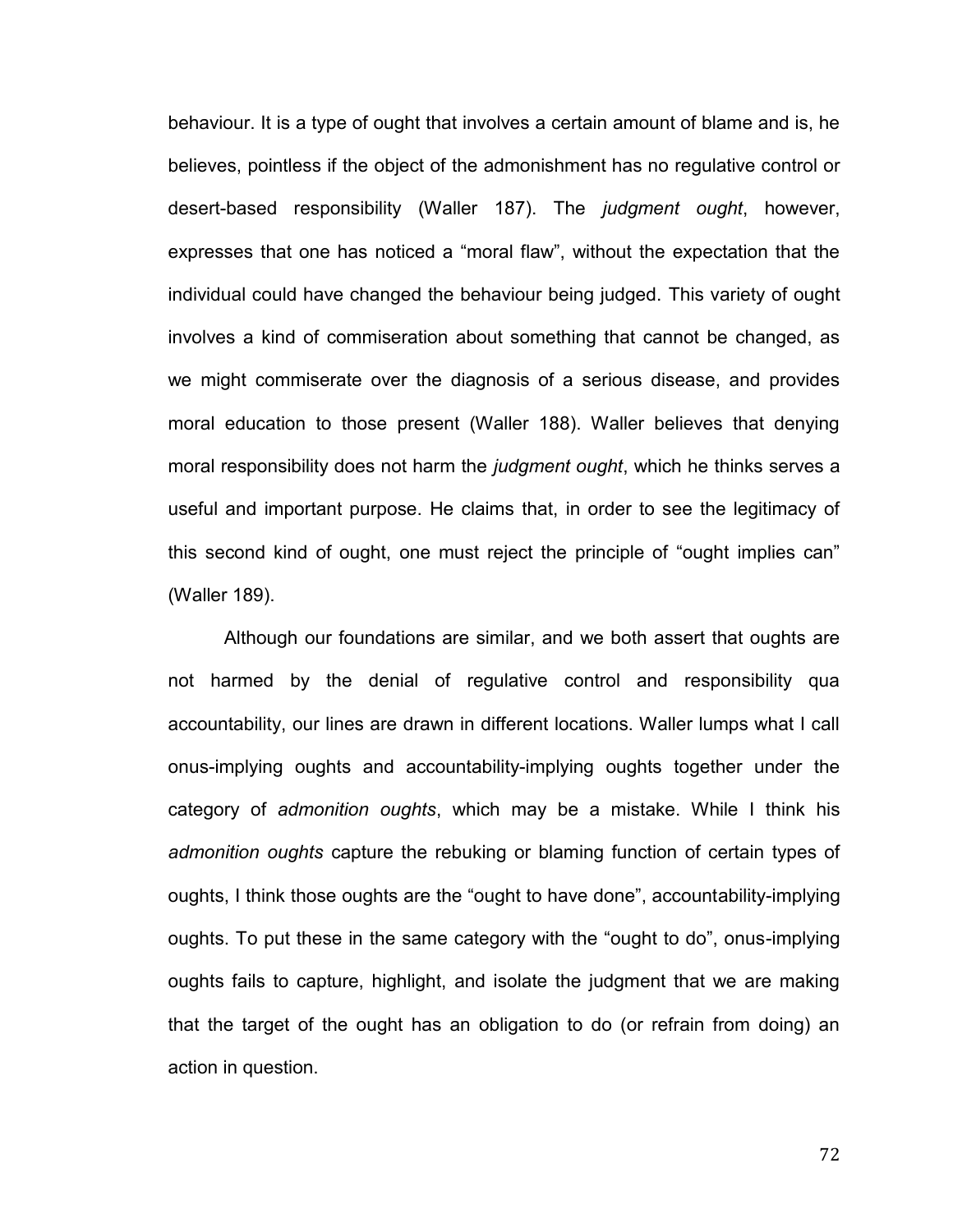One might want to say that the *judgment ought* covers this obligation component, but *judgment oughts*, as they are described, are not strong enough to do so. They merely express a judgment that something would be good or preferable to something else. *Judgment oughts* are wishful oughts and do not seem to include the strong imperative, the moral obligation to do something or other, that my onus-implying ought does. I think this is lost, prematurely, in this division.

If *judgment oughts* are meant to encompass commiseration about things like tornados and diseases and whether they ought to be, I believe the category of wishful oughts does a better job of the task of making clear just what is expected, and what should be expected, from this kind of ought. The wishful ought is not laced with the moral judgment of (some) *judgment oughts*; this is not a failing of the category, but rather the redrawing of lines precisely to disambiguate those times where a moral judgment is being made from the times where one is not.

By separating out the moral judgment from the *judgment ought*, and likewise dividing the *admonition oughts* into onus-implying and accountabilityimplying oughts, we can see that the features of the oughts discussed by Waller are better served by three categories of ought than by two. The wishful ought captures desires, commiseration, preferences, judgments about what is good, etc. The accountability-implying ought captures the blaming portion of the *admonition oughts* that Waller and I believe are nonsensical without regulative control. Finally, the onus-implying ought captures the judgment about what we believe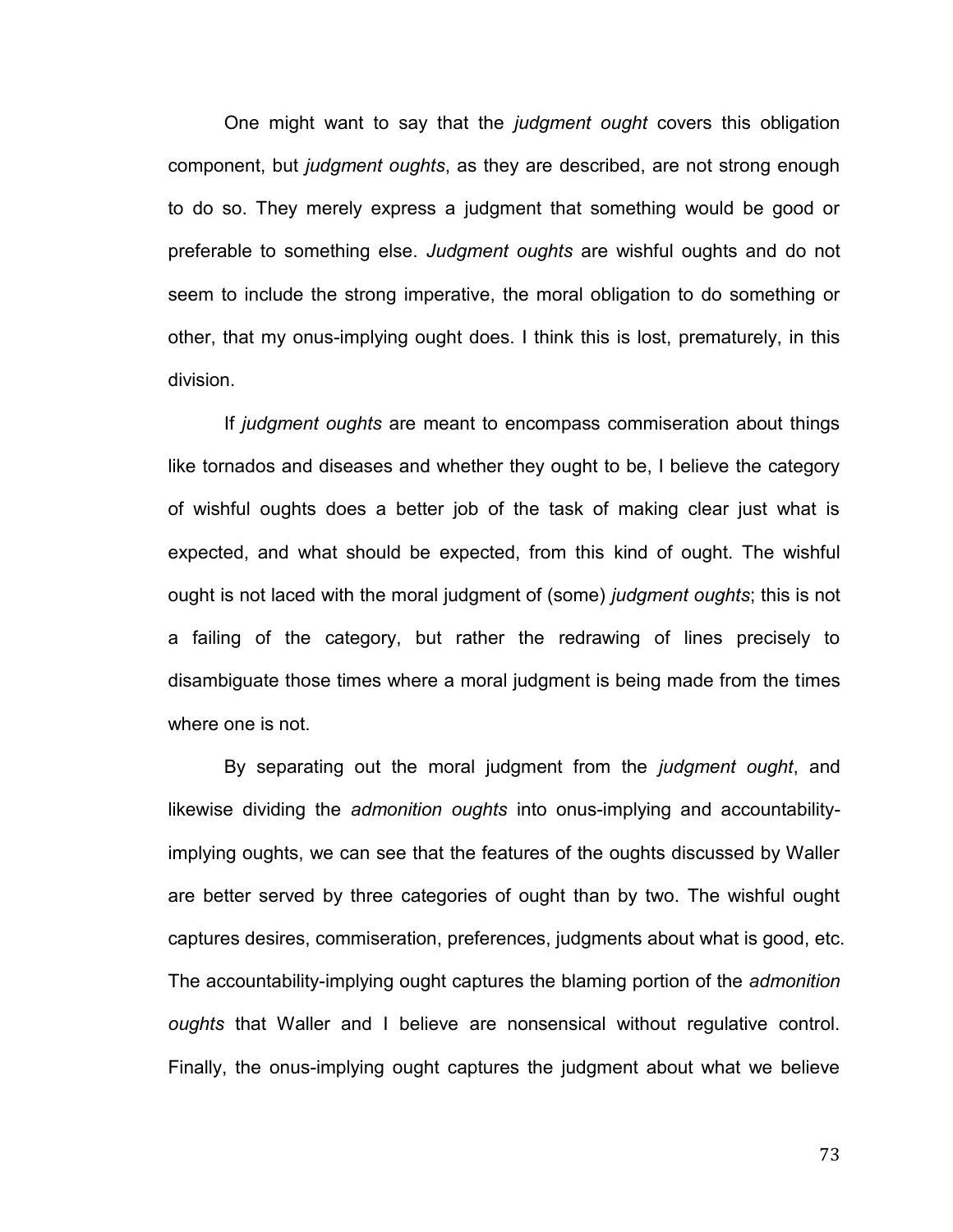would be morally correct for someone to do if they are in the position of the target of our onus-implying ought.

Additionally, the onus-implying ought captures something that I believe Waller's two categories of oughts fail to capture. When we say to someone that they ought to do something, we are saying not only that we think it would be preferable that they do, we are saying that we believe that, if it is possible for them to do so, there is an *obligation* for them to do so. When I tell someone that they ought to refrain from stealing the car parked on the street from the driver who left their keys in the ignition, I am not merely indicating that I believe this is the optimal situation for which we should hope. I am indicating that I believe they are obliged, should they be capable of doing so, to refrain from it. I can refer only to the way I play the language game along with the way I perceive others as using these terms as evidence for my claim, though empirical studies about what one means when one uses the terms could help illuminate this if this is indeed how "ought" is used and what it means in cases such as these. And, although I am convinced that terms should be corrected and given new, revisionist definitions or, at times, abolished altogether if their use is incoherent, I do not believe this is the case for onus-implying oughts. As I have claimed above, there is ample room for their continued use in a (prospective) paradigm in which we have rejected regulative control.

#### Waller and the Rejection of "'Ought' Implies 'Can'"

Waller believes we do not have good reasons to think that "ought" implies "can" (Waller 185). He thinks that our support for this claim comes from the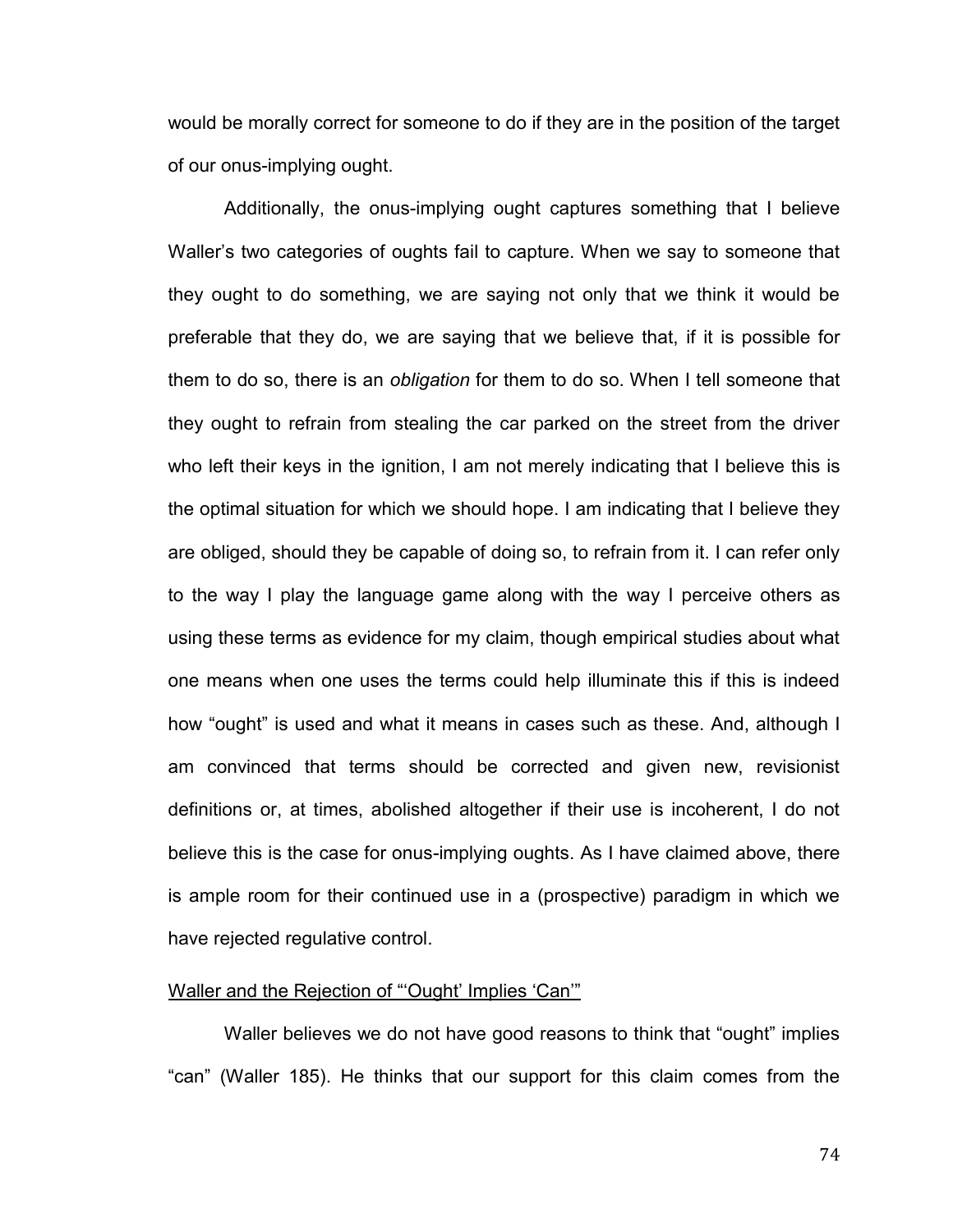assumption that should we fail to do something that we ought, or should we do something that we ought not, we would deserve blame. If we do not deserve blame for things we cannot do, and if we deserve blame for things we ought to do that we fail to do, then it cannot be that we ought to do things that we cannot. The incorrect argument would look something like the following:

> 1) If we cannot ϕ, then we do not deserve blame for failing to ϕ

> 2) If we ought to ϕ, then we deserve blame for failing to ϕ

C) If we cannot ϕ, then it is not true that we ought to ϕ

Waller takes exception with the second premise. He believes that if we reject the assumption that we deserve blame for failing to  $\phi$  if we ought to  $\phi$ , then we can also reject "'ought' implies 'can'" (Waller 183). He thinks we need to recognize that the world is not constructed such that "every good thing can be accomplished; the world is not set up to satisfy our moral demands or desires" (Waller 183).

Waller appears, however, to show some uncertainty about just how completely we should reject "'ought' implies 'can'" and perhaps to accept it in some form or on some level. He tells us that,

> "After all, it may make perfectly good sense to say that I ought to rescue a child stuck in a tree, because I have the capacity to reach up and rescue the child; however, it would be nonsense to suggest that I ought to rescue people falling toward Earth in a 747. With the best will in the world, I can't accomplish it. Perhaps Superman ought to, but not me." (Waller 185)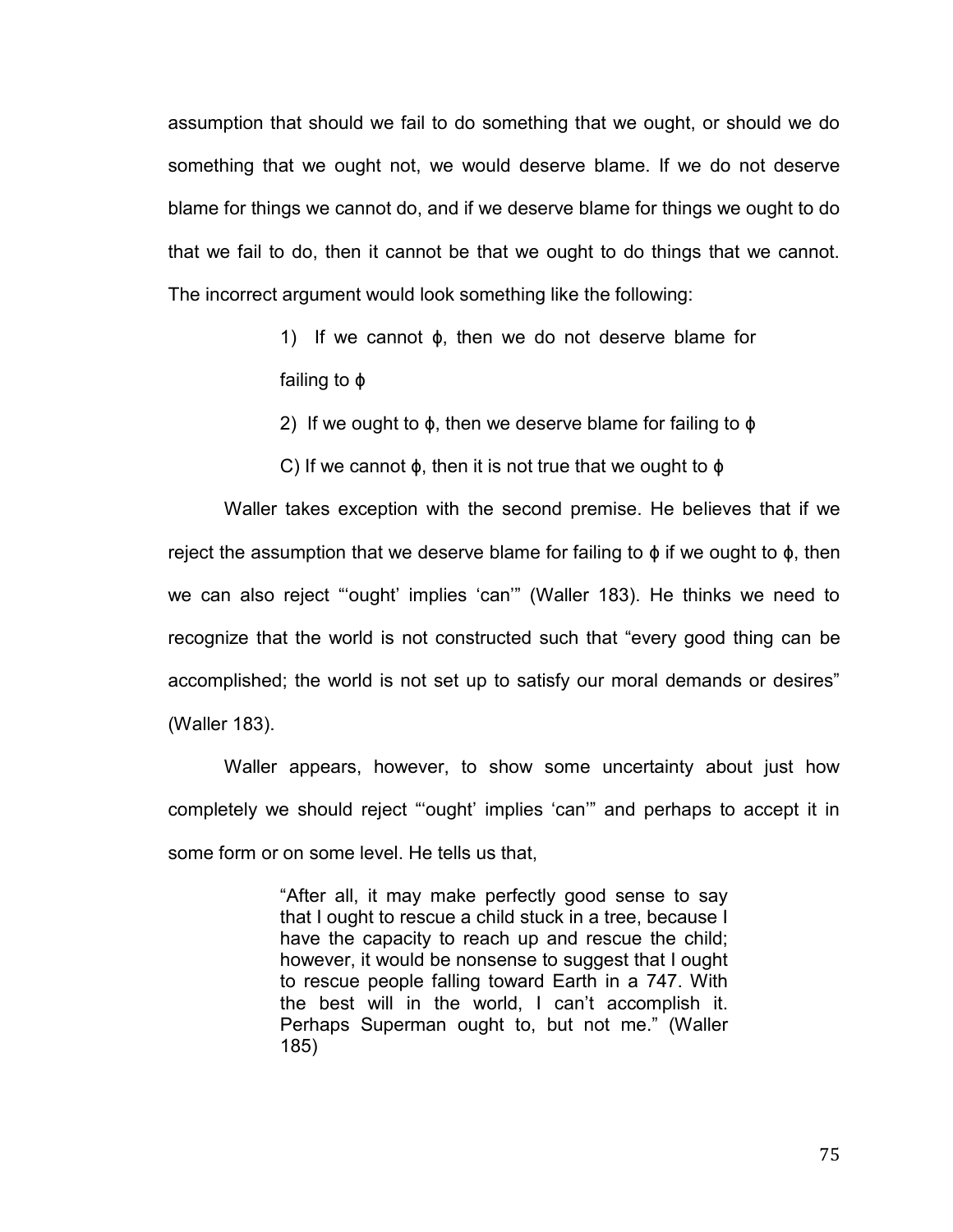He also says, while comparing the inability to stop a 747 from crashing with the inability to stop being jealous,

> "[...] as we watch the doomed 747 plunge toward destruction, you say to me, "You ought not let that plane crash." Here the "ought" statement really is false; indeed, I shall have trouble even making sense of your statement. I share with Sam an incapacity to perform the action in question: he cannot stop being jealous, and I cannot rescue the airliner. But that common capacity does not lead to a common result: the "ought" statement addressed to me is false, or perhaps nonsensical; the "ought" statement addressed to jealous Sam is true, useful, and quite intelligible. Thus, when it is not true that one can, it does not automatically follow that one is not a proper object of "ought" language. The difference is that no amount of moral resolve or proper conditioning or ethical admonition will make me into someone capable of rescuing malfunctioning jetliners. But when you say that I ought to avoid jealousy, or I ought to work harder at teaching, or I ought to stop smoking, that is to admonish me to do things that are within the capacities of at least some humans." (Waller 186)

Without the claim that "'ought' implies 'can'", however, it is hard to explain why it is nonsensical to say that S ought to stop the 747 from crashing. S's inability to do so clearly influences the requirement for S to do so. The difference between the statement that S ought to prevent the crash and that S ought to stop being jealous or that S ought to quit smoking is that we know, with as near complete certainty as we can have, that S cannot stop that airliner's free-fall. We do not have the same certainty that S cannot, in fact, stop being jealous or quit smoking. S can, for all we know, do either of those things. If we were truly certain that S could not bring an end to his jealousy, perhaps because we had implanted a chip in S's brain that would continuously stimulate neural connections that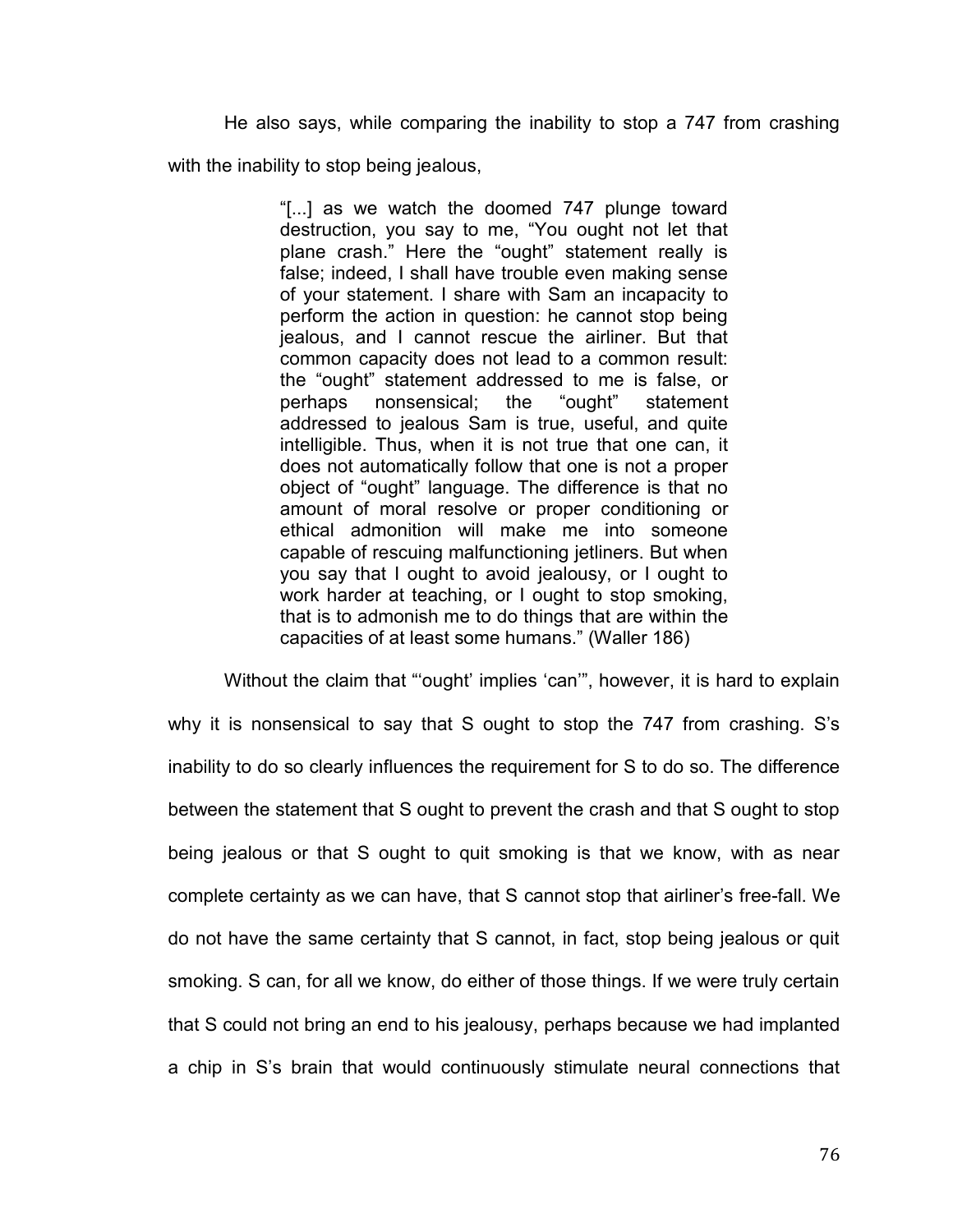foster jealousy, I think we would no longer claim that he *ought* to do so; at least not in the same way as we would otherwise. We might still say it in the wishful sense, but this is an ought of a very different colour.

Saying, instead, that "'ought to have done' implies 'could have" but that "'ought to do' implies 'can, for all I know'" captures the reason we can say that S ought to stop smoking, but that we cannot say that he ought to save the 747 airliner.

Waller also claims that if I borrow money from you but cannot repay you because of a personal financial crisis, it is ridiculous to say that I no longer ought to pay you. He offers the fact that it is still true that I ought to pay you, despite the fact that I cannot as further evidence that "ought" does not imply "can" (Waller 184). I believe that this is merely a case of having under-specified the details of the ought claim in question. It is not that I no longer ought to pay you back, it is that it is not sensible to say that I ought to pay you back this very minute, when I cannot. It is still true that I ought to pay you back in the future, when I again can<sup>36</sup>.

#### **Usefulness**

l

Waller says that it may be useful, for the moral education of those present, to say that Sam ought to stop being jealous, even if we know that Sam, himself, cannot (Waller 186). But here again, I believe this is a wishful ought. We are indicating that it would be preferable if it were the case that Sam be able to temper his jealous tendencies. This expression of a judgment that the alternative scenario would be preferable provides, I believe, an equally effective role in the

 $^{36}$  Perhaps it is also even true that I made mistakes that unnecessarily or neglectfully led to the crisis that prevented me from paying you, but this is irrelevant to the onus-implying ought claim.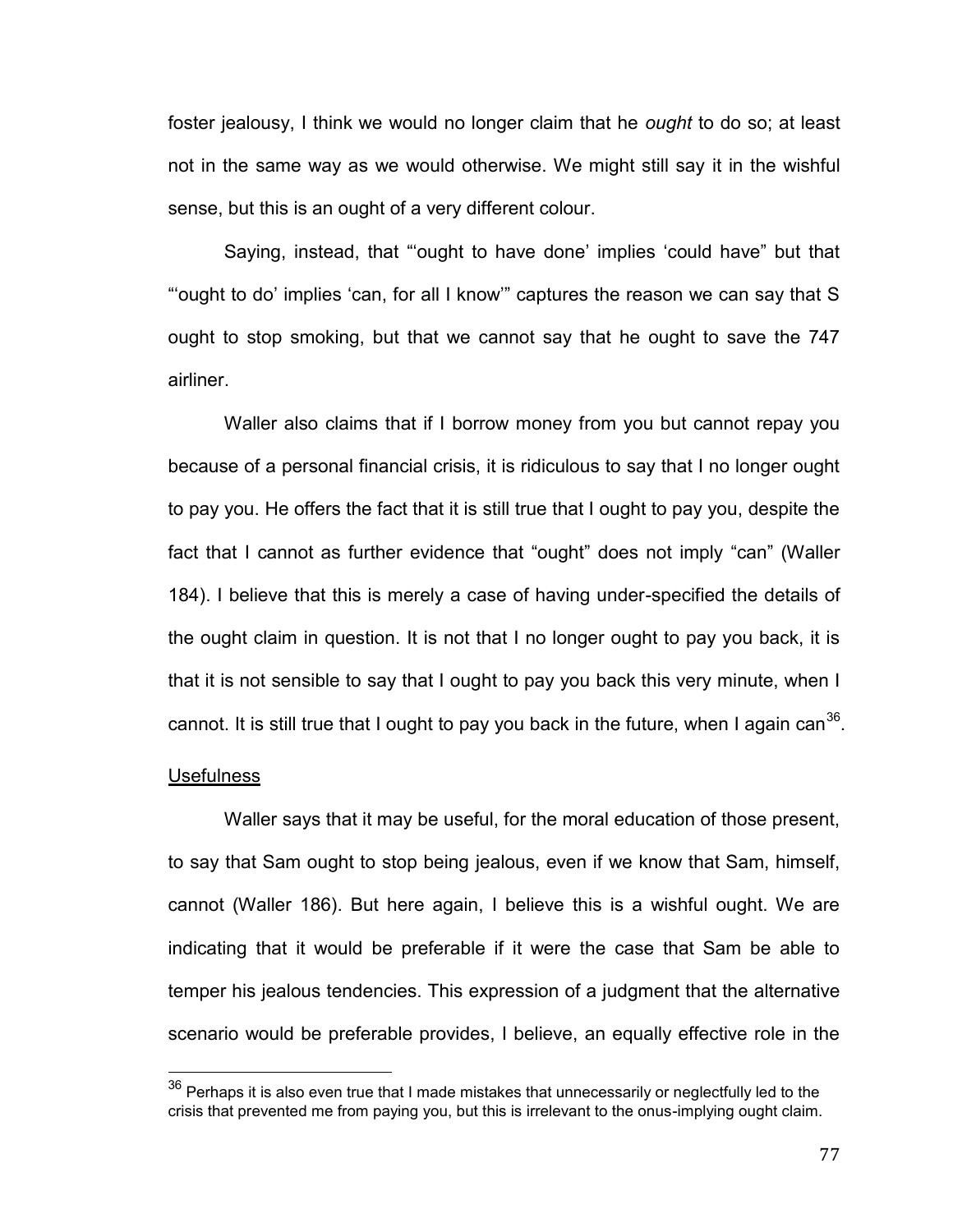moral education of bystanders. That claim is empirically verifiable and, even should it turn out to be incorrect, the truth of whether Sam ought to do something does not rest on the usefulness of saying so.

He also says that it may be useful to say that Sam ought to stop being jealous because it may nudge Sam, himself, towards taking the necessary steps to achieve this goal (Waller 186). Like the case of the moral education of bystanders, its usefulness does not make it true. In this case, however, there is additional forcefulness behind the ought claim, if the ought being conceived is an onus-implying ought, as we are not merely saying that it would be preferable for Sam to not be jealous, we are also saying that if he can take steps to achieve that goal, there is an onus on him to do so.

#### Against *Some Kinds* of Responsibility

Despite these differences, there is a great deal of agreement between Waller's views and my own. The key disagreement may be that he calls moral responsibility only those things that are connected to what I call responsibility qua accountability, whereas I believe that the onus component of moral responsibility that is not present in Waller's view is a real and important sense of moral responsibility; one that remains unthreatened, despite the denial of the other factors he and I both reject.

## Derk Pereboom, "Free Will Skepticism, Blame, and Obligation"

In his draft of the forthcoming chapter "Free Will Skepticism, Blame, and Obligation", Pereboom describes the type of responsibility that I call responsibility qua accountability and says that this is the kind about which we typically talk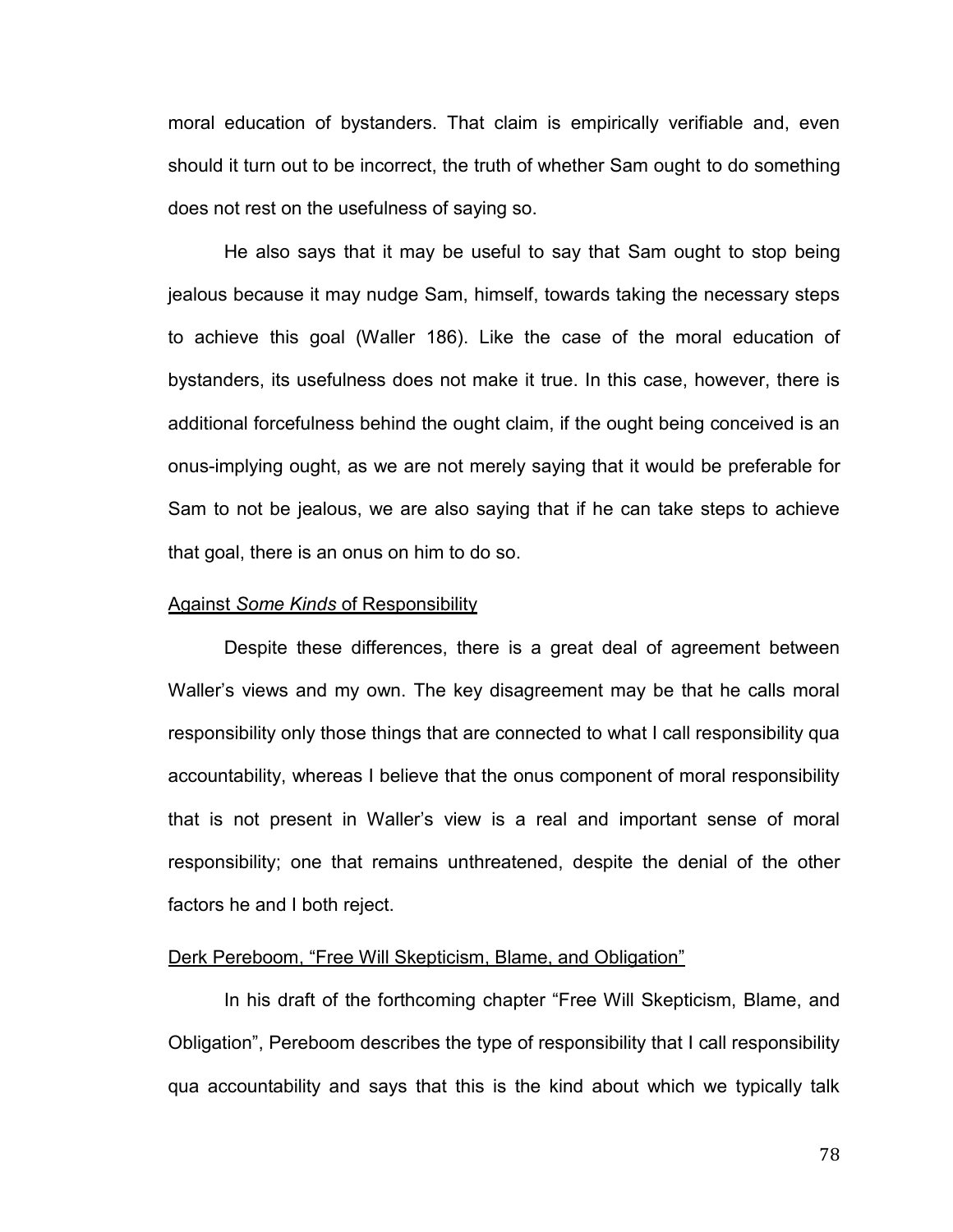within the context of the free will debate. He tells us, however, that both "moral responsibility" and "ought" are used in several different ways (Pereboom 1, 6). He believes, as do I, that some of these other senses of moral responsibility are not threatened by the lack of regulative control and can be affirmed by those who deny free will (Pereboom 1).

## Oughts of Axiological Evaluation and Oughts of Specific Agent Demand

Although the main task of his chapter is to defend a revisionist type of blame, part of the discussion is devoted to the examination of different kinds of ought claims, as well as to the "'ought' implies 'can'" principle. Pereboom tells us that there are some senses of "ought" that are not linked to this principle (Pereboom 5). Like me, he distinguishes between the way we think things ought to be, which I call wishful oughts, and oughts that are about what people ought to have done, or ought to do. He calls the former type *oughts of axiological evaluation* or of *axiological ideality* (Pereboom 6). He believes that these types of ought claims do not imply "can". He maintains, however, that "ought to do" claims, which he calls *oughts of specific agent demand*, do invoke the "'ought' implies 'can'" requirement. He explains that the reasonableness of claims that use this sense of ought is threatened by determinism, that it would be unfair to claim that an agent who could not have performed a given action ought to have performed that action (Pereboom 6). He adds that, on the other hand,

> "it might well not be unfair for me to recommend to that agent that she perform an action of that type at some future time, given that it is epistemically open that she will develop the requisite motivation by then, and in particular if the recommendation might plausibly contribute causally to producing the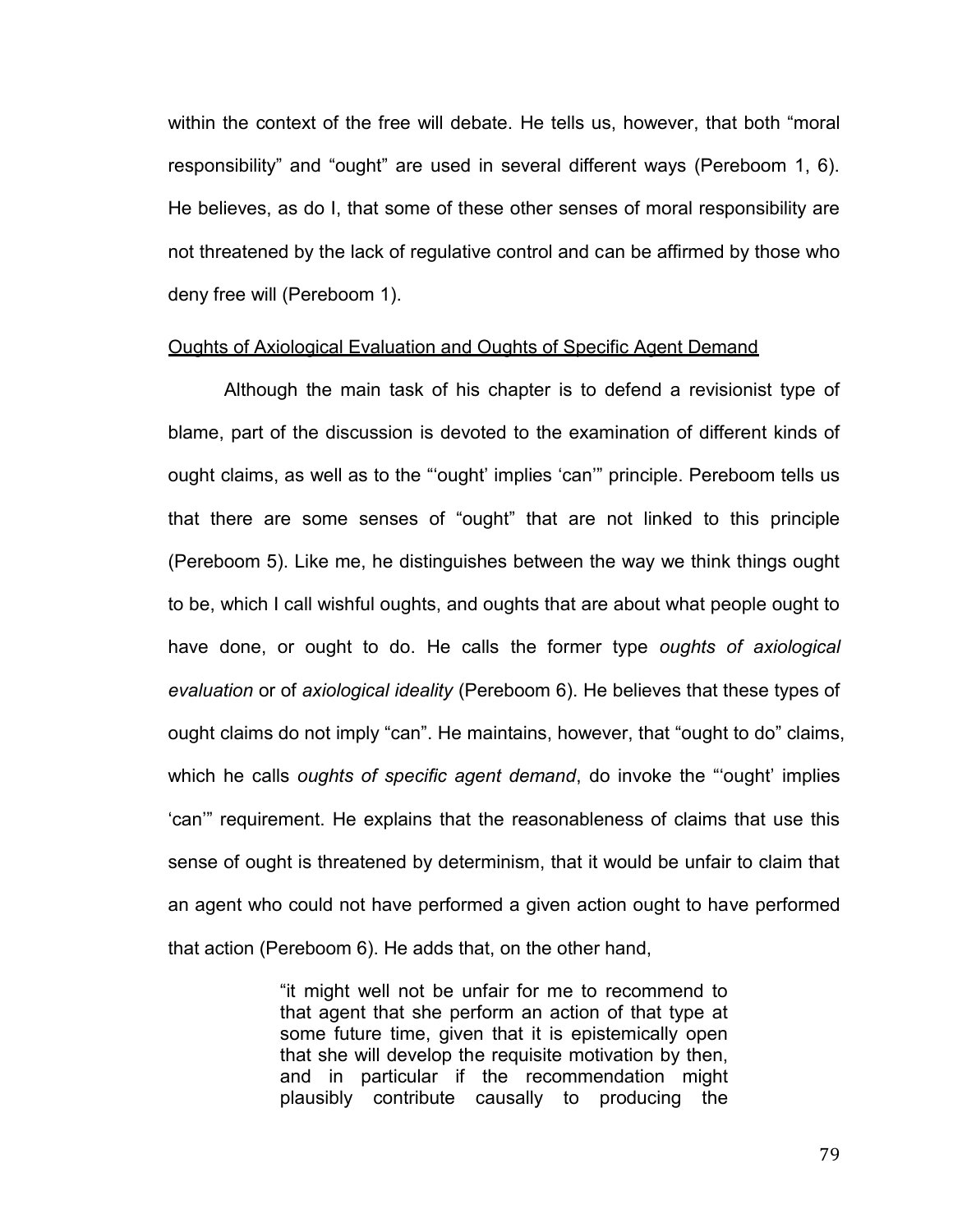motivation. And to recommend the action to her, I might tell her that she ought to perform the action at the future time, and do so appropriately and without making any kind of mistake" (Pereboom 6).

#### Oughts of Axiological Recommendation

Pereboom thinks that the particular kind of ought we employ when we are recommending future action, what he calls an *ought of axiological recommendation*, is different from the ought of specific agent demand, and that it is a subvariety of an ought of axiological evaluation (Pereboom 6). Because this type of ought, like other oughts of axiological evaluation, does not require that there be "a route accessible to an agent, via reasons for action, to her acting in some relevant way", this type of ought, he thinks, is still perfectly compatible with determinism (Pereboom 6-7).

This particular kind of ought looks, up to this point, to be much like my onus-implying ought. It differs, however, in two key ways. The first of these is that it is, above all, an evaluation. Oughts of axiological recommendation are judgments about agents' actions, but these oughts do not contain the implication of an obligation to act or refrain from acting (Pereboom 16). They, like Waller's *judgment oughts*, highlight what would be optimal, but they fail to capture the onus-implying component of our claims about what one ought to do. I maintain that whether or not there is "a route accessible to the agent" for performing an action, that the possibility of the agent performing that action remain "epistemically open" is, for the reasons I have already discussed above, enough to make this type of ought coherent and reasonable.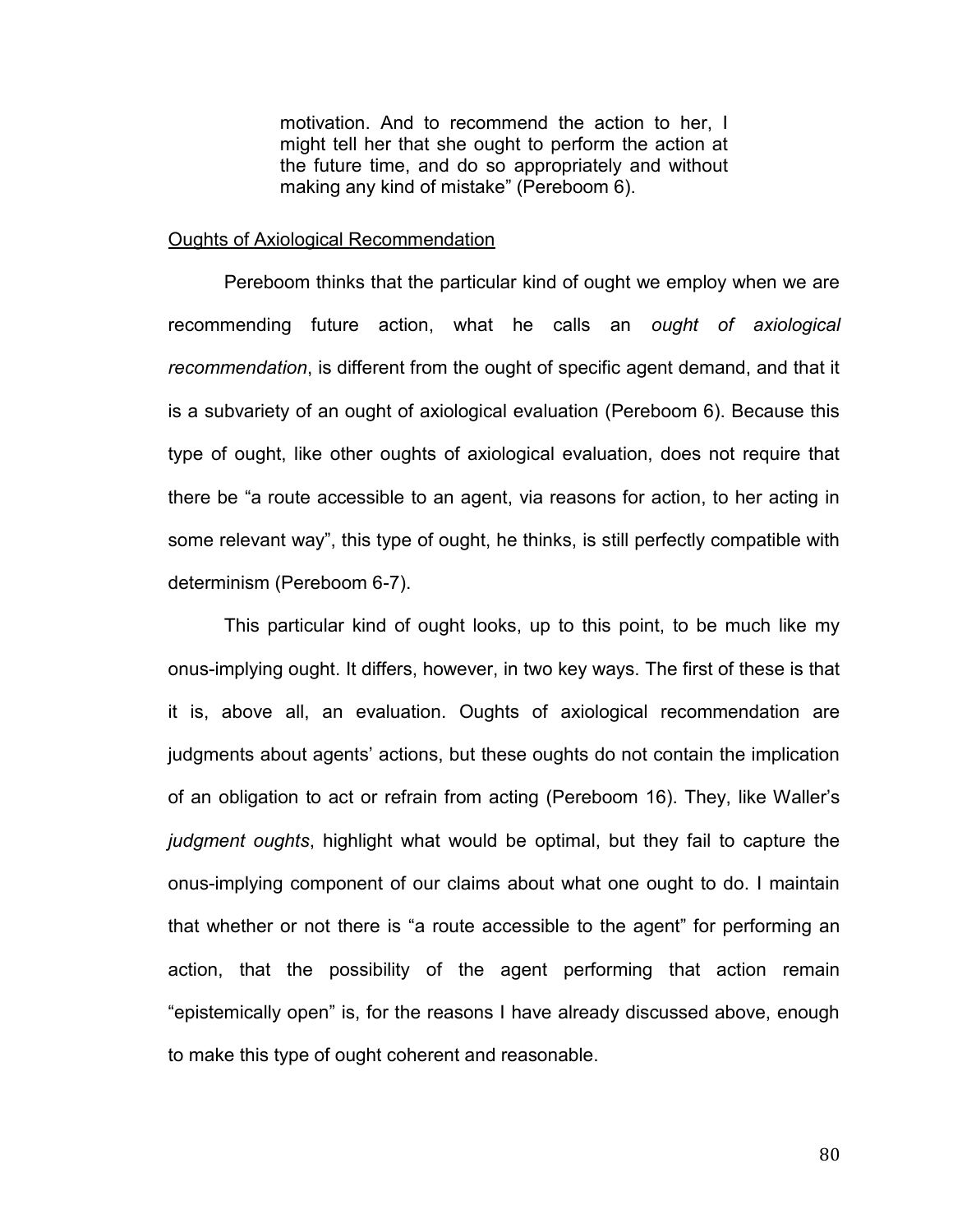The second way in which oughts of axiological recommendation differ from my onus-implying oughts is that, although for Pereboom oughts of axiological recommendation are meant to make recommendations about future behaviour to an agent, they can sometimes have past actions as their targets. In other words, I can say that S ought not to have ϕed as a way of suggesting that S no longer perform actions of the type ϕ (Pereboom 7-8). This breaks significantly, I believe, with common use of ought claims about past actions. As I have already indicated, I have little desire to resist the reassignment of words to new meanings if there is adequate reason to do so, but I fail to be convinced that the change is warranted here. To say, "you ought not to have done that" when what one means is that "you ought not to do that again in the future", and the latter is an available option that preserves senses of "ought" already in use, is unnecessary and confusing. It seems less unclear to simply retire the use of the accountabilityimplying sense of ought entirely if we have no regulative control, preserving the surviving onus-implying sense and using its forward-looking standpoint.

For these reasons, although I am in agreement with much at the core of both Waller's and Pereboom's accounts, I believe my alternative account for the division of ought claims and the sense of moral responsibility that can survive determinism and other threats to regulative control remains a better alternative.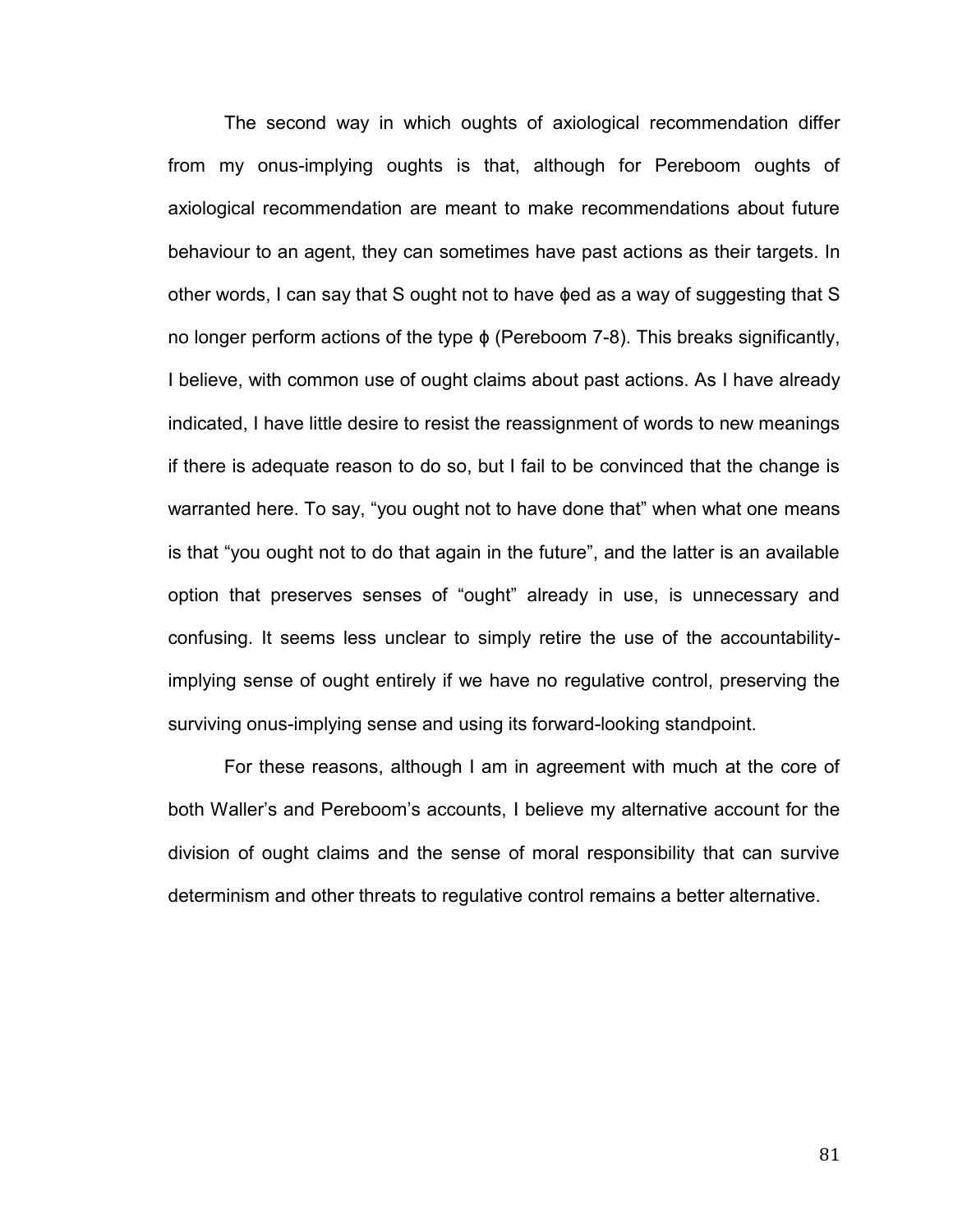# **6. Conclusion**

Over the course of this project, I have attempted to show that Helen Steward's new libertarian alternative, even if it could be shown to be a metaphysically viable explanation of a kind of agent causation, cannot satisfyingly ground moral responsibility qua accountability and does not, therefore, do enough to call into question the hard incompatibilist rejection of desert-based responsibility.

I have also attempted to present an outline of my own responsibility hemiincompatibilism. This account, I believe, captures our current uses of the terms related to moral responsibility, and discards only those that are truly threatened by the lack of regulative control. Additionally, it is able to explain how there is room for normative prescriptions and proscriptions in a world without regulative control, and that we need not throw out the ethical baby with the bathwater.

There are those who would claim that it is impossible to preserve any kind of moral orientation having rejected the senses of "responsibility" and "ought" that I propose we abandon. I maintain, however, that it is not only possible, but also highly desirable. Along with Waller and Pereboom<sup>37</sup>, I believe that it is not only possible for us to continue benefiting from the goods provided by interpersonal relationships and a rich moral life, but that both of the latter would be better served by clearly seeing the limits of our agency, and by beginning to adjust our social and interpersonal interactions and institutions accordingly.

 $\overline{a}$ 

 $37$  See Waller 190-199 and Pereboom 8-11.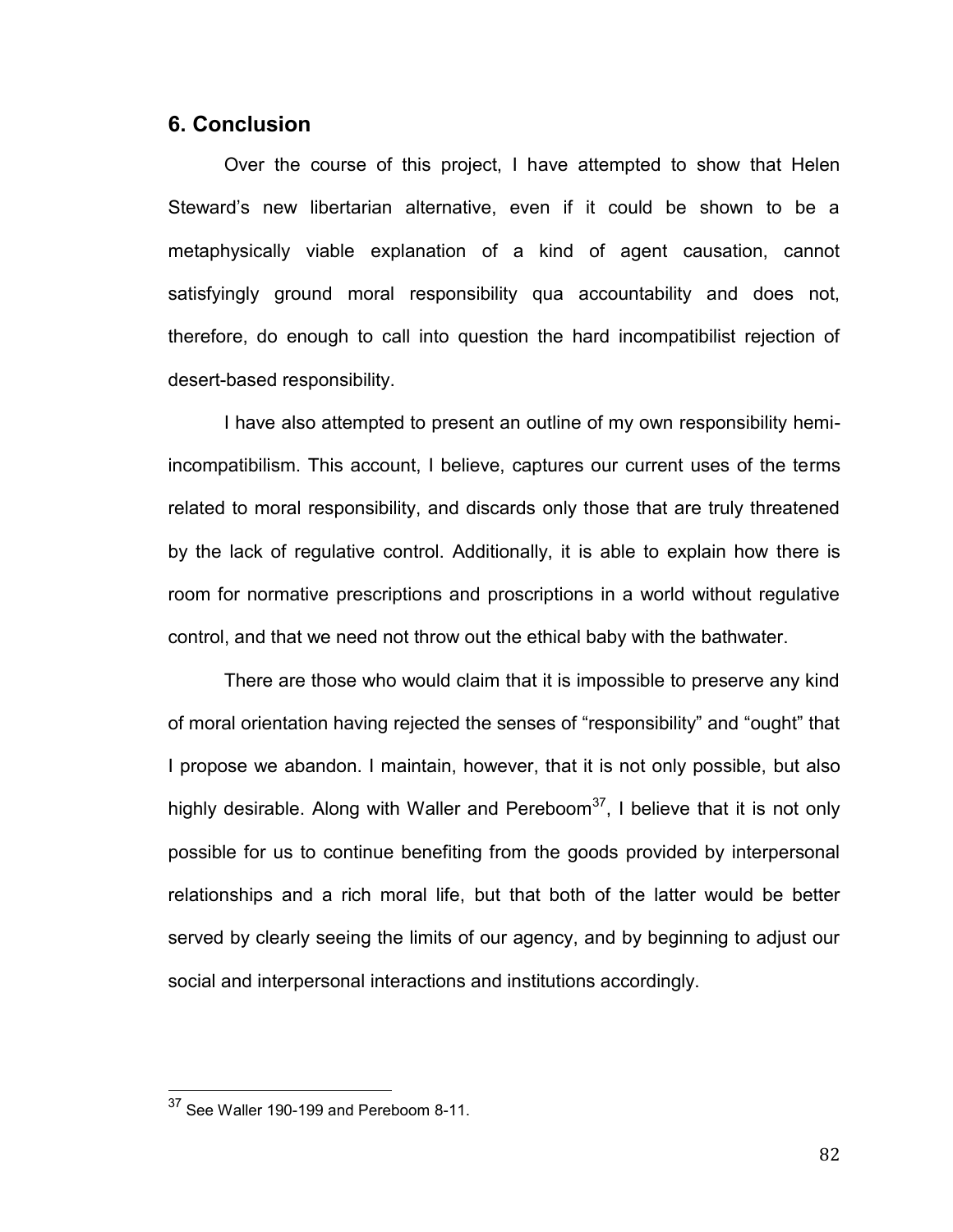# **Works Cited**

Dennett, Daniel C. *Elbow Room: The Varieties of Free Will Worth Wanting*. Oxford: Oxford University Press, 1984. Print.

---. *Freedom Evolves*. London: Penguin Books, 2003. Print

Ekstrom, Laura Waddell. *Free Will: A Philosophical Study*. Boulder, CO:

Westview Press, 2000. Print.

- Fischer, John Martin. *My Way: Essays on Moral Responsibility*. Oxford: Oxford University Press, 2006. Print.
- ---. "Précis of My Way". *Philosophy and Phenomenological Research* 80:1 (2010): 229-241. Wiley Online. Web. 19 January 2012.
- Frankfurt, Harry G. "Freedom of the Will and the Concept of a Person." *The Journal of Philosophy* 68:1 (1971):5-20. Jstor. Web. July 18, 2013.
- Haji, Ishtiyaque. *Incompatibilism's Allure: Principal Arguments for Incompatibilism*. Peterborough, Ontario: Broadview Press, 2009. Print.
- Honderich, Ted. *The Determinism Problem*. New York: Oxford University press. 1993. Print.
- James, William. "The Dilemma of Determinism." *The Works of William James: The Will to Believe and Other Essays in Popular Philosophy*. Cambridge, MA: Harvard University Press, 1979: 114-140. Print.
- Kane, Robert. *A Contemporary Introduction to Free Will*. Oxford: Oxford University Press, 2005. Print.
- O'Connor, Timothy and Hong Yu Wong, "Emergent Properties", *The Stanford Encyclopedia of Philosophy*. Spring 2012 Edition. Ed. Edward N. Zalta.